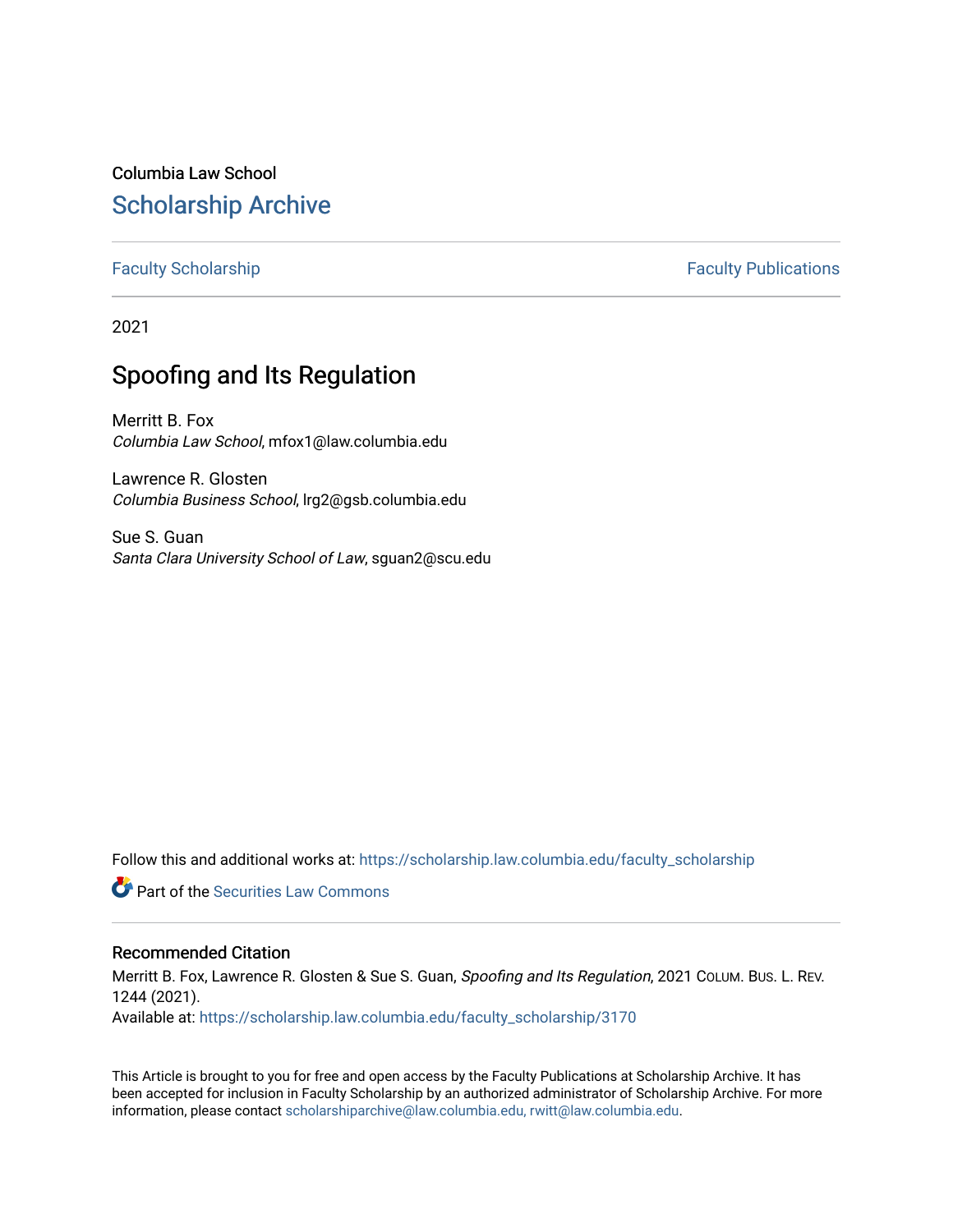# SPOOFING AND ITS REGULATION

# Merritt B. Fox,\* Lawrence R. Glosten,\*\* and Sue S. Guan<sup>\*\*\*</sup>

*Nearly a century after the United States enacted its first securities laws, urgent questions remain as to the scope of manipulation law: whether manipulation is possible in principle, and if so, how the law should respond in practice. Sharp disagreement among courts, economists, and legal scholars as to whether trading or quoting activity constitutes illegal manipulation has led to a legal framework that lacks precision and cogency. Moreover, the poorly articulated normative basis for court rulings has resulted in enforcement that is both under-inclusive and over-inclusive in ways that do a poor job of discouraging socially harmful transactions and enabling socially beneficial ones.*

*This Article seeks to clarify this confusion. Drawing on microstructure and financial economics, this Article offers a new understanding of a common kind of quote-driven manipulation, often referred to as "spoofing." By employing an analytical and normative framework developed previously by two of the authors in assessing another major form of manipulation, trade-driven manipulation, this Article assesses the impact of spoofing on what occurs in the securities markets and carefully evaluates its effects on social welfare and economic efficiency. The result is a new understanding of quote-based manipulation that helps resolve essential questions in manipulation law and provides guidance for future regulation and enforcement.*

Arthur Levitt Professor of Law, Columbia Law School.

<sup>\*\*</sup> S. Sloan Colt Professor of Banking and International Finance, Columbia Business School.

Assistant Professor of Law, Santa Clara University School of Law.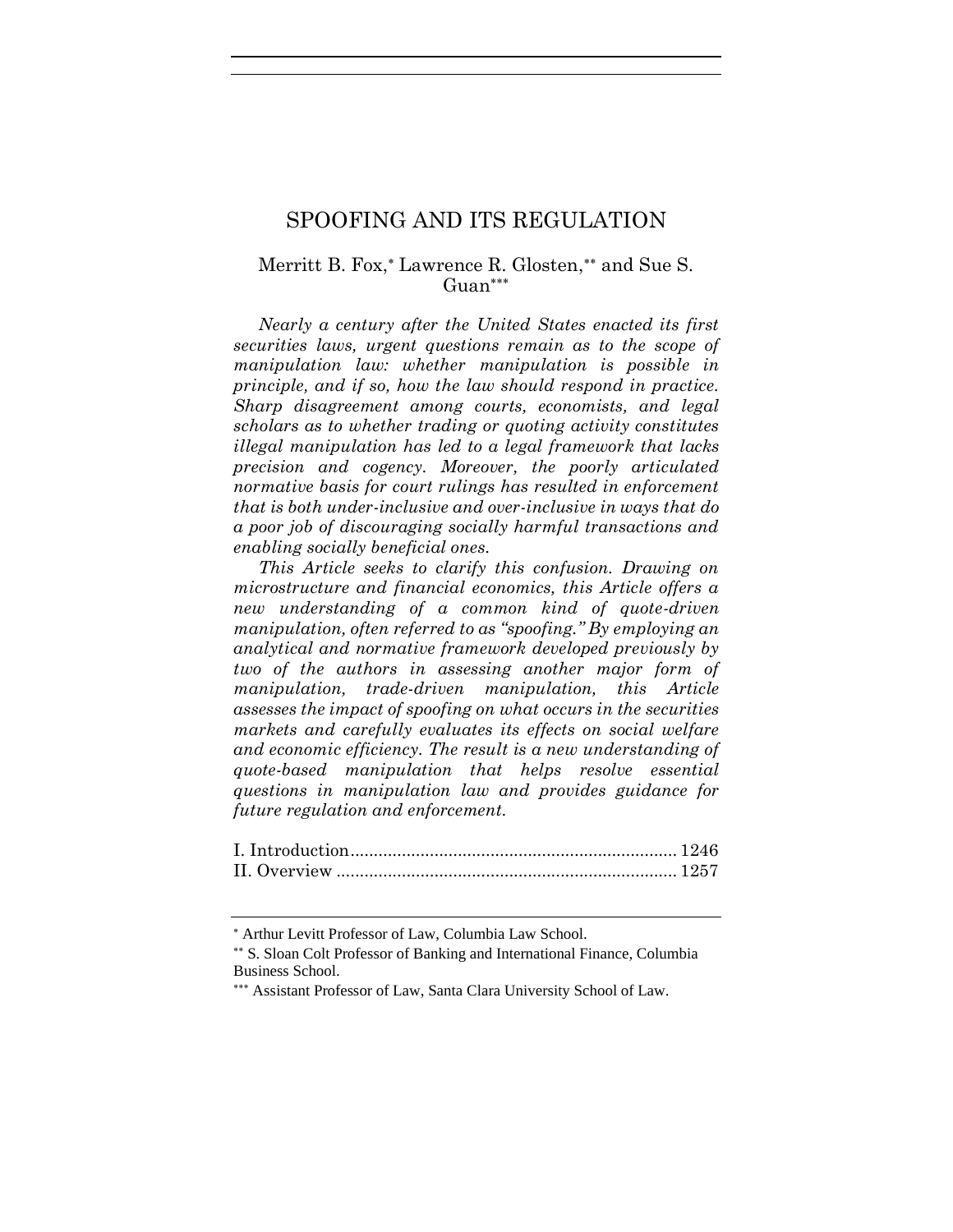| B. The Use of Ex Post and Ex Ante Analysis 1263        |
|--------------------------------------------------------|
| C. Market Characteristics that Impact These Goals 1264 |
|                                                        |
|                                                        |
| IV. The Workings of the Equity Market 1266             |
| A. Market Participants and Their Reasons for Trading   |
|                                                        |
|                                                        |
|                                                        |
| 3. Price Sensitive Fundamental Value Traders. 1268     |
| 4. Professional Liquidity Suppliers 1269               |
|                                                        |
| C. The Economics of Liquidity Provision  1271          |
|                                                        |
|                                                        |
| B. Wealth Transfers: Fairness and Efficiency 1280      |
| 1. Assessing the Impact of the Practice from an        |
|                                                        |
|                                                        |
|                                                        |
|                                                        |
|                                                        |
| ii. Detecting Informed Trading 1284                    |
| iii. Ultimate Incidence of the Negative                |
| Effects on Liquidity Suppliers  1284                   |
|                                                        |
|                                                        |
|                                                        |
| 4. Efficiency Considerations 1288                      |
|                                                        |
|                                                        |
| c. Resource Misallocation 1290                         |
|                                                        |
| C. The Appropriateness of Legal Sanctions 1291         |
|                                                        |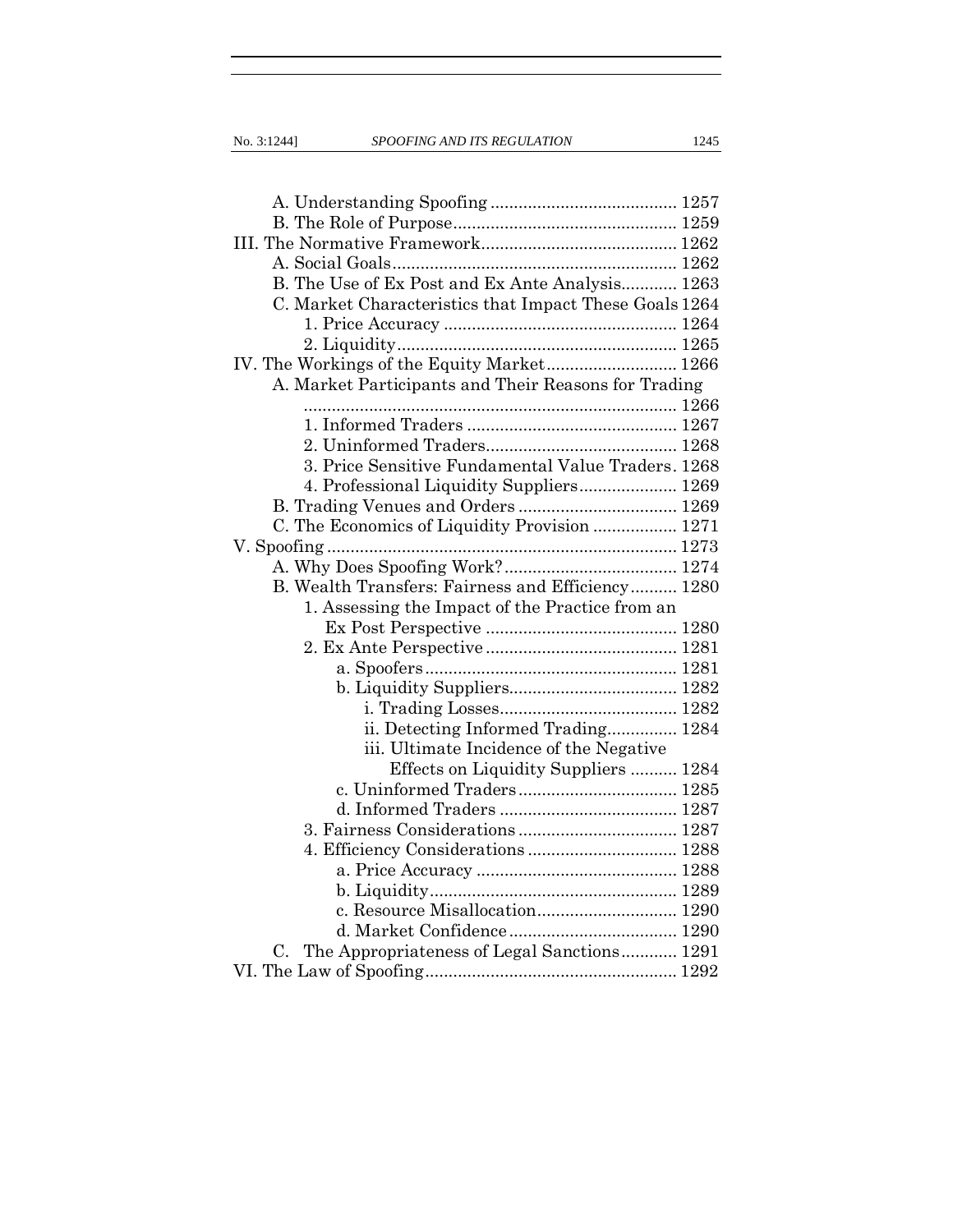1246 *COLUMBIA BUSINESS LAW REVIEW* [Vol. 2021

| 1. Does Section $9(a)(2)$ Cover Bids and Offers? 1294 |  |
|-------------------------------------------------------|--|
| 2. Transaction-based Section 9(a)(2) Case Law         |  |
| as a Guide to What Quoting Behavior It                |  |
|                                                       |  |
|                                                       |  |
|                                                       |  |
| 1. Confusion Concerning the Application of Rule       |  |
| 10b-5 to Trade-Based Manipulation 1304                |  |
|                                                       |  |
|                                                       |  |
|                                                       |  |
| B. Comparing Existing Case Law to Optimal Regulation  |  |
|                                                       |  |
|                                                       |  |
|                                                       |  |

# I. INTRODUCTION

Nearly a century has passed since the United States enacted its first securities laws. Principally animated by the desire to prevent manipulation that was deemed a central cause of the 1929 stock market crash,1 the Securities Exchange Act of 1934 ("Exchange Act") expressly prohibits manipulation pursuant to sections 9 and 10(b).2 Despite this initial intensity of concern, the regulation of manipulation has, for most of the following eighty-seven years, largely failed to attract much serious scholarship by either legal jurists or

<sup>1</sup> *See, e.g.*, Daniel R. Fischel & David J. Ross, *Should the Law Prohibit "Manipulation" in Financial Markets?*, 105 HARV. L. REV. 503 (1991 ("The drafters of the Securities Act of 1933 and the Securities Exchange Act of 1934 . . . were convinced that there was a direct link between excessive speculation, the stock market crash of 1929, and the Great Depression of the 1930s." (footnotes omitted)); Charles R. Korsmo, *High-Frequency Trading: A Regulatory Strategy*, 48 U. Rich. L. Rev. 523, 551 (2014) ("[P]revention of manipulation has been said to be at 'the very heart' of the securities acts." (quoting LOUIS LOSS, FUNDAMENTALS OF SECURITIES REGULATION 853 (2d ed. 1988))).

<sup>2</sup> *See* Securities Exchange Act of 1934, 15 U.S.C. §§ 78i(a)(2), 78j(b) (2018).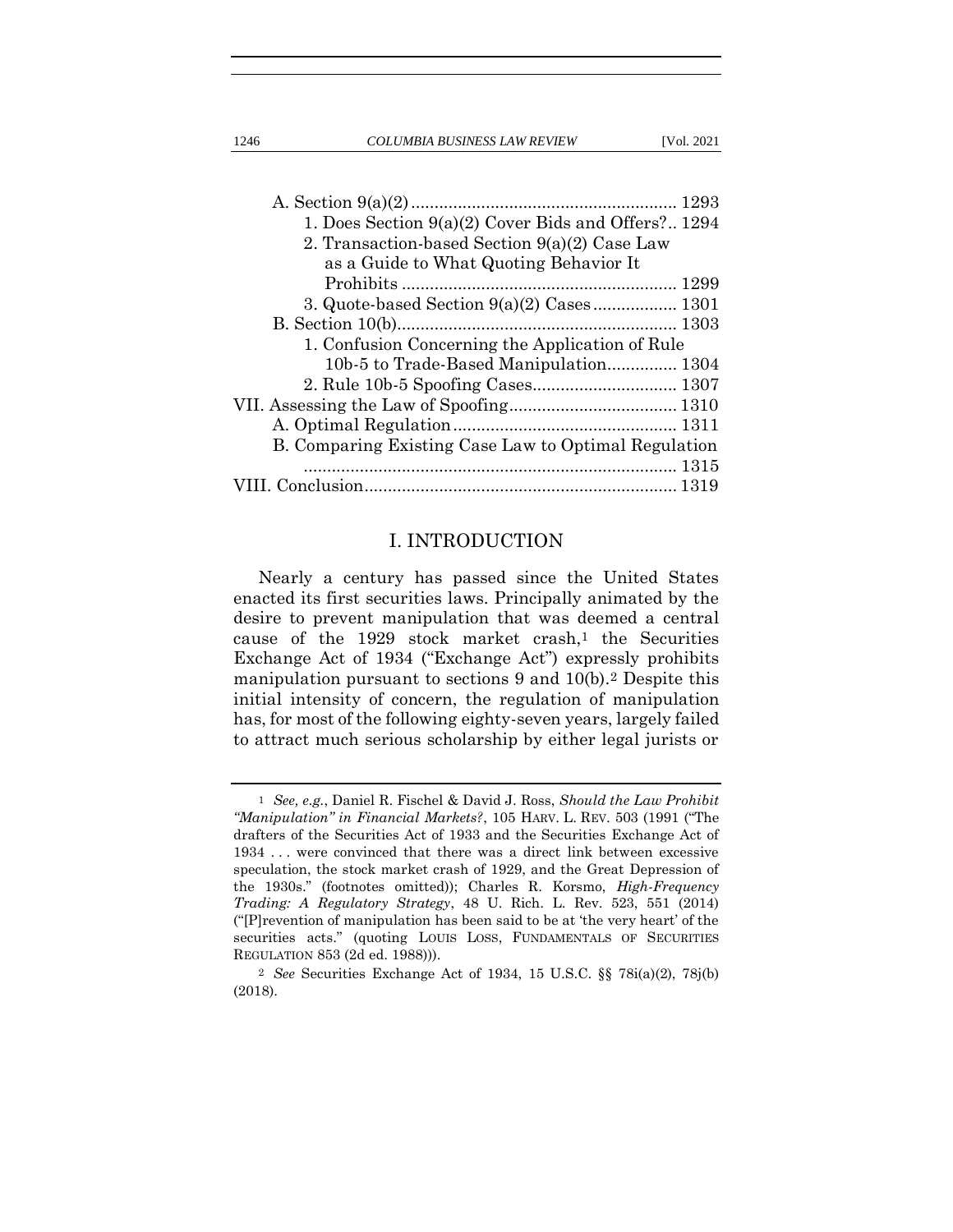economists. And the minimal case law interpreting these statutory provisions has been fraught with confusion.

In the last few decades, some academics have begun to consider one major type of manipulation: *trade-driven manipulation.*3 This is where the manipulator uses purchases and/or sales to effect changes in the price of a security that allow the manipulator to profit. In contrast, there continues to be almost no scholarly attention paid to another major type of manipulation: *quote-driven manipulation*. This is where the manipulator uses quotes—binding commitments posted on an exchange indicating a willingness, until canceled, to buy or sell a given number of shares at a stated price—in order to buy or sell shares at a more favorable price in a separate transaction. Once the price for the separate transaction has been favorably changed, the manipulator is usually able to cancel her quotes before they are accepted and become executed transactions.

These shortfalls in the scholarly literature and in the law are ironic given that some of the most noteworthy

<sup>3</sup> Until very recently, even such literature as has existed consisted of legal and economics academics largely talking past each other. Perhaps the most well-known piece in the legal literature, by Daniel Fischel and David Ross, argues that trade-driven manipulation is so difficult to identify that it is not worth regulating. Fischel & Ross, *supra* note 1. This piece ignored the then-developing market microstructure literature that shows that it may not be so difficult, a point also missed by Steve Thel, the strongest critic of the Fischel and Ross piece. Steve Thel, *\$850,000 in Six Minutes—The Mechanics of Securities Manipulation*, 79 CORNELL L. REV. 219 (1994) Similarly, much of the literature on the subject by economists that does employ learning from microstructure economics has been written without a clear notion of what the legal requirements are for a trade to be manipulative. In the last few years, some scholarship has taken a more nuanced view of trade-driven manipulation by incorporating both legal and economic arguments. *See, e.g.*, Albert S. Kyle & S. Viswanathan, *How To Define Illegal Price Manipulation*, 98 AM. ECON. REV. PAPERS & PROC.) 274 (2008); Merritt B. Fox, Lawrence R. Glosten & Gabriel V. Rauterberg, *Stock Market Manipulation and Its Regulation*, 35 YALE J. ON REG. 67 (2018) [hereinafter Fox et al., *Manipulation*]; MERRITT B. FOX, LAWRENCE R. GLOSTEN & GABRIEL V. RAUTERBERG, THE NEW STOCK MARKET: LAW, ECONOMICS, AND POLICY 200–40 (2019) [hereinafter FOX ET AL., THE NEW STOCK MARKET]; Gina-Gail S. Fletcher, *Legitimate Yet Manipulative: The Conundrum of Open-Market Manipulation*, 68 DUKE L.J. 479 (2018).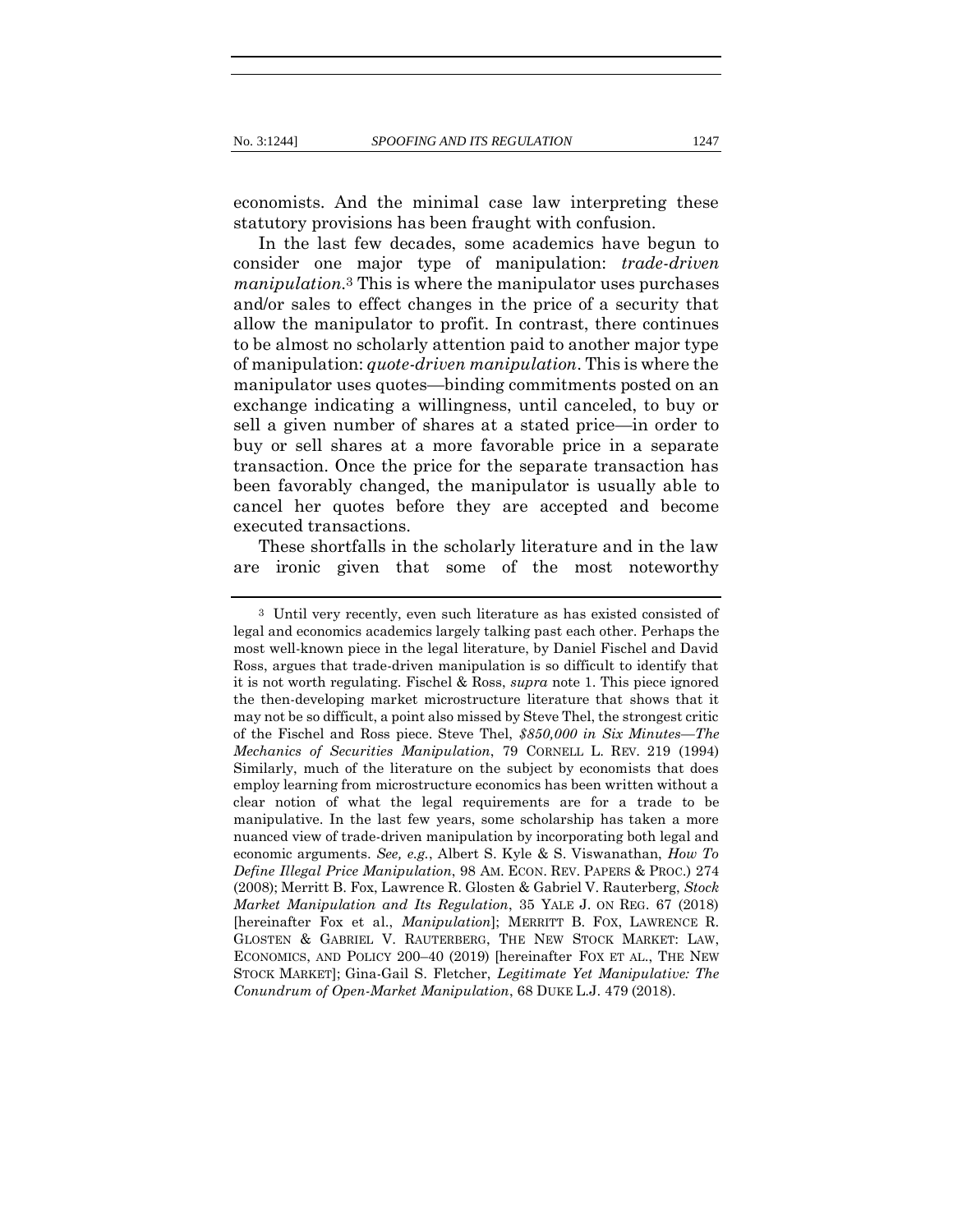manipulation cases brought by the government in recent years—*United States v. Coscia*4 and *CFTC v. Nav Sarao Futures Ltd. PLC*5 ("*Sarao*") (involving futures market activity), and *SEC v. Taub*6 and *SEC v. Lek Securities Corporation* ("*Lek*")7 (involving equity market activity)—are based on allegations of quote-driven, not trade-driven behavior. In the *Sarao* case, the Department of Justice charged a single individual with a quote-driven manipulation that was alleged to have "significantly" contributed to 2010's "Flash Crash," during which U.S. equity market prices temporarily declined by more than nine percent.8 Individual defendants in these cases have sometimes made tens of millions of dollars using quote-based strategies.<sup>9</sup>

The obstacles to assessing the appropriate reach of manipulation law originate with the statutory provisions themselves. The Exchange Act provides remarkably little guidance as to the conduct covered by the statutory provisions. Section 9(a)(2) prohibits effecting "a series of transactions" in a security (1) that "creat[e] actual or apparent active trading" or affect its price, (2) "for the purpose of inducing the purchase or sale of such security by others."10

8 Nathaniel Popper & Jenny Anderson, *Trader Arrested in Manipulation That Contributed to 2010 'Flash Crash'*, N.Y. TIMES (Apr. 21, 2015), http://www.nytimes.com/2015/04/22/business/dealbook/trader-inbritain-arrested-on-charges-of-manipulation-that-led-to-2010-flashcrash.html [http://perma.cc/R73P-L7AL]; Suzi Ring, *Flash-Crash Trader Sarao Gets Bail in U.S. Extradition Fight*, BLOOMBERG BUS. (Apr. 22, 2015, 11:36 AM), http://www.bloomberg.com/news/articles/2015-04-22/flashcrash-trader-sarao-gets-bail-in-u-s-extradition-fight (on file with the Columbia Business Law Review) (reporting that CFTC Enforcement Director Aitan Goelman said that Sarao was "a significant factor in market

<sup>4</sup> 866 F.3d 782, 788–89 (7th Cir. 2017).

<sup>5</sup> No. 15-cv-3398, 2016 WL 8257513, at \*4 (N.D. Ill. Nov. 14, 2016).

<sup>6</sup> Amended Complaint at 7–8, SEC v. Taub, No. 2:16-cv-09130 (D.N.J. Apr. 26, 2018), ECF No. 37.

<sup>7</sup> 276 F. Supp. 3d 49, 54–55 (S.D.N.Y. 2017).

imbalance . . . [which] was one of the chief conditions that allowed the flash crash to occur").

<sup>9</sup> *E.g.*, *Lek Sec. Corp.*, 276 F. Supp.3d at 54 ("layering and cross-market manipulation activity generated profits of more than \$28 million.").

<sup>10</sup> 15 U.S.C. § 78i(a)(2) (2018).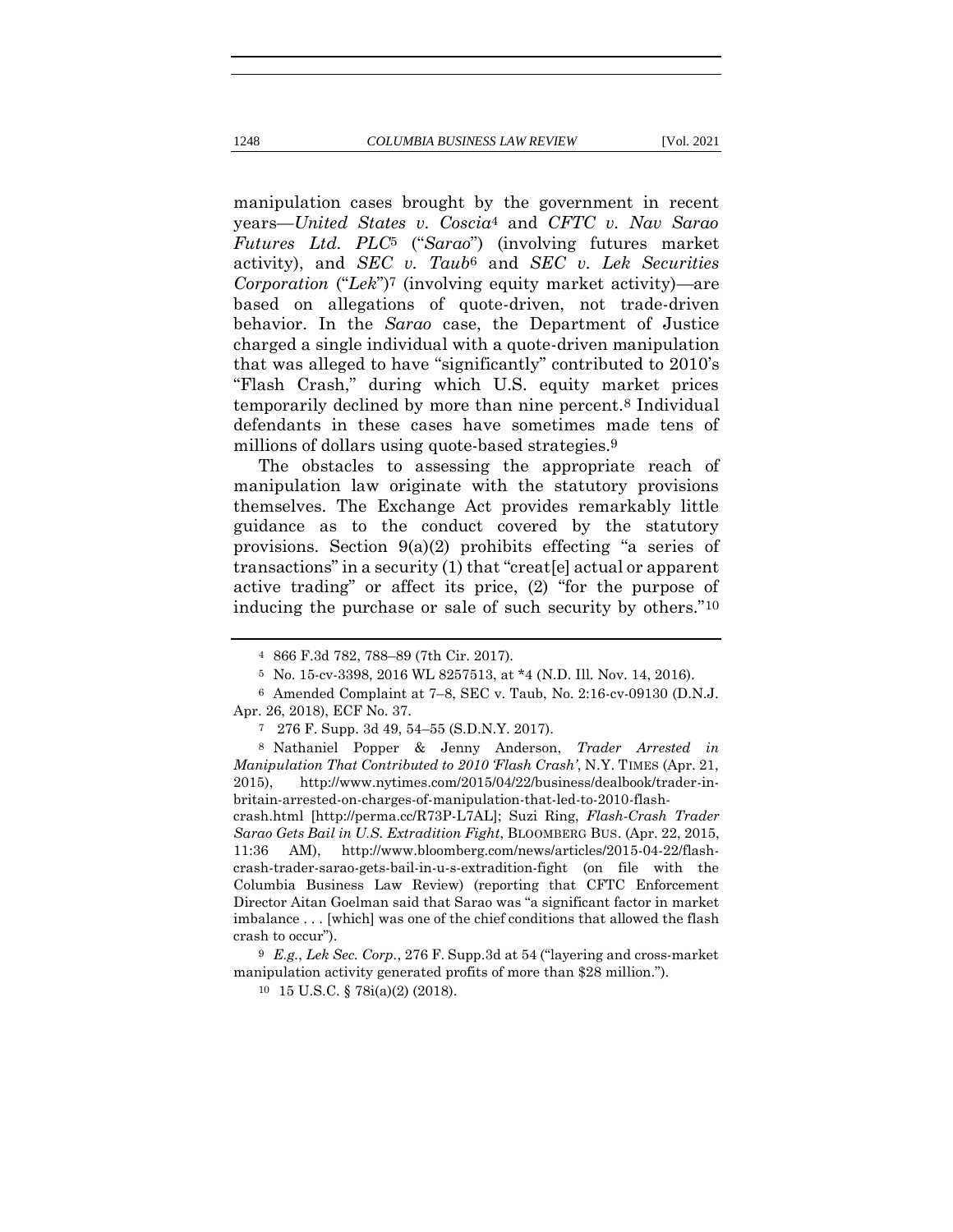With regard to its possible application to trade-driven manipulation, the first half of the proscription captures conduct that will be part of nearly *every* trading strategy, no matter how innocuous: Buying or selling a security inherently entails the creation of an actual trade and often affects its price. The force of the prohibition is thus found in the second half of the proscription, the vague clause relating to purpose. With regard to section  $9(a)(2)$ 's possible application to quotedriven manipulation, the first half of the proscription presents the opposite problem: It is unclear that the first half applies to *any* use of quotes. Placing into the market an offer to sell, or an offer to buy, at a given price, is clearly an "action," but with no counterparty involved, it is hard to call it a "transaction." And even if that problem is surmounted, there is still the problem, shared with applying section  $9(a)(2)$  to trade-driven manipulation, of the vague clause relating to purpose that constitutes the second half of the proscription.

Section 10(b) starkly prohibits the use, in violation of a Securities and Exchange Commission (SEC) rule, of "any manipulative or deceptive device" in connection with trading a security.11 The term "manipulative" on its face is capacious enough to potentially capture behavior involving quotes, but the statute fails to define what the reach of the term in fact is, and the only SEC attempt to do so through rulemaking merely refers back to section 9.12 Moreover, the rule promulgated under section 10(b) that has been used to impose liability for certain kinds of allegedly manipulative behavior, Rule 10b-5, does not even contain the word "manipulation."13

Two of us have written earlier on the appropriate application of these statutory provisions to trade-driven

<sup>11</sup> *Id.* § 78j(b).

<sup>12</sup> *See* 17 C.F.R. § 240.10b-1 (2021) ("The term manipulative . . . is hereby defined to include any act or omission to act with respect to any security exempted from the operation of section  $12(a)$ ... pursuant to any section in this part which specifically provides that this section shall be applicable to such security if such act or omission to act would have been unlawful under section 9(a)[.]").

<sup>13</sup> *See Id.* § 240.10b-5.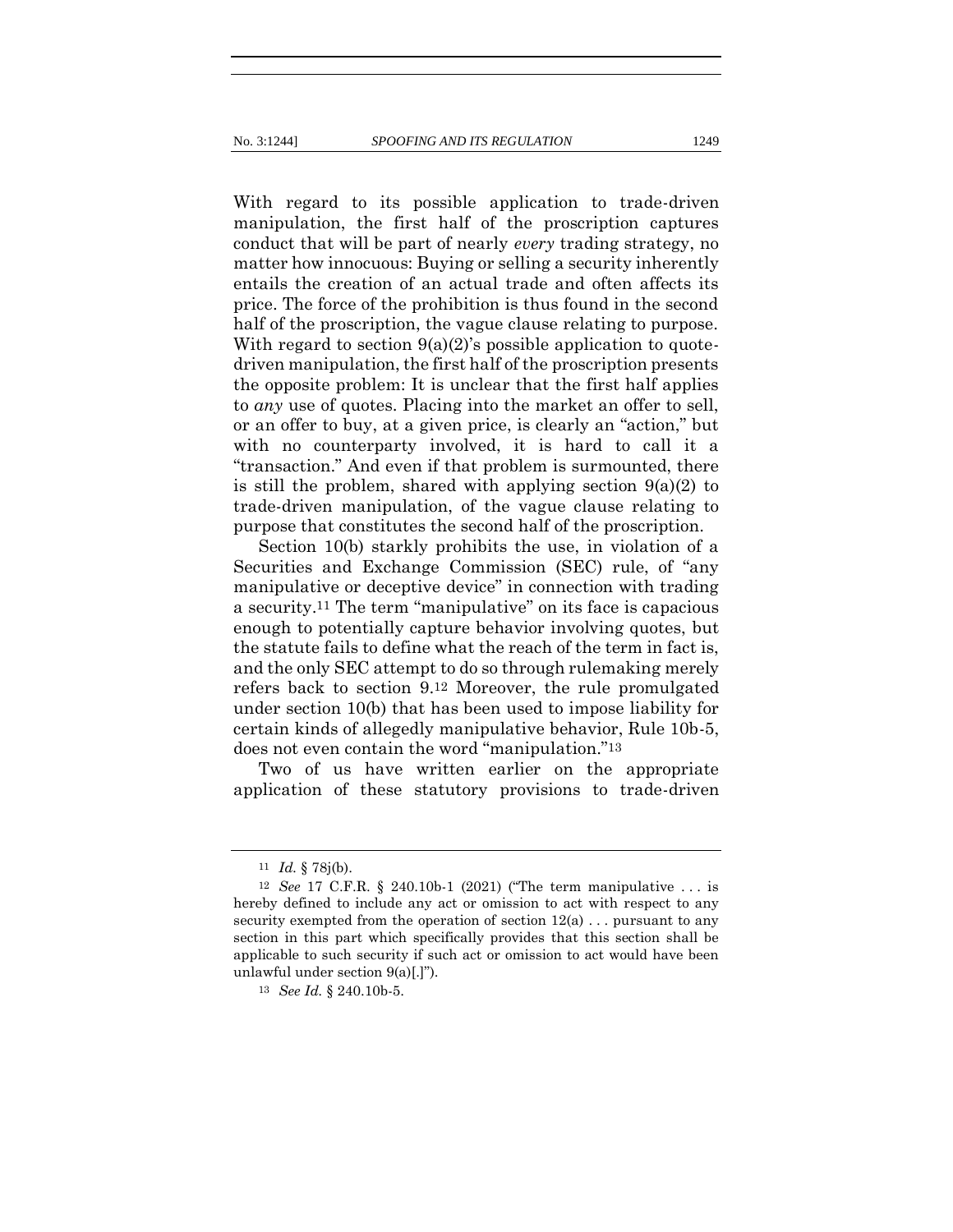manipulation.14 As we noted there, strikingly little progress has been made in defining these statutory terms in the nearly nine decades since the Exchange Act's passage.15 Many commentators do not consider manipulation to be a sufficiently meaningful concept as to justify a prohibition on any sort of behavior.16 Other jurists, legal scholars, and economists consider manipulation to be a useful concept but have struggled to define the term and determine its harms. Overly broad or circular definitions are often invoked, occasionally caveated by "I know it when I see it" platitudes.17

16 *See, e.g.*, Fischel & Ross, *supra* note 1, at 506–07 ("[N]o satisfactory definition of [manipulation] exists. . . . the concept of manipulation should be abandoned[.]"); Robert C. Lower, *Disruptions of the Futures Market: A Comment on Dealing with Market Manipulation*, 8 YALE J. ON REG. 391, 392 (1991) ("Manipulation is difficult to define . . . . [D]rawing a line between healthy economic behavior and that which is offensive has proved to be too subjective and imprecise to produce an effective regulatory tool."). The Supreme Court has even on occasion apparently done away with any distinction between a "manipulative" device and a "deceptive" one by determining that any violation of section 10(b) must involve a misrepresentation. *See* Schreiber v. Burlington N., Inc., 472 U.S. 1,7–8 (1985) ("Congress used the phrase 'manipulative or deceptive' in § 10(b) as well, and we have interpreted 'manipulative' in that context to require misrepresentation." (citing Santa Fe Indus., Inc. v. Green, 430 U.S. 462, 476–77 (1977); Piper v. Chris-Craft Indus., Inc., 430 U.S. 1, 43 (1977); Ernst & Ernst Hochfelder, 425 U.S. 185, 199 (1976))); *see also* Steve Thel, *Regulation of Manipulation Under Section 10(b): Security Prices and the Text of the Securities Exchange Act of 1934*, 1988 COLUM. BUS. L. REV. 359, 378–79 (1988) (describing the difficulties of defining manipulation under federal securities law).

17 *See, e.g.*, THOMAS LEE HAZEN, THE LAW OF SECURITIES REGULATION 471 (6th ed. 2009) ("The purpose of the various statutes and rules prohibiting market manipulation is to prevent activities that rig the market and to thereby facilitate operation of the 'natural law' of supply and demand. . . . [M]anipulation consists of any intentional interference with supply and demand."). Another articulation characterizes the core of manipulation "as *exercising unsupported price pressure* because this creates societal costs." Matthijs Nelemans, *Redefining Trade-Based Market Manipulation*, 42 VAL. U. L. REV. 1169, 1176 (2008). In these formulations, the normative criticism of the relevant conduct is doing all the work in determining the precise sort of behavior to be prohibited, yet no guidance is

<sup>14</sup> *See* Fox et al., *Manipulation*, *supra* note 2.

<sup>15</sup> *Id.* at 70.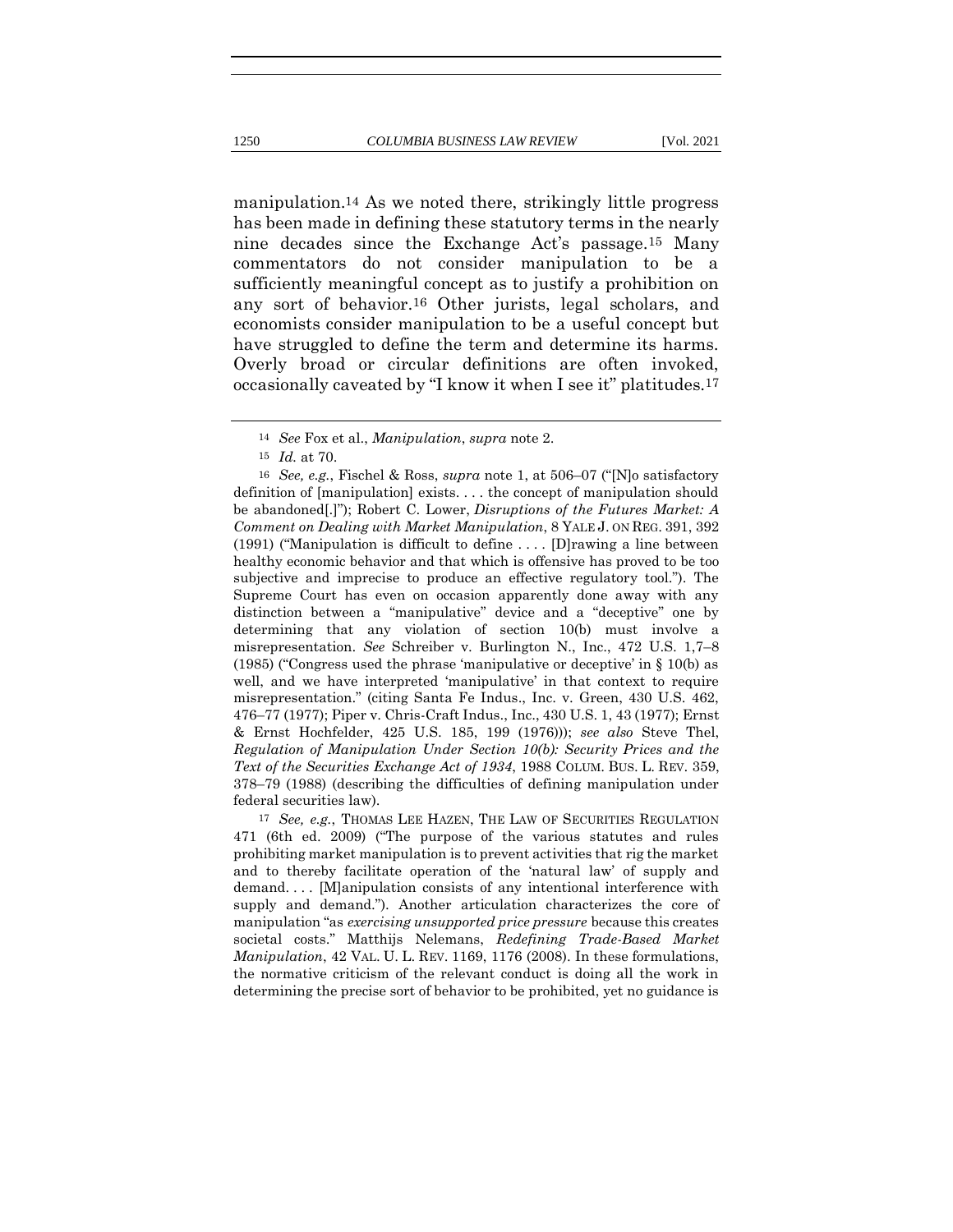We noted that for trade-driven manipulation, the result has been a legal framework that lacks precision, cogency, and consistent application. This has resulted in unpredictable and varying outcomes for cases with comparable facts, raising basic questions of fairness.18 Moreover, the poorly articulated normative basis for these rulings results in enforcement that is both under-inclusive and over-inclusive in ways that do a poor job of discouraging socially harmful transactions and enabling socially beneficial ones.19 The law and commentary on quote-driven manipulation have these same problems in spades.

In seeking to find a way out of this quagmire, this Article employs a similar approach to that in our earlier work. We start with some basic constraints on a theory of quote

18 Fox et al., *Manipulation*, *supra* note 2. FOX ET AL., THE NEW STOCK MARKET, *supra* note 2, at 201.

19 Fox et al., *Manipulation*, *supra* note 2. FOX ET AL., THE NEW STOCK MARKET, *supra* note 2, at 201.

supplied as to what actually violates the norm. Alternatively, the formulation can be too narrow. For example, two well-known microstructure economists propose that a practice is manipulative only if it lowers both price accuracy and liquidity. Kyle & Viswanathan, *supra* note 2, at 274. This prohibition neglects strategies that increase one and reduce the other, and the negative social impact of the market characteristic that is lowered outweighs the positive impact from the one that is increased. Attempts to define manipulation in related areas, such as commodities regulation, reveal some of the same struggles. *See, e.g.*, *In re* Henner, 30 Agric. Dec. 1151 (U.S.D.A. 1971) ("'Manipulation' is a vague term used in a wide and inclusive manner, possessing varying shades of meaning, and almost always conveying the idea of blame-worthiness deserving of censure." (quoting J. G. SMITH, ORGANIZED PRODUCE MARKETS 109 (1922))); 2 TIMOTHY J. SNIDER, REGULATION OF THE COMMODITIES FUTURES AND OPTIONS MARKETS § 12.01, at 12-5 (2d ed. 1995) (referring to the law of manipulation as "a murky miasma of questionable analysis and unclear effect"); *see also* Jonathan R. Macey & Maureen O'Hara, *From Markets to Venues: Securities Regulation in an Evolving World*, 58 STAN. L. REV. 563, 588–90 (2005) (noting the negative effects of manipulation on liquidity); Edward T. McDermott, *Defining Manipulation in Commodity Futures Trading: The Futures "Squeeze*,*"* 74 NW. U. L. REV. 202, 205 (1979) (referring to manipulation law as "an embarrassment—confusing, contradictory, complex, and unsophisticated"); Yesha Yadav, *The Failure of Liability in Modern Markets*, 102 VA. L. REV. 1031, 1053–55, 1089 (2016).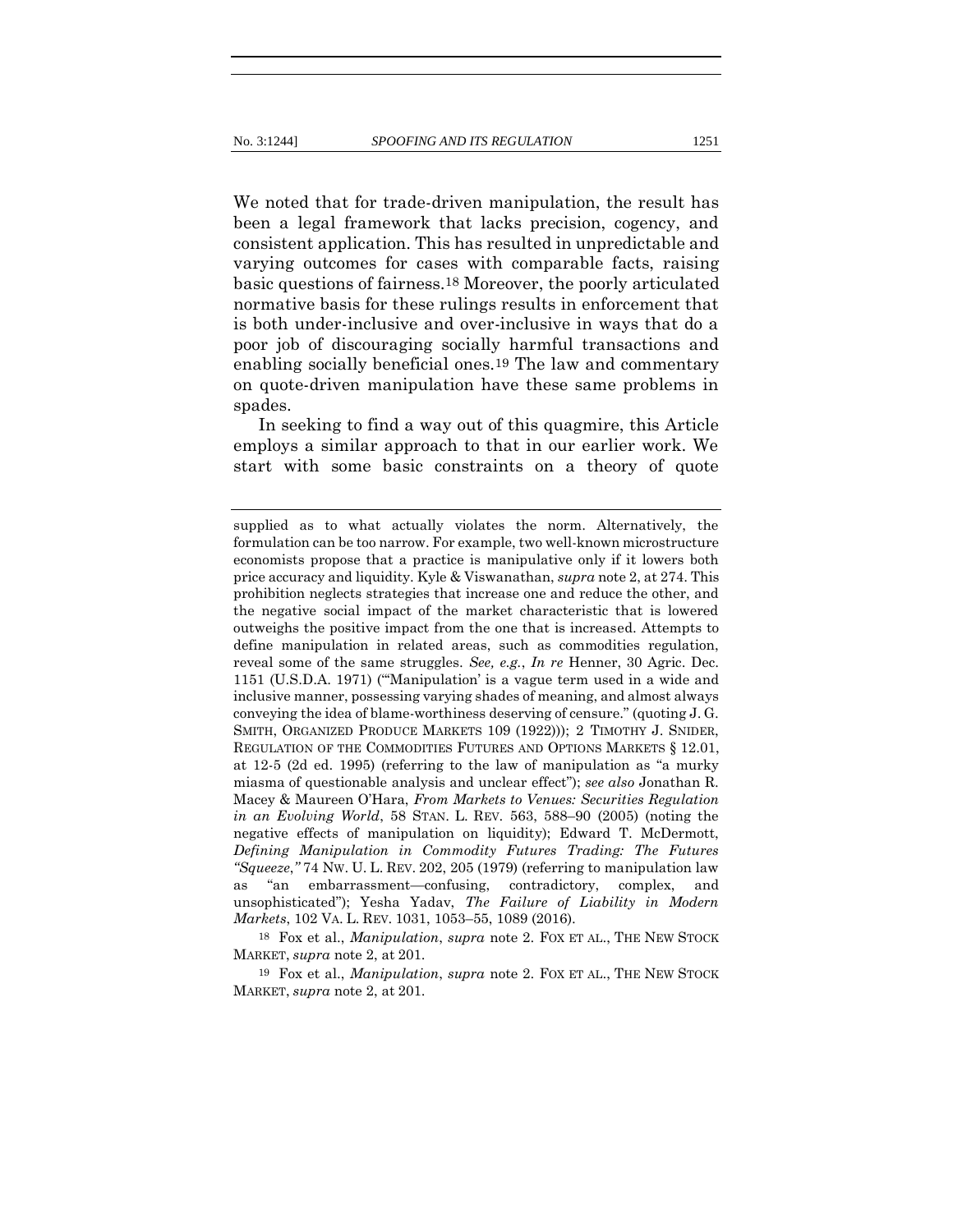manipulation and suggest that for a quote driven strategy to be considered manipulation prohibited by the Exchange Act, four essential queries must be answered in the affirmative. First, is the strategy, exclusively as a conceptual matter, distinguishable from other, plainly acceptable quote-driven strategies, and does the strategy cause social harm? Second, does the strategy plausibly fit under the general dictionary meaning of the term "manipulation"? Third, are there circumstances under which the strategy can yield positive expected profits, and do they occur often enough to raise concern? Fourth, are there practical methods for prohibiting the strategy whereby the social gains from its reduction or elimination exceed the social costs of doing so, including deterring socially beneficial activity that might be erroneously classified as instances of the practice?20 This four-question approach starts with some basic rules of statutory interpretation to identify the outer borders of the plausible reach of the prohibitions of quote-driven manipulation under sections 9 and 10(b), and then seeks to determine, on policy grounds, what activities within these outer borders ought actually to be prohibited.

In this Article, we utilize this approach to analyze the most common quote-driven strategy that has been labeled as "manipulative" in at least some commentary and found to be illegal in at least some actions against persons undertaking it. We will refer to this strategy as "at or away quote manipulation" or its more common, though sometimes less precisely defined label, "spoofing." In advance of describing this strategy, a two-paragraph introduction to the way modern equity markets work and associated vocabulary is in order.

<sup>20</sup> A practice or regulation can generate social harm if it lowers economic efficiency in a specific way or systematically leads to unfair outcomes. It can generate a social gain if it improves economic efficiency or reduces unfairness. *See infra* Part III*.* Thus, the desirability of a regulation that prohibits a specific practice turns on whether the world with the regulation is superior to the world without it, when evaluating on a net basis all the social harms and benefits arising in a comparison between a world with and without the regulation.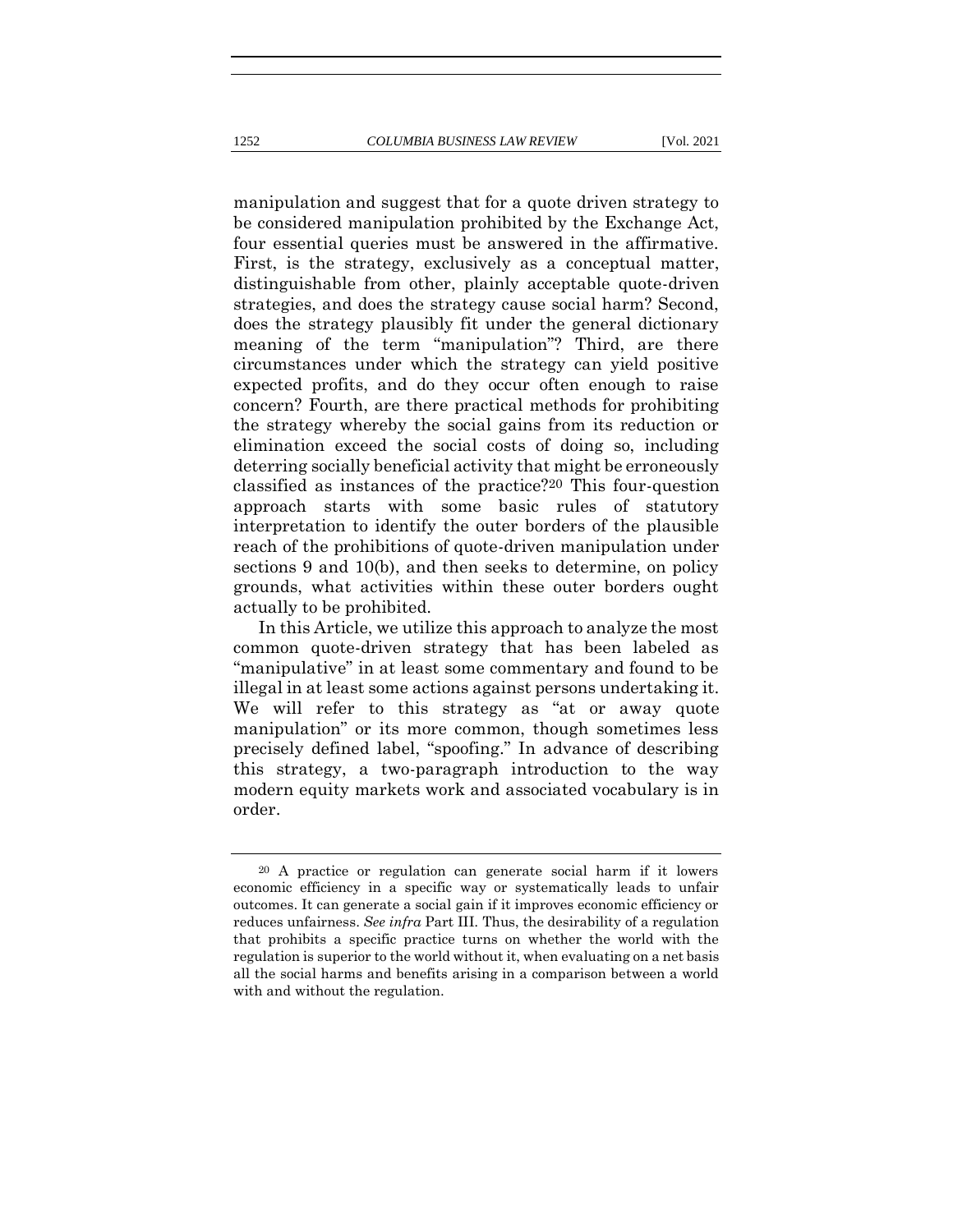Equities trade on a variety of trading venues, nearly all of which are *electronic limit order books*, where a trader can post a *limit order*, which is a firm commitment (until cancelled) to buy or sell up to a specified number of shares at a quoted price.21 For a posted sell limit order, this stated limit price is an *offer*. For a posted buy limit order, this stated limit price is a *bid*.22 Bids and offers are often referred to as *quotes.*23 A computer (the venue's *matching engine*) matches these posted limit orders, referred to as *non-marketable limit orders*, with incoming buy and sell *marketable orders*, which are orders that have terms allowing them to execute at what is then the nationally best available price in the market.24 The best offer is referred to as the NBO; the best bid is referred to as the NBB; and the two together are referred to as the NBBO.25

Today, high-frequency traders (HFTs) post a significant portion of the quotes that are matched in this fashion with marketable orders and result in executed trades.26 An HFT

25 Marketable orders include both "market orders" and "marketable limit orders." A "market order" is where the person submitting the order commits to trading at whatever is the best available price in the market. The computer will also match the limit orders posted on the venue with "marketable limit orders." A buy limit order is "marketable" when it has a limit price greater than or equal to the lowest offer in the market, and a sell limit order is "marketable" when it has a limit price less than or equal to the highest bid. It is "non-marketable" if it is at a price equal to or inferior to the best offer or bid in the market. *See id.*; Fox et al., *Manipulation*, *supra*  note 2, at 90.

26 *See* Jonathan Brogaard, Terrence Hendershott & Ryan Riordan, *High-Frequency Trading and Price Discovery*, 27 REV. FIN. STUD. 2267 (2014) (from NASDAQ data set, finding that HFTs supply liquidity for fortytwo percent of all trades and provide the market quotes forty-two percent of the time); *see also* Allen Carrion, *Very Fast Money: High-Frequency Trading on the NASDAQ*, 16 J. FIN. MKTS. 680, 680–81 (2013) ("[A]n identified group of high-frequency traders (HFTs) participates in 68.3% of the dollar volume in the [paper's] sample[.]"). *See generally* Albert J. Menkveld, *High Frequency Trading and the* New Market *Makers*, 16 J. FIN. MKTS. 712, 714–

<sup>21</sup> FOX ET AL., THE NEW STOCK MARKET, *supra* note 2, at 13 (footnote omitted).

<sup>22</sup> *Id.* at 300 n.4.

<sup>23</sup> *See id*. at 13.

<sup>24</sup> *Id.*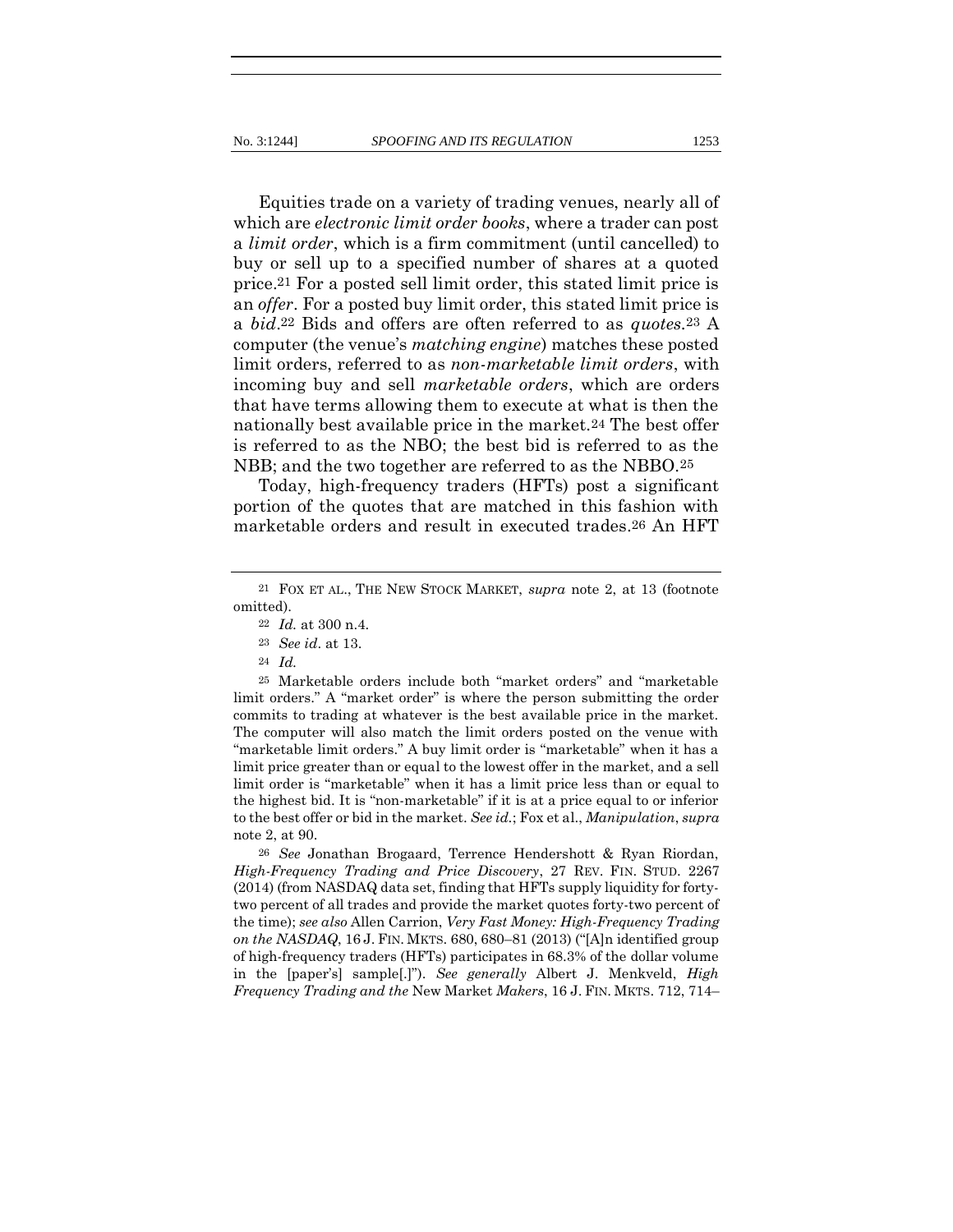utilizes high-speed communications to continuously update its information concerning transactions occurring in each stock that it commonly trades, as well as changes in the quotes posted by others on every major trading venue.27 The HFT automatically feeds this information into a computer that uses algorithms to change the prices and quantities of its own quotes posted on each of the various trading venues.28

Against this background, we can define "at-or-away quote manipulation" or what, for our purposes, we will call "spoofing." This manipulative strategy involves three steps. First, the manipulator engages in an activity intended to result in an actual transaction by submitting either a bid at the current NBB or an offer at the current NBO. Second, as the actual manipulative step, the manipulator submits to an exchange one or more quotes going in the opposite direction, each for a large number of shares at a price equal to, or less favorable than the preexisting best quote in the market. So, if these quotes are offers, the price of each is equal to or above the preexisting NBO, and if these quotes are bids, the price of each is at or below the preexisting NBB. The motivation for this second step is to influence the quoting and transacting behavior of other market participants in order to allow the manipulator's first step to result in an actual purchase or sale at a more favorable price than was otherwise likely to occur. Third, the manipulator cancels their quotes (assuming they have not already been executed against), either just before or just after the actual transaction. There are other types of quote manipulation besides spoofing,29 but we will save an analysis of them for future work.

<sup>15 (2013) (</sup>discussing high frequency traders' role as market makers in today's markets).

<sup>27</sup> FOX ET AL., THE NEW STOCK MARKET, *supra* note 3, at 95–96.

<sup>28</sup> *Id.* at 95 (identifying characteristics of HFTs).

<sup>29</sup> We have identified three other kinds of quote manipulation, each differing from spoofing only with regard to the manipulative step, i.e., the method by which others are induced to change their quotes or engage in transactions to the advantage of the manipulator in terms of her second step. "Inside-the-spread quote manipulation" involves, as its manipulative step, submitting one or more quotes at prices within the spread between the then preexisting NBO and NBB. "Opening quote manipulation" involves, as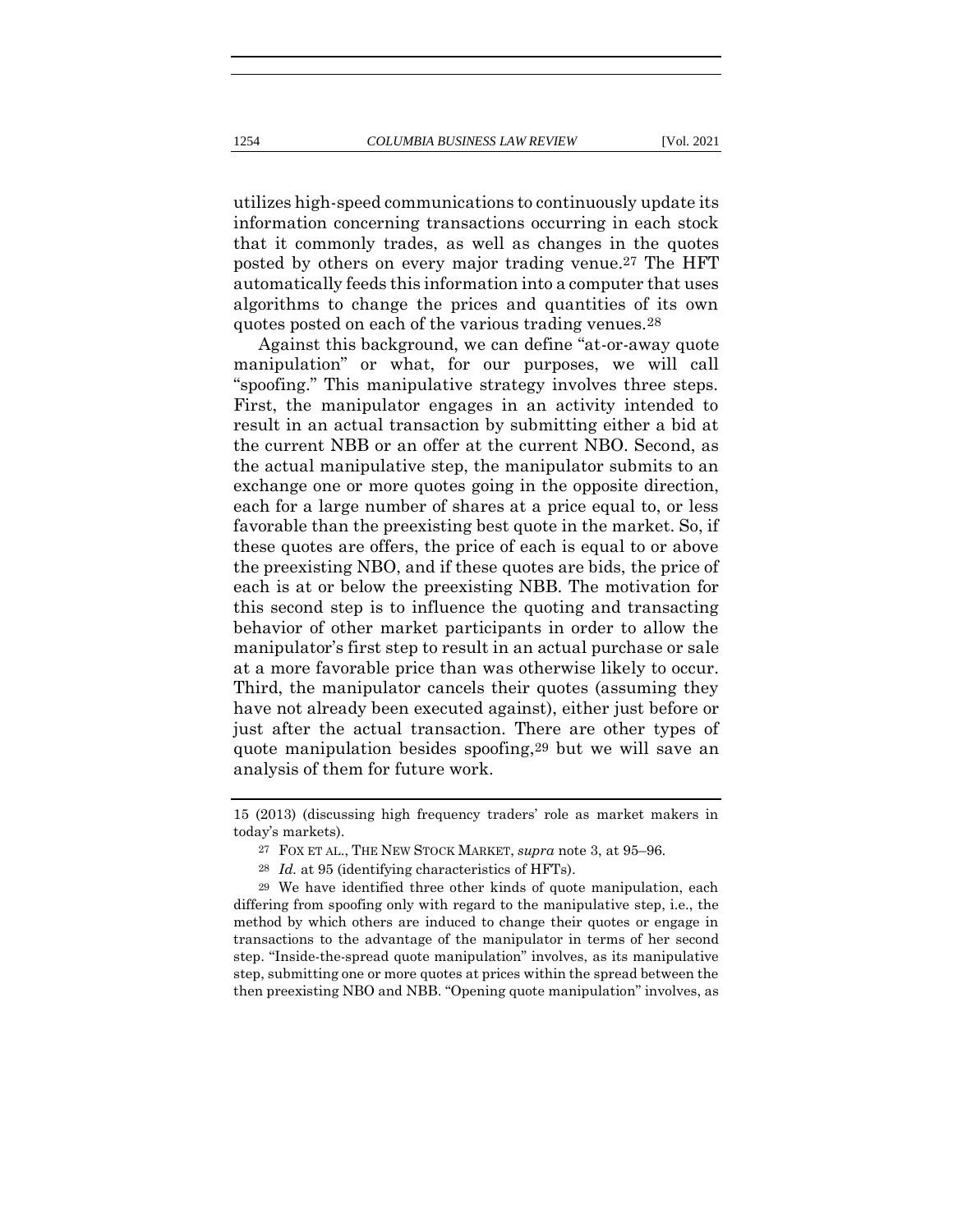Each of spoofing's three steps—submitting the large quotes, the actual purchase or sale of shares, and cancelling of the large quotes—is, by itself, a perfectly acceptable form of behavior of a kind that is at the core of any efficiently operating secondary market for securities. What the critical commentators and case opinions find problematic about the strategy is the three steps being undertaken together, combined with the intent to have the quotes favorably influence the price at which the actual transaction occurs. But what is the social harm, if any, when the manipulator succeeds? Often missing in these accounts by commentators and jurists is a perspicuous determination of precisely who is hurt and who is helped if the practice is left unregulated, and how this would change if the practice were instead banned by law. Our framework permits a comparison of these two worlds in terms of economic efficiency and the fairness of the resulting wealth positions of the various market participants. We then derive an approach that provides regulators the tools to deter actually socially undesirable quote-driven activity without unnecessarily deterring socially beneficial quoting that superficially appears to be undesirable. Although objections to certain quoting practices are commonly framed in terms of their unfairness, we argue that such practices are often undesirable mostly on straightforward efficiency grounds.

The normative and analytical building blocks in our framework derive from key results in microstructure and financial economics. Normatively, we posit that the primary social functions of trading markets pertain to directing the efficient allocation of capital across firms, and between households and enterprises over time, and to providing

its manipulative step, submitting one or more quotes as part of the auction process that constitutes an exchange's daily opening. "Auto-quote manipulation" involves, as its manipulative step, submitting a bid or offer on an exchange that is inside the spread between the preexisting NBO and NBB, thereby, improving, respectively the NBB or the NBO, after which the quote-maker sends a marketable order to a broker that will predictably send it on to an internalizer whose pricing is based on this favorably altered NBB or NBO.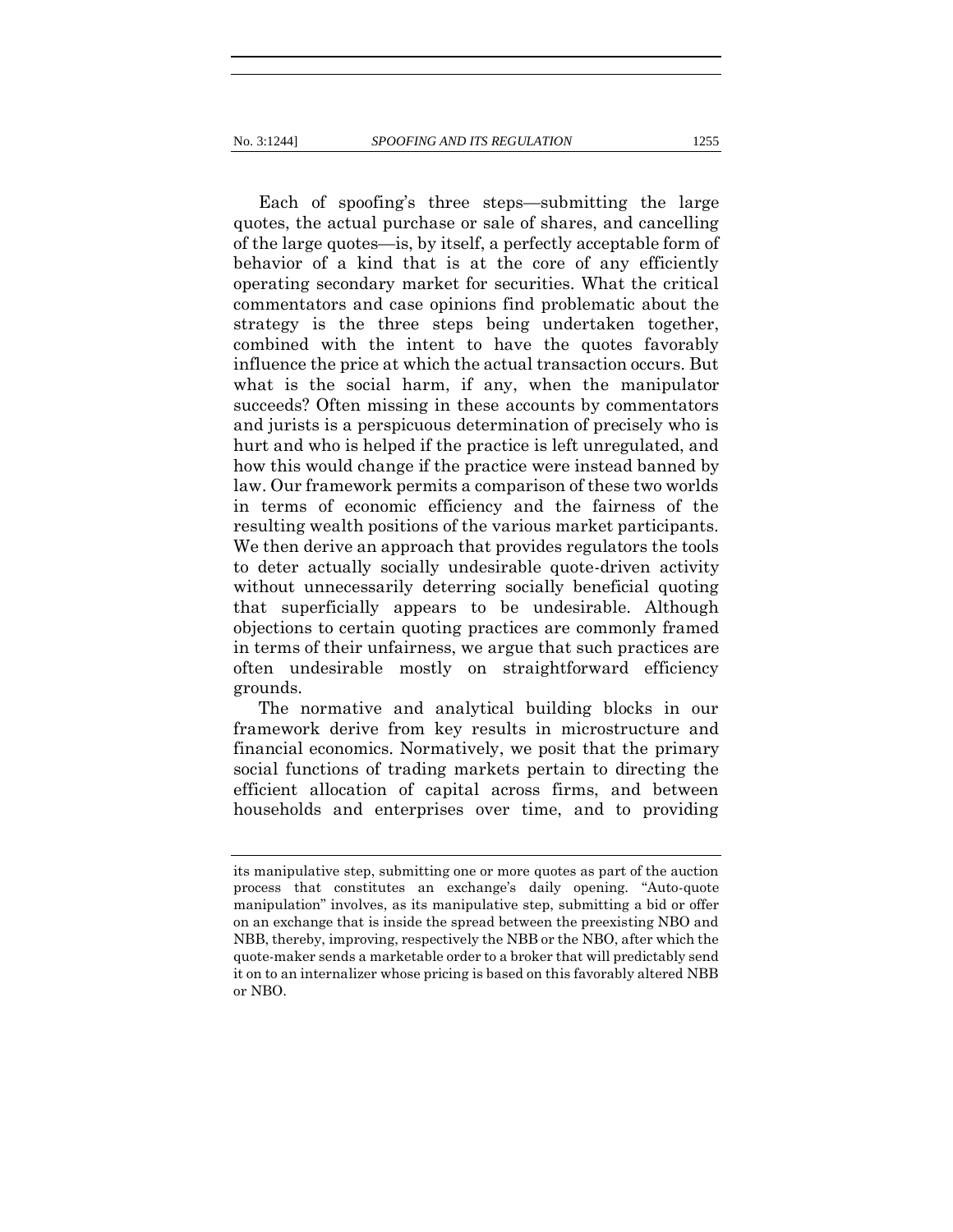signals to facilitate various mechanisms of corporate governance. Price accuracy of shares and liquidity of the market they trade in act as useful proxies for these broad social functions.30 Analytically, we develop an informal model of the way in which the secondary equity market typically

The remainder of this *Article* proceeds as follows: Part II provides a more detailed description of spoofing. Part III establishes our normative framework for evaluating whether a potentially manipulative quoting strategy is genuinely socially undesirable and whether the social benefits of prohibiting the strategy outweigh the costs. There we identify the ways in which spoofing and its regulation can affect the efficiency with which the economy functions. We also explain how we assess the fairness of a given practice. Part IV briefly describes the basic institutional and economic features of the stock market to provide the tools for understanding complex quoting and trading strategies. For those familiar with our recent work on various aspects of regulating stock markets, Parts III and IV will be unnecessary.*31* Part V assesses the efficiency and fairness implications of spoofing. Parts VI and VII deploy the analysis that precedes them to illuminate and evaluate the existing statutory framework and case law relating to spoofing. We then conclude.

behaves.

<sup>30</sup> See *infra* Section III.C*.* For a more in-depth discussion on how price accuracy and liquidity act as such proxies, see FOX ET AL., THE NEW STOCK MARKET, *supra* note 2, at 33–47.

<sup>31</sup> Portions of these Parts draw significantly from more detailed treatments in our prior work. *See* Merritt B. Fox, Lawrence R. Glosten & Gabriel V. Rauterberg, *The New Stock Market: Sense and Nonsense*, 65 DUKE L.J. 191, 217–26 (2015) [hereinafter Fox et al., *Sense and Nonsense*]; *see also* Merritt B. Fox, Lawrence R. Glosten & Gabriel V. Rauterberg, *Informed Trading and Its Regulation*, 43 J. Corp. L. 817 (2018) [hereinafter Fox et. al., *Informed Trading*]; Fox et al., *Manipulation*, *supra* note 2.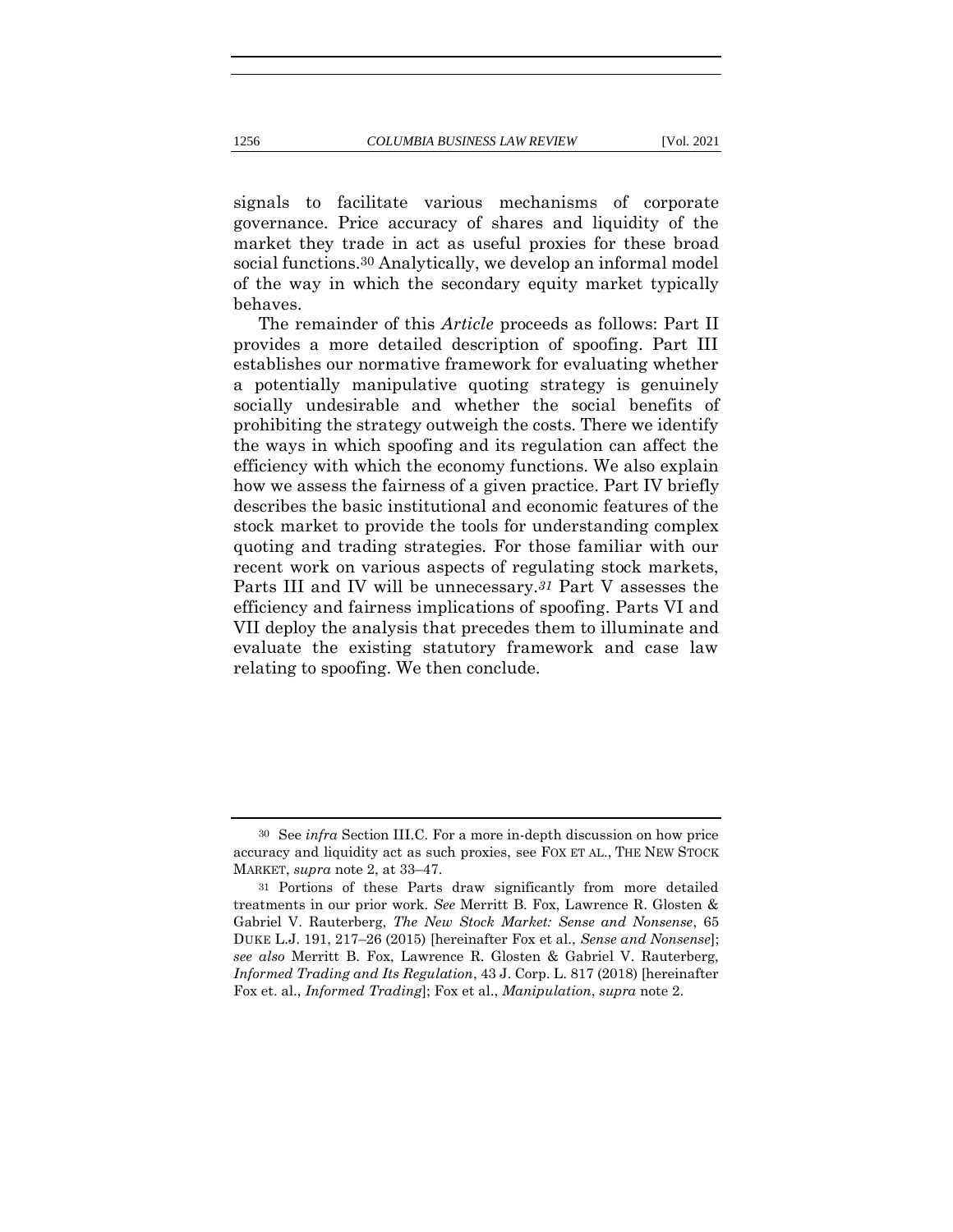## II. OVERVIEW

#### A. Understanding Spoofing

Spoofing, as noted above, involves submitting to an exchange one or more quotes for a large number of shares at prices equal to, or less favorable than, the preexisting best quote in the market. It depends on the following empirically verified observations. Upon the arrival of an offer for a large number of shares at a price equal to, or higher than, the preexisting NBO, market participants, absent a corresponding increase in bids at or below the NBB, tend to react in the same fashion as if bad news had arrived about the issuer.32 Similarly, upon the arrival of a bid for a large number of shares at a price equal to, or lower than, the NBB, market participants, absent a corresponding increase in offers at or above the NBO, react in the same fashion as if good news arrived about the issuer.33

The computer-based algorithmic trading programs of HFTs appear to reflect this observation. As noted above, HFTs are a major source of liquidity in the modern stock market, posting a significant portion of the bid and offer quotes that result in trades.34 These quotes constitute the prices at which other traders can transact. HFTs revise their quotes at rapid speeds based on information that they receive concerning purchases and sales of shares that are occurring and changes in quotes.35 HFTs can see and react very quickly when such an offer or bid arrives and they can use this speed to their advantage.36 In response to a new offer for a large number of shares at or above the NBO, HFTs will cancel their bids. And because they may well also wish to lower their offers to a level at or below the pre-existing NBB, they are also likely to wish to clear the market of remaining other bids, and the only way

<sup>32</sup> *See infra* Section V.A.

<sup>33</sup> *See infra* Section V.A.

<sup>34</sup> *See* note 26 and accompanying text.

<sup>35</sup> *See* FOX ET AL., THE New Stock Market, *supra* note 3, at 95.

<sup>36</sup> *See id.*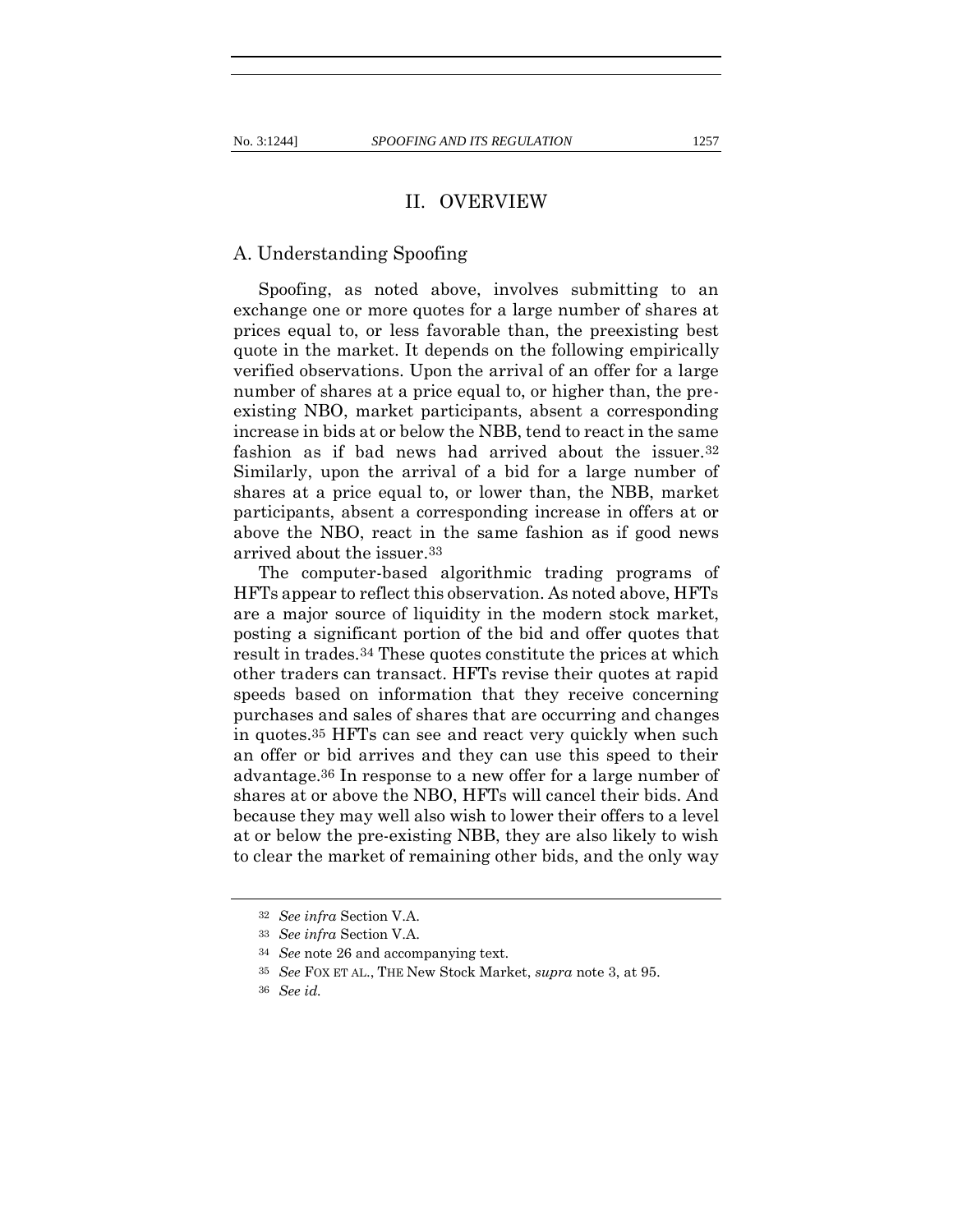of doing this is to send in marketable sell orders to execute against those bids. Because an HFT doing this believes that the appropriate new offer price is at or below the pre-existing NBB, sending in these bid-clearing sell orders would appear costless to it since it is selling at a price at or above what it now thinks is the right price at which to buy shares.<sup>37</sup>

Spoofing is best understood through an example involving a manipulator named Atlee. Immediately prior to Atlee's first move, the NBO for ABC shares is \$10.12 and the NBB \$10.10, each for 1,500 shares. All of these existing quotes were submitted by liquidity supplying HFTs. In the first stage of the manipulation, Atlee starts by placing ten 100 share nonmarketable buy orders at \$10.10. He immediately follows this by placing a 5,000 share non-marketable sell limit order at \$10.12, constituting an addition of 5000 shares offered at this price. This large order on the offer side induces the HFT liquidity suppliers to cancel all their \$10.10 bids, totaling 1500 shares. That leaves just Atlee's bids for a total of 1,000 shares at \$10.10. The HFTs then submit sell limit orders at \$10.10 for 1,000 shares, reflecting their belief that the price of ABC shares is going to fall and that they will wish to quote offers at \$10.10 or below. These execute against Atlee's \$10.10 bids for a total of 1,000 shares. Atlee immediately cancels his 5,000 share \$10.12 offer, no part of which has been executed against.38 So at this point, Atlee has bought 1,000 shares at \$10.10 and has no bids or offers outstanding.

Now Atlee enters the second stage of this manipulation, reversing the strategy used in the first stage. He submits ten 100 share non-marketable sell limit orders at \$10.12 and a 5,000 share non-marketable buy limit order at \$10.10, constituting an additional 5000 shares bid for at this price.

<sup>37</sup> Even if the revised offer will be above the current NBB, \$10.10, the HFT's expectation is that the sniping of shares at the existing bid may be bought back profitably at what it expects to be a new NBB below \$10.10.

<sup>38</sup> Even if some market participants, slower to pick up on Atlee's new offers or their apparent significance, still put in marketable buy orders that execute at \$10.12, any quotes not yet cancelled by the HFT liquidity suppliers will be first in line to be hit, likely leaving Atlee's quote totally (as assumed here), or at least mostly, unexecuted against.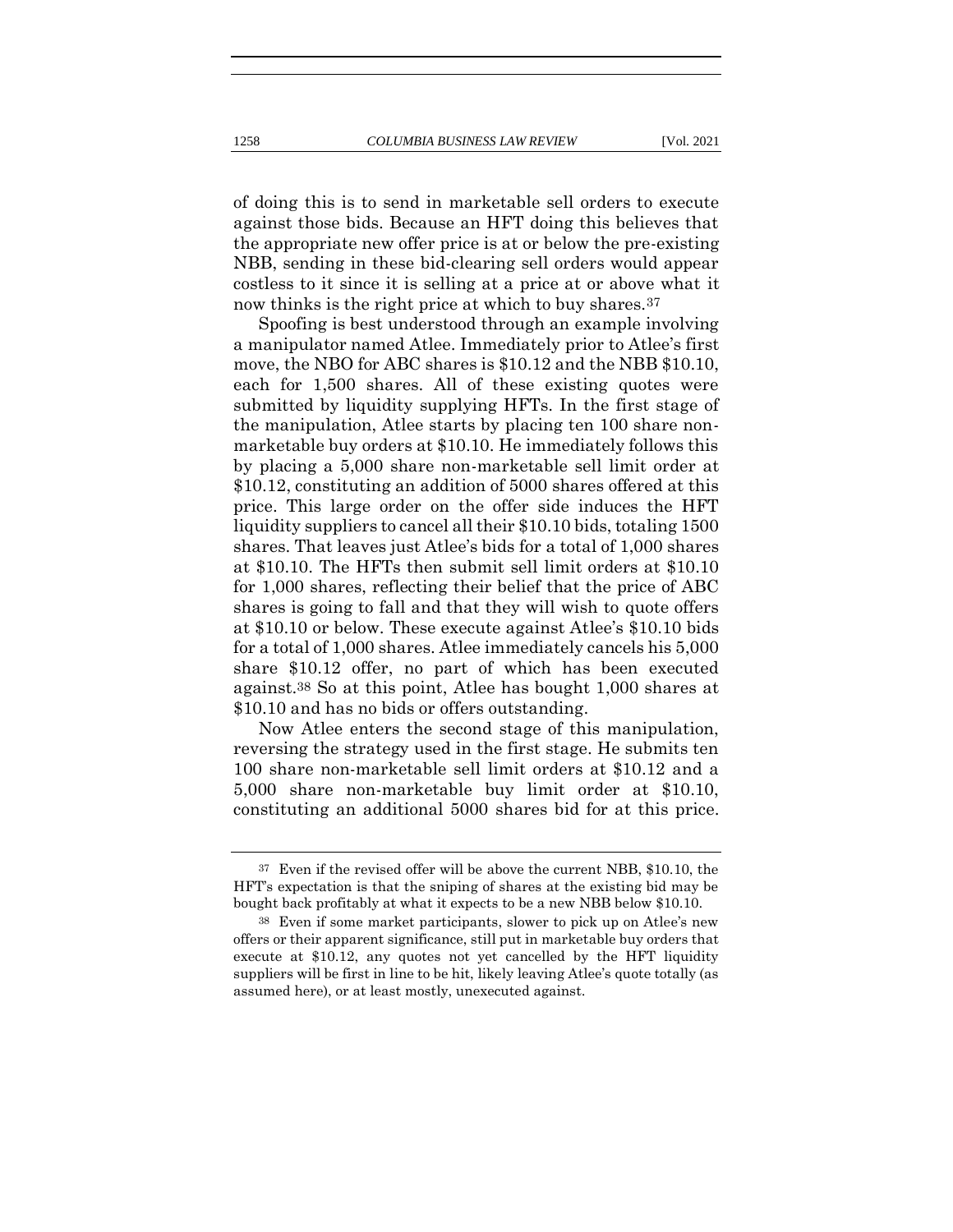Again, the HFTs respond by cancelling their offers at whatever price they are now set and submitting marketable buy orders at \$10.12 for 1000 shares, which execute against Atlee's ten 100 share offers at \$10.12. Atlee then cancels his 5,000-share bid at \$10.10, none of which has been executed against.

Atlee is now flat, having first bought 1000 shares for \$10.10 and then sold 1000 shares at \$10.12, collecting \$20.00 all in a matter of milliseconds. He also likely collected rebates of about \$4.00 for the roundtrip transaction (\$0.20 per hundred shares times 2000/100).

Although \$24 might not seem like much, the whole process is automated and can be repeated in milliseconds for this security and many others and on a repeated basis over time. That this can work in ways that generate tens of millions of dollars is evidenced by the cases that we will discuss in Parts VI and VII. Its profit potential is also demonstrated by empirical work that shows that large relative size at the offer does predict a subsequent decline in the NBO and NBB and large relative size at the bid does predict an increase in each.39

#### B. The Role of Purpose

In court opinions and legal commentary pertaining to section  $9(a)(2)$ , a considerable amount turns on the "purpose" of the transactions involved. Likewise, the concept of a "manipulative . . . device" under section 10(b) signifies some form of scienter, a legal concept that refers to intent. The

<sup>39</sup> This was first pointed out in Huang and Stoll**,** which shows that log(ask size/bid size) is negatively related to short term (five-minute) log price changes. Roger Huang & Hans Stoll, *Market Microstructure and Stock Return Predictions*, 7 REV OF FIN. STUD. 179, 210 (1994). This qualitative relation is confirmed in recent papers. Charles Cao, Oliver Hansch & Xiaoxin Wang, *The Information Content of an Open Limit-Order Book*, 29 J. FUTURE MKTS. 16, 16 (2009); Nikolaus Hautsch & Ruihong Huang, *The Market Impact of a Limit Order*, 36 J. ECON. DYNAMICS & CONTROL 501, 501 (2012); *see also* Lawrence E. Harris & Venkatesh Panchapagesan, *The Information Content of The Limit Order Book: Evidence From NYSE Specialist Trading Decisions*, 8 J. FIN. MKTS. 25 (2005); Charles Cao, Oliver Hansch & Xiaoxin Wang, *Order Placement Strategies in a Pure Limit Order Book Market,* 31 J. FIN. RSCH. 113 (2008).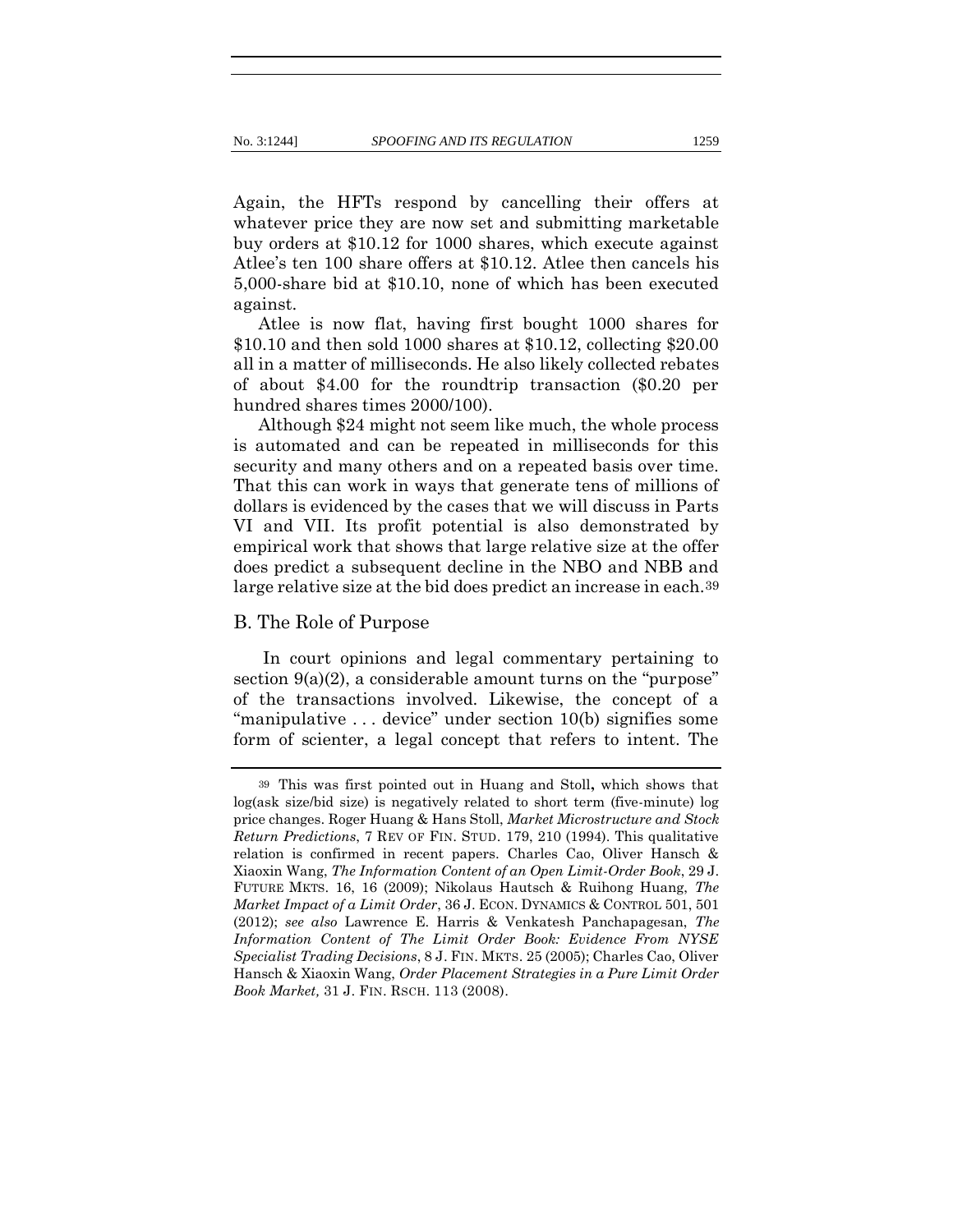intent of a spoofer such as Atlee, in his quoting activity on each side of the book, is to influence the quoting and trading behavior of others so that his actual purchase or sale can occur at a favorable price. Determining the purpose for which a given quote was submitted raises, of course, notoriously complicated questions. Most critically, an individual's purpose in submitting a quote is inherently subjective. Thus, practically speaking, two analytic questions are inseparable: what establishes an improper purpose, and what establishes adequate evidence of that improper purpose.

Before we can determine what evidence would be sufficient to constitute an improper purpose for a quote, however, it is crucial to have a cogent conceptual idea of what constitutes an improper purpose. Consider an individual who submitted a quote and not long after engages in an actual transaction going in the opposite direction, cancelling the quote at about the same time, but the reason is because she received new information concerning either the prospects of the issuer or concerning other quotes or trades relating to the issuer's shares. Or consider an individual who engages in the actual transaction going the other way to improve her risk/return ratio in response to some change involving other securities in her portfolio that occurs after making the quote. We presumably would not wish to prohibit such quoting even though it may inevitably have had a favorable influence on the price at which the actual transaction occurs. The individual with whom we would potentially be concerned is instead the individual who engages in the quoting behavior in anticipation of an actual transaction going the other way and solely for the purpose of executing this actual transaction at a more favorable price. As we will explore further in Part V, quoting behavior of this sort is socially undesirable.

This concept of what is socially undesirable quote-driven manipulation is close to that adopted by Lawrence Harris for what he considers socially undesirable trade-driven manipulation by persons he calls "bluffers":

The distinguishing difference between bluffers and informed speculators is that the speculators trade on opinions about fundamental values that they base on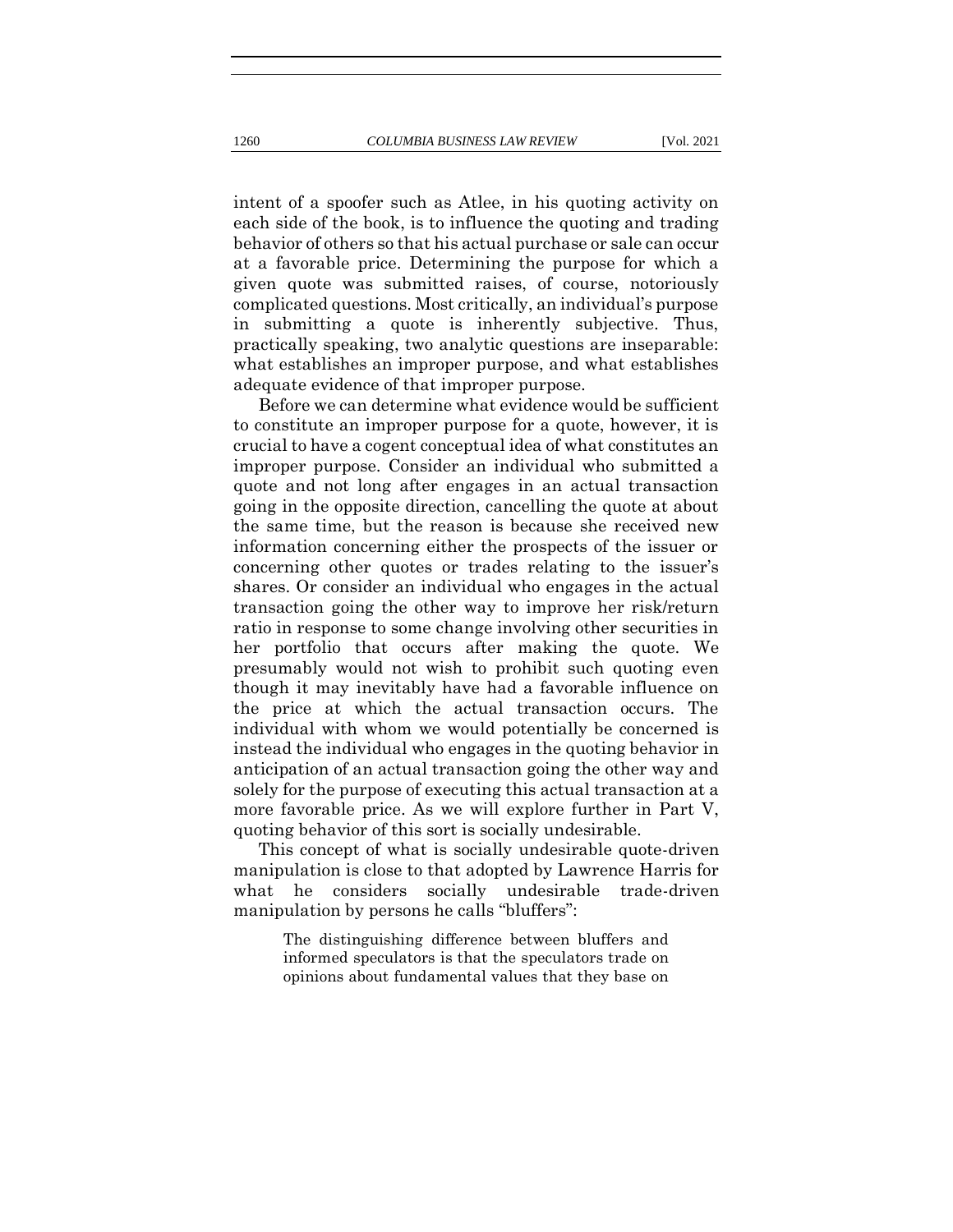fundamental information. Bluffers behave as though they are informed speculators, and they hope that others will believe they are well-informed speculators, but they do not have well-founded opinions about values. Instead, they try to fool other traders into thinking they do.40

It is also similar to a concept of trade-driven manipulation recognized by Fischel and Ross:

> (1) The trading is intended to move prices in a certain direction; (2) the trader has no belief that the prices would move in this direction but for the trade; and (3) the resulting profit comes solely from the trader's ability to move prices and not from his possession of valuable information.41

For quote-driven manipulation, the parallel idea would be that the quote does not represent an assessment by the person submitting it that having the quote executed against would, at the time it was made, be to her advantage, and that the quote was submitted solely with the intent of executing an actual transaction going the other way solely to improve the terms on which that transaction occurs.

Fischel and Ross, however, do not think that their concept of trade-driven manipulation could be operationalized because they think it is too difficult to obtain adequate evidence concerning intent and that as a result any attempt would chill too many legitimate, socially useful transactions.42 We have disagreed with their belief in the case of trade-driven manipulation and, as will be developed in this paper, we think it is also possible to develop evidentiary tests suggesting that a given sequence of quoting, transacting, and quote cancelling associated with spoofing was undertaken for an improper purpose. We share, however, their concern about chilling socially useful market activities that are part of similarly

<sup>40</sup> LARRY HARRIS, TRADING AND EXCHANGES: MARKET MICROSTRUCTURE FOR PRACTITIONERS 266 (2003).

<sup>41</sup> Fischel & Ross, *supra* note 1, at 510.

<sup>42</sup> *See id*. at 519, 522–23.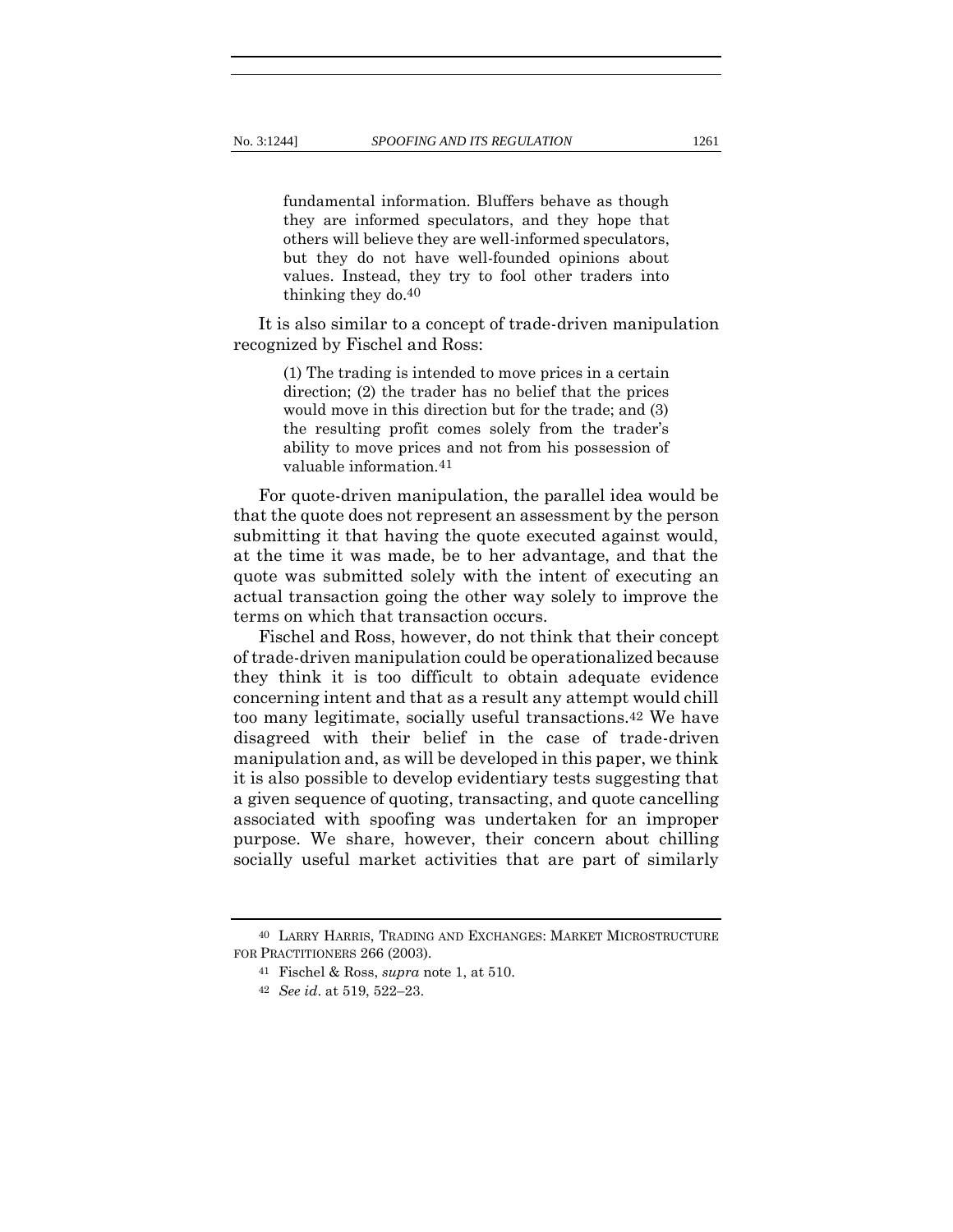appearing sequences. Thus, these evidentiary tests need to be designed to avoid such significant chilling.

# III. THE NORMATIVE FRAMEWORK

Analyzing the social value of a quoting strategy and whether it should be prohibited as illegal manipulation requires understanding the core functions served by the equity trading market and the role that quoting plays in it.43 It also requires understanding that if a specific kind of quoting occurs and its extent is generally understood, other actors in the system will take its existence into account in determining their own behavior. Thus, the normative question is how the occurrence of a given quoting practice—and any attempts to regulate it—affect the system's ultimate ability to advance the various social goals that equity trading markets serve and that give rise to the justification for regulation when these markets fall short.

#### A. Social Goals

Five key social goals motivate most discussion of secondary equity markets44 and their regulation:

> (i) promoting the efficient allocation of capital to the most promising investment projects; (ii) furthering the efficient use of the economy's existing productive capacity; (iii) advancing the efficient allocation of resources between current and future periods; (iv) promoting the efficient allocation of the risks associated with volatility of issuers' cash flows to risk-

<sup>43</sup> Parts III and IV provide a brief overview of the normative framework for assessing whether a given quoting strategy is socially undesirable and the basic institutional and economic features of the stock market. More detailed analysis is found in previous work referenced throughout by Fox, Glosten, and Rauterberg. *See generally,* Fox et al., *Manipulation*, *supra* note 3; Fox et al., *Sense and Nonsense*, *supra* note 31, at 207–61; Fox et al., *Informed Trading*, *supra* note 31.

<sup>44</sup> Primary markets are those where stocks are purchased from the company issuing those stocks, while traders buy and sell stocks from each other in the secondary market. Stock exchanges are secondary markets. FOX ET AL., THE NEW STOCK MARKET, *supra* note 3, at 11.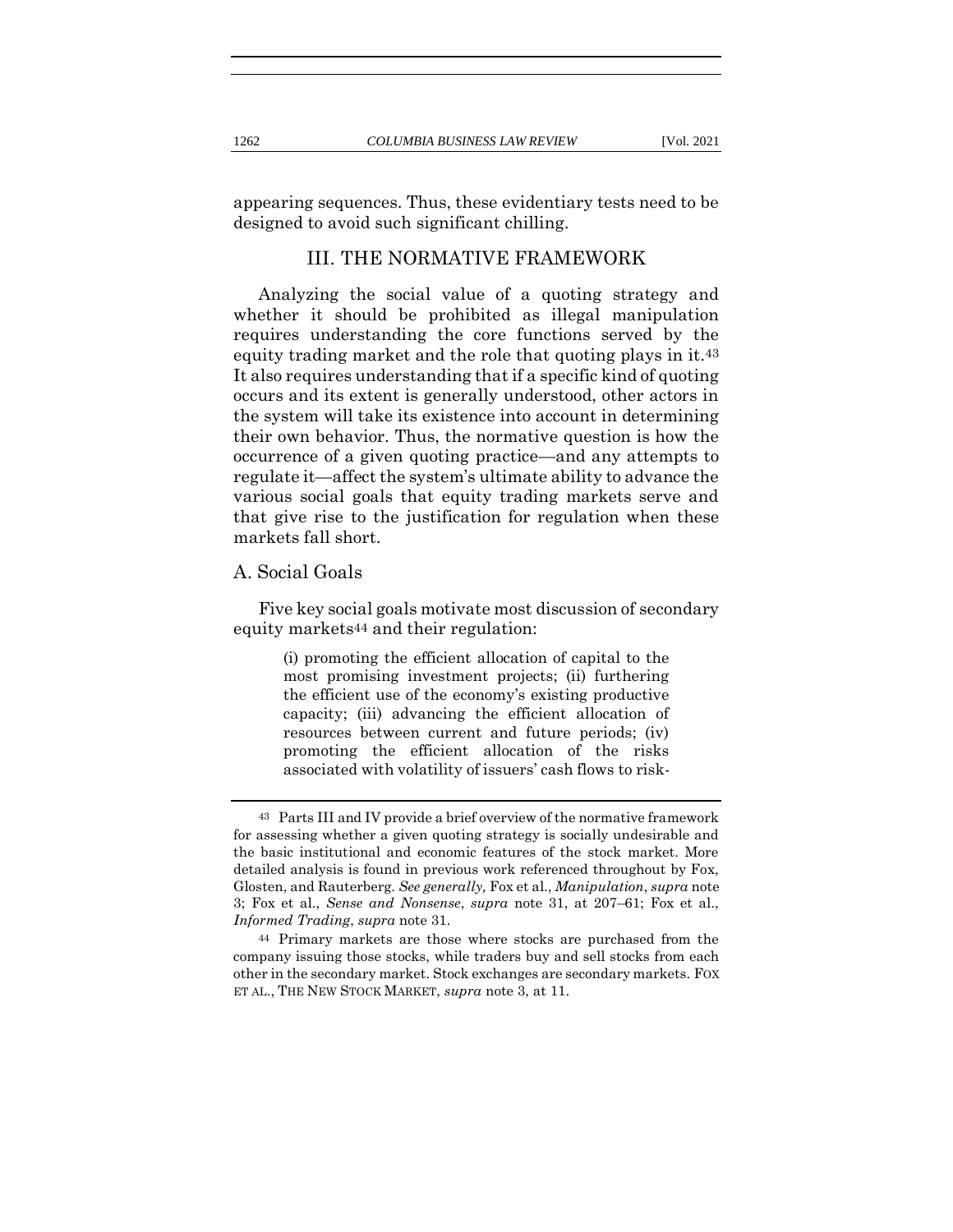averse investors with the least disutility; and (v) operating fairly and advancing a sense of fairness throughout.45

In addition, any cogent analysis of quote manipulation and its regulation must consider its impact on the real resources that society devotes to trading in, and uses to operate, the stock market.46 Enforcement and compliance costs accompanying its regulation, including any socially beneficial transactions that regulation may deter, must also be considered.

#### B. The Use of Ex Post and Ex Ante Analysis

Analyzing the impact of an ongoing quoting practice on these five core social goals is best understood by beginning with a single instance of the quoting practice and evaluating its ex post effect. From this, we can determine the impact of the quoting activity on participants' wealth positions, which in turn reveals the incentives generated by the occurrence of the practice. Then we can assess, from an ex ante perspective, the impact of the activity as a known ongoing phenomenon taking place over the long run within a competitive environment. This ex ante analysis allows us to evaluate the efficiency and fairness implications of the activity. As is fairly standard in the law and economics literature, we consider efficiency in Kaldor-Hicks terms,47 and evaluate fairness by

<sup>45</sup> Fox et al., *Manipulation*, *supra* note 3, at 80.

<sup>46</sup> *Id*.

<sup>47</sup> *See generally* John R. Hicks, *The Foundations of Welfare Economics*, 49 ECON. J. 696 (1939); Nicholas Kaldor, *Welfare Propositions of Economics and Interpersonal Comparisons of Utility*, 49 ECON. J. 549 (1939) (together establishing the Kaldor-Hicks conception of efficiency). The Kaldor-Hicks conception of efficiency is still the standard welfare criterion in law-andeconomics analyses of corporate and securities law. *Cf*. John Armour et al. *What is Corporate Law?* in THE ANATOMY OF CORPORATE LAW: A COMPARATIVE AND FUNCTIONAL APPROACH 1, 23 n.87 (Reinier Kraakman et al. eds., 3d ed. 2017).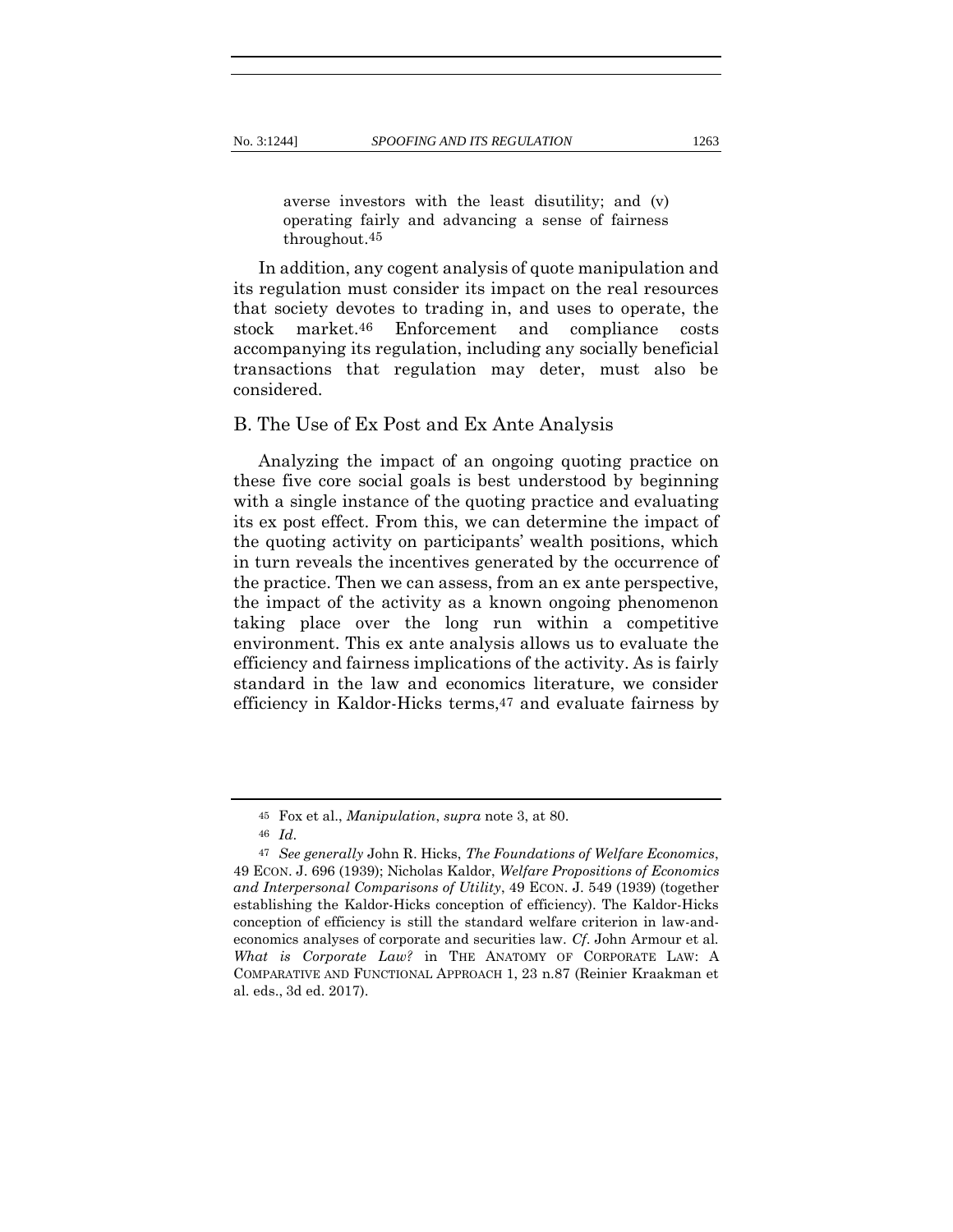considering a practice's effects on the wealth positions of various participants from an ex ante perspective.48

#### C. Market Characteristics that Impact These Goals

A given quoting strategy may interact with these five social goals in dynamic ways that relate to a stock market's two most critical characteristics: the price accuracy and the liquidity of the stocks trading in it.49 The social impact of any kind of quoting activity is best evaluated through a two-step process: first analyzing the impact of the practice on these two market characteristics and then determining the characteristic's effect on the five social goals.

#### 1. Price Accuracy

Price accuracy refers to the accuracy with which the market price of an issuer's shares estimates the issuer's future cash flows.50 More accurate stock market prices will generate a more efficient allocation of capital by funneling new capital towards the issuers with the most promising real investment projects, the first basic social goal.51 In addition, more

<sup>48</sup> As developed in our previous work, many of the concerns around fairness are best evaluated within an efficiency framework. Using an ex ante perspective to evaluate fairness means that a practice is not unfair if it does not affect a market participant's *expected* outcomes—if a participant is not worse off on average entering into trades due to the practice. *See* Fox et al., *Informed Trading*, *supra* note 31, at 841.

<sup>49</sup> THIERRY FOUCAULT, MARCO PAGANO & AILSA RÖELL, MARKET LIQUIDITY: THEORY, EVIDENCE, AND POLICY 31 (2013) ("The two main roles of a securities market are to provide trading services for investors who wish to alter their portfolios, and to determine prices that can guide the allocation of capital by investors and firms. . . . [A] market is efficient if it enables investors to trade quickly and cheaply (i.e., if it is liquid) and if it incorporates new information quickly and accurately into prices.").

<sup>50</sup> *See* FOX ET AL., NEW STOCK MARKET, *supra* note 3, at 34.

<sup>51</sup> For further detail, see Fox et al., *Informed Trading*, *supra* note 31, at 833–34. *See also* Merritt B. Fox, *Civil Liability and Mandatory Disclosure*, 109 COLUM. L. REV. 237, 260–64 (2009) [hereinafter Fox*, Civil Liability and Mandatory Disclosure*]; Marcel Kahan, *Securities Laws and the Social Costs of "Inaccurate" Stock Prices*, 41 DUKE L. J. 977, 1005–16 (1992). *See generally* Qi Chen, Itay Goldstein & Wei Jiang, *Price*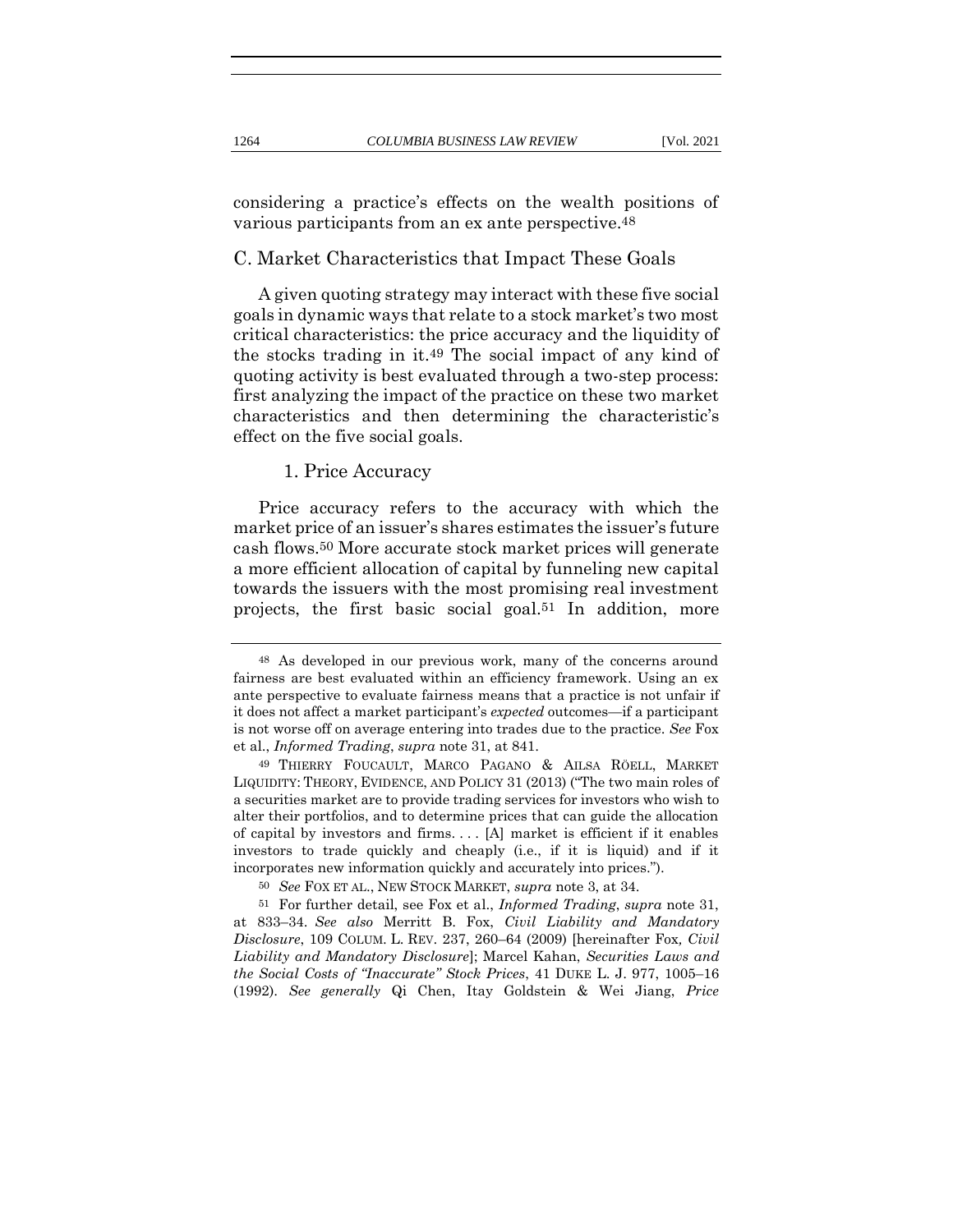accurate share prices help reveal badly performing managers and sharpen incentives for superior managerial decisionmaking with respect to the first two basic social goals.52 Over time, more accurate share prices are also likely to increase investors' sense of fairness—a part of the fifth basic social goal—because these investors will sustain fewer negative surprises following their purchase or sale.<sup>53</sup>

#### 2. Liquidity

Liquidity is a multi-dimensional concept that refers to the size of a trade, the price at which the trade occurs, and the time it takes to execute the trade. In general, the larger the size of the trade and the more quickly one wishes to accomplish it, the more inferior (higher for a buyer, lower for a seller) the price will be. However, these tradeoffs will be less severe the more liquid the market is.54 Liquidity also interacts with a number of social goals.<sup>55</sup> Greater liquidity leads to more efficient allocation of social resources over time, the third social goal.56 By lowering transaction costs associated

*Informativeness and Investment Sensitivity to Stock Price*, 20 REV. FIN. STUDS. 619 (2007).

<sup>52</sup> Fox, *Civil Liability and Mandatory Disclosure*, *supra* note 51, at 258–60. There is plentiful empirical evidence to indicate that accurate price signals do in fact enhance the efficiency of managerial decisions. *See, e.g.*, FOUCAULT ET AL., *supra* note 49, at 361–68 (collecting relevant empirical studies).

<sup>53</sup> When a negative surprise occurs, it leads to grievance even though a positive surprise was equally probable ex ante. *See*, *e.g.*, DONALD C. LANGEVOORT, SELLING HOPE, SELLING RISK: CORPORATIONS, WALL STREET, AND THE DILEMMAS OF INVESTOR PROTECTION 11 (2016).

<sup>54</sup> For a small retail trade, the "bid-ask spread" is a useful measure of liquidity because the trader can buy or sell instantly at those respective prices and will basically be paying half the spread to do so. For larger orders, the volume of shares available at prices not too inferior to the best bid or offer (the "depth of the book") is also relevant. *See* Fox et al., *Informed Trading*, *supra* note 31.

<sup>55</sup> For further detail, see Fox et al., *Informed Trading*, *supra* note 31, at 834–35.

<sup>56</sup> *Id*. The more liquid that investors believe an issuer's shares will be in the future, the higher the price at which the issuer can sell its shares (the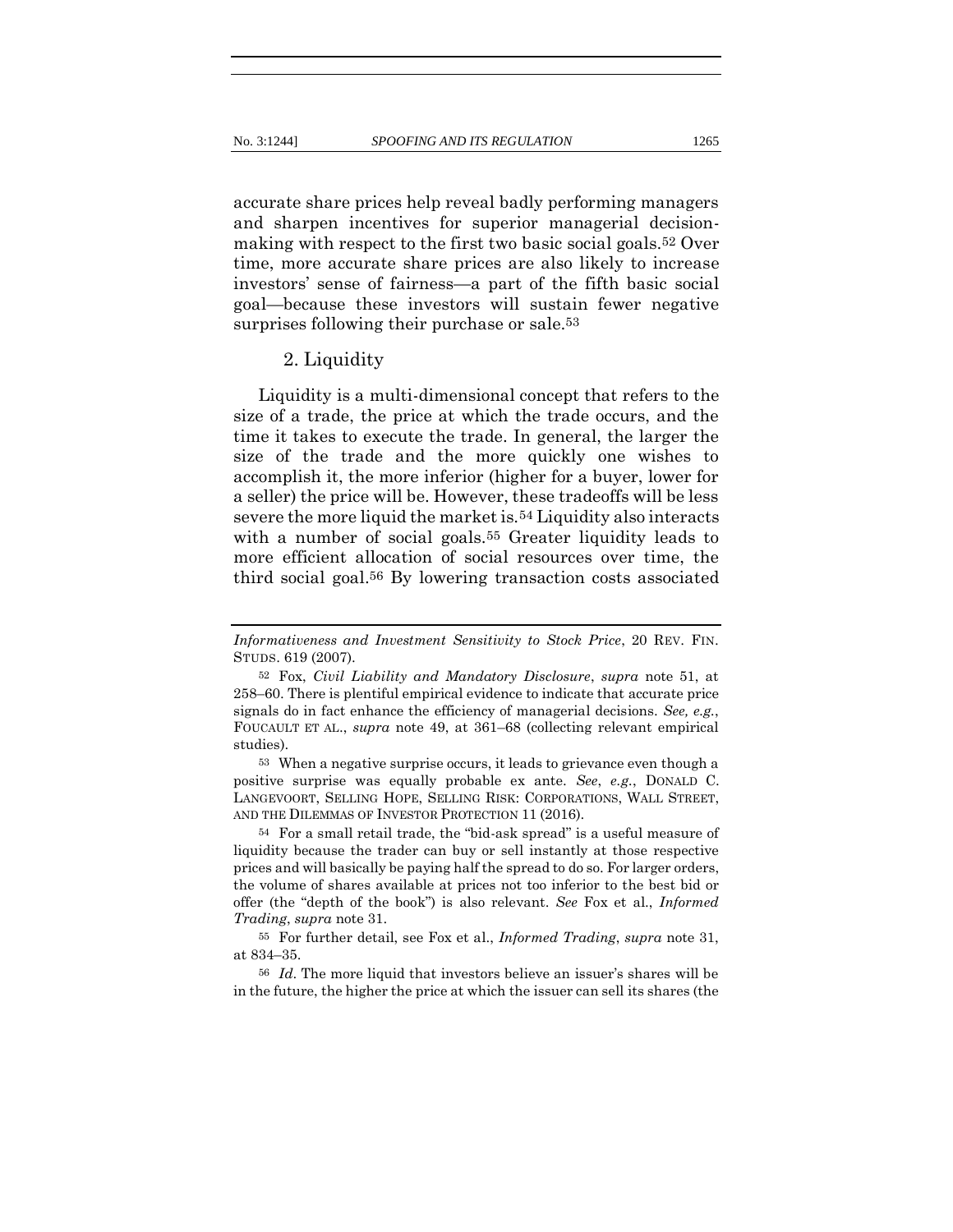with the purchase and sale of securities, more liquidity also fosters more efficient allocation of risk, the fourth basic social goal.57 Increased liquidity also increases share price accuracy by reducing the transaction costs associated with fundamental informed trading and spurring such activity, with the associated benefits discussed above of increasing efficient allocation of capital and use of existing productive capacity—the first two social goals.58

#### IV. THE WORKINGS OF THE EQUITY MARKET

Assessing the impact of any particular quoting strategy on price accuracy and liquidity requires a basic understanding of how the equity market functions. This Part therefore supplies a brief description that will provide a baseline understanding of how the market would work in the absence of trade-based or quote-based manipulation, which will in turn develop the tools to understand the discussion in Part V as to the impact of spoofing if it is present in the market.

#### A. Market Participants and Their Reasons for Trading

Traders in the market can be divided into several categories: informed traders, uninformed traders, and pricesensitive fundamental value traders, among others.59 Professional suppliers of liquidity are also among the buyers and sellers in the market. As will be developed in Part V, a trader engaging in spoofing has a special kind of private information: the knowledge that the quote she has submitted into the market does not represent an assessment by her that it would be advantageous for her to have her quote executed against. This information in some ways makes her similar to an informed trader when she engages in her actual purchase

more valuable those shares are), all else equal, which lowers the issuer's cost of capital.

<sup>57</sup> *Id*.

<sup>58</sup> *See* Fox et al., *Manipulation*, *supra* note 3, at 53.

<sup>59</sup> While dividing traders into informed and uninformed is a basic tool of microstructure economics, our taxonomy is much indebted to Larry Harris's work. *See* HARRIS, TRADING & EXCHANGES, *supra* note 40, at 194.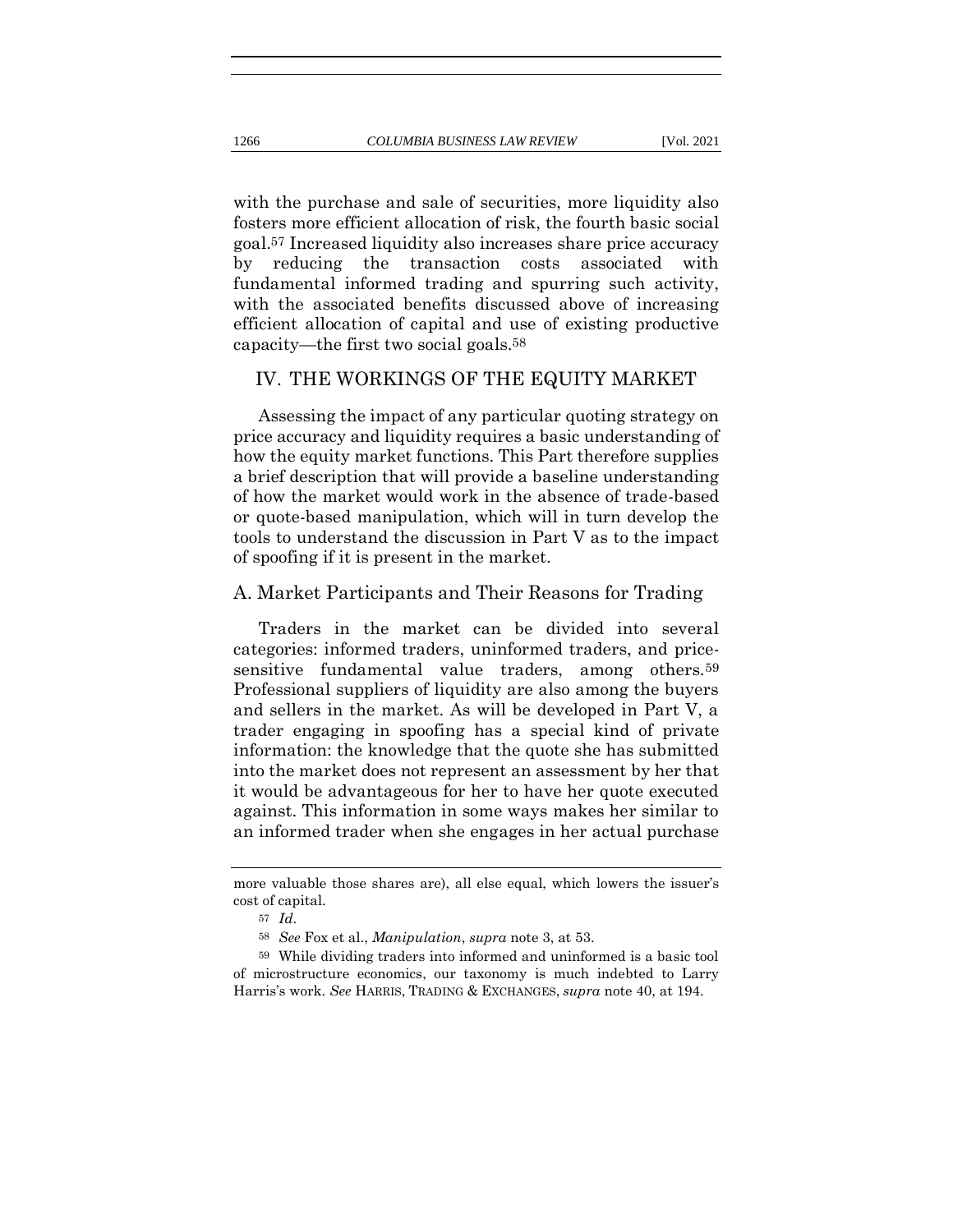or sale. The baseline depiction of the market that follows, however, assumes that no traders are carrying out any type of quote or trade-based manipulation.

# 1. Informed Traders

Informed traders transact based on information that provides them with a more accurate assessment of the stock's value than the assessment implied by the stock's current market price.60 This information can take several forms. Fundamental-value information estimates an issuer's future cash flows discounted to present value and is generated by gathering pieces of publicly available information about the world and analyzing that information, leading to a superior appraisal of those cash flows.61 Announcement information appears in an announcement by an issuer or other institution with clear implications for the issuer's future cash flows, and is only profitable during the short period of time between the announcement and when the information is fully reflected in the price.62 Issuer inside information is non-public information held within an issuer that is not yet reflected in price but is relevant to its future cash flows.63 Non-issuer inside information is non-public information relevant to predicting an issuer's future cash flows that is not yet reflected in price and held within an institution other than an issuer.64

Two of us have concluded elsewhere that informed trading makes share prices on average more accurate, but reduces liquidity.65 Thus it is necessary to net out the tradeoff between the positive social impact resulting from increased share price accuracy and the negative social impact resulting from lowered liquidity. We have also concluded elsewhere that

<sup>60</sup> *See id.*; Fox et al, Informed Trading

<sup>61</sup> *Id*.

<sup>62</sup> Fox et al., *Informed Trading*, *supra* note 31, at 846.

<sup>63</sup> *Id.* at 847.

<sup>64</sup> *Id.* at 858.

<sup>65</sup> *See* Fox et al., *Manipulation*, *supra* note 2, at 87; *see also infra* Section IV.C.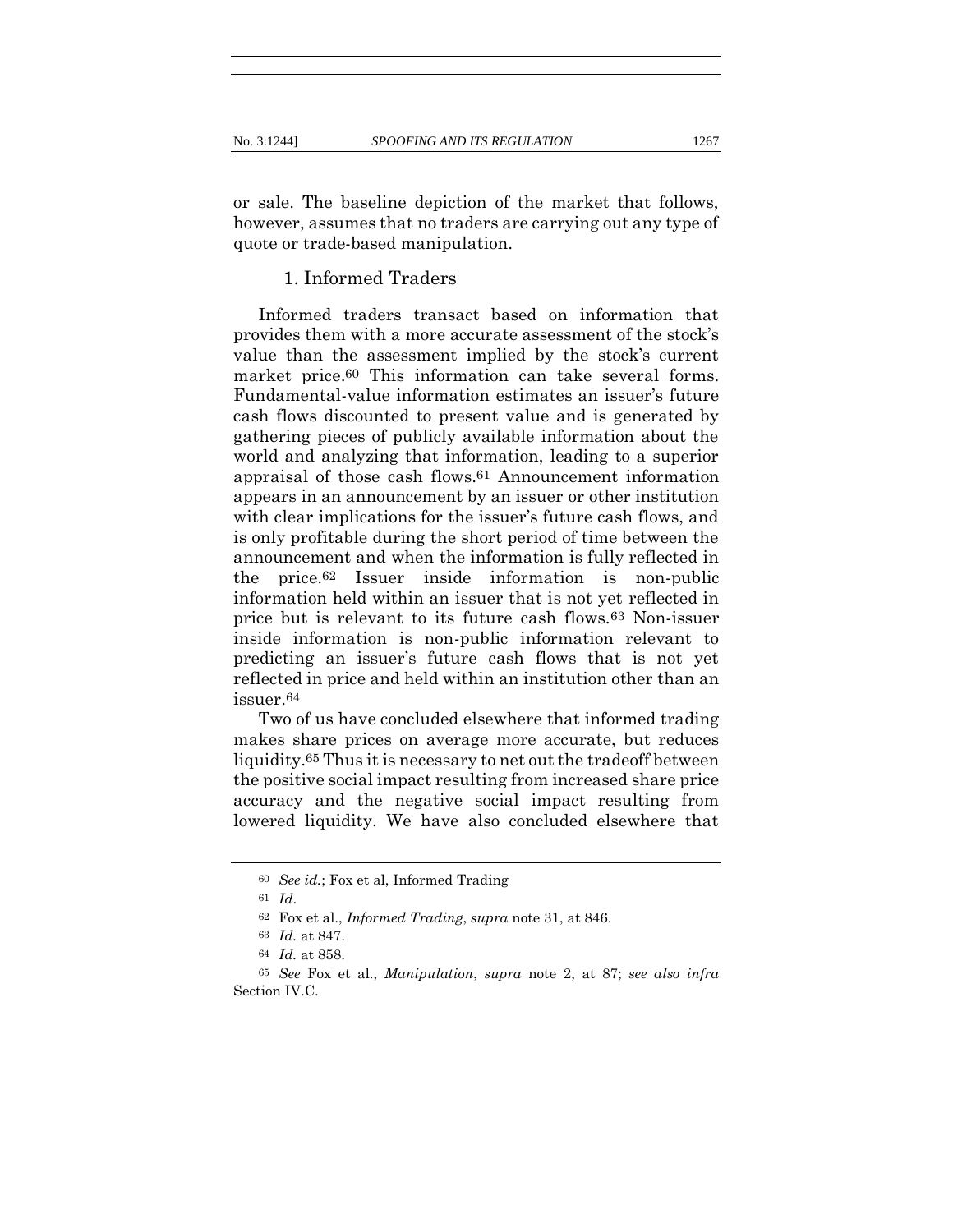fundamental value informed trading is socially desirable, while trading on the basis of announcement information, issuer inside information and non-issuer inside information (unless permitted by the non-issuer institution that developed the information) are all socially undesirable.66

# 2. Uninformed Traders

Uninformed traders buy and sell shares without holding information that provides a more accurate estimate of the stock's value than the assessment that current market prices imply.67 An uninformed trade can be motivated by various reasons, including deferring consumption until a later period, rebalancing portfolios, or even gambling.68 These transactions are not motivated by information yet to be reflected in the share price at the time of the transaction.<sup>69</sup>

# 3. Price Sensitive Fundamental Value Traders

Each price-sensitive fundamental value trader has her own reservation price for buying and selling a given stock. That reservation price is a product of her own best estimate of the issuer's future cash flows based on her specific analysis of already publicly available information, how much exposure she already has to the issuer's shares, and a discount to reflect the possibility that what appears to be an attractive purchase or sale price might be the result of informed trading.70 Often these fundamental value traders are traders who, though not in the business of supplying liquidity like professional liquidity suppliers, have submitted non-marketable limit orders.71 Thus, they are showing that they are interested in

<sup>66</sup> *See* Fox et al., *Informed Trading*, *supra* note 31, at 834–35.

<sup>67</sup> *Id.* at 827; HARRIS, TRADING & EXCHANGES, *supra* note 40, at 194.

<sup>68</sup> *See* Fox et al., *Informed Trading*, *supra* note 31, at 827; HARRIS, TRADING & EXCHANGES, *supra* note 40, at 194–95.

<sup>69</sup> *See* Fox et al., *Informed Trading*, *supra* note 31, at 827.

<sup>70</sup> *See* MERRITT B. FOX, FINANCE AND INDUSTRIAL PERFORMANCE: THEORY, PRACTICE AND POLICY 34–43, 55–57 (1987).

<sup>71</sup> FOX ET AL., THE NEW STOCK MARKET, *supra* note 3, at 64.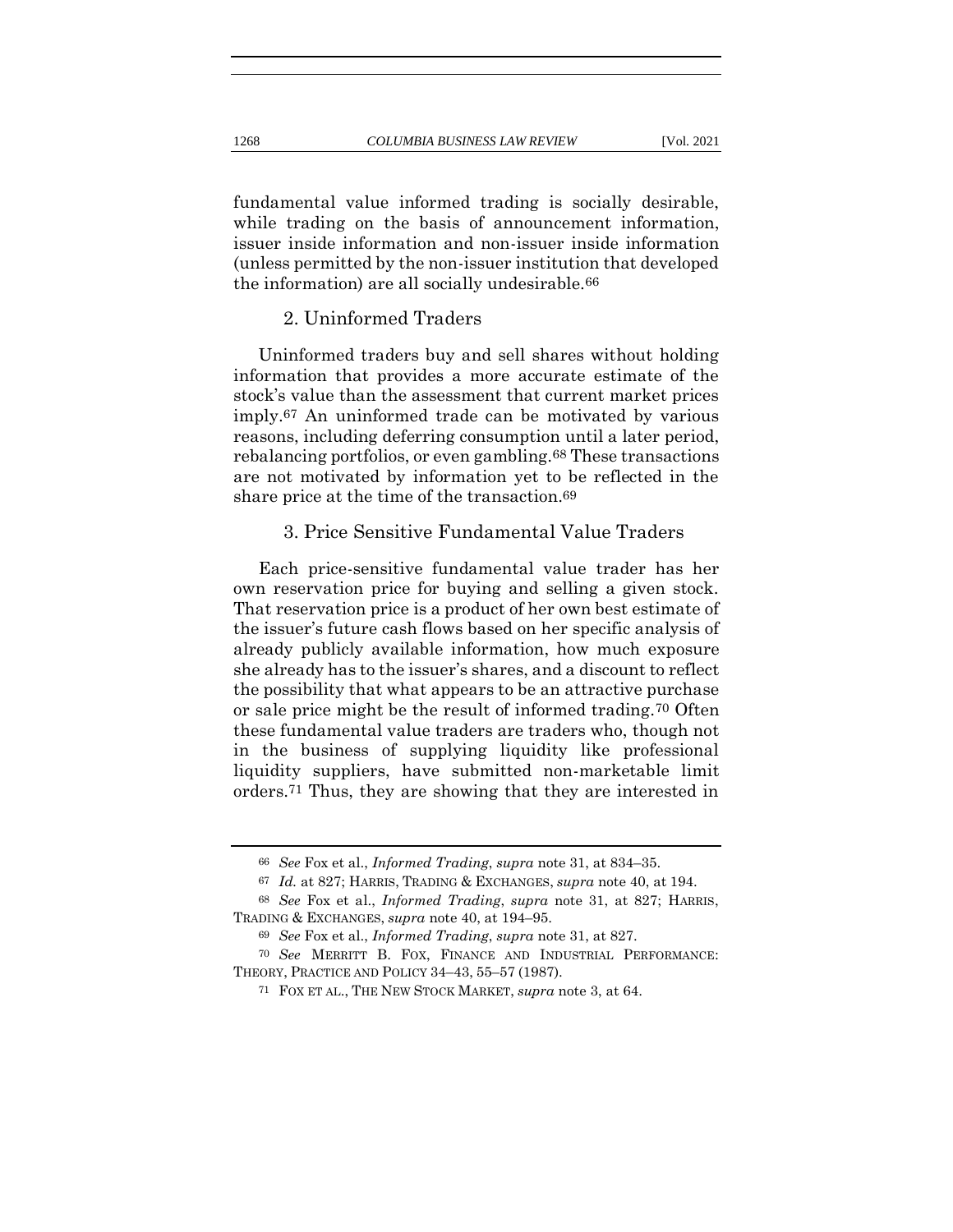buying or selling shares of an issuer, but only if they can do so at a more favorable price than the current NBO or NBB.

#### 4. Professional Liquidity Suppliers

Professional liquidity suppliers both frequently purchase and sell an issuer's shares, generating a business from being willing to buy and sell these shares up to stated amounts at quoted prices.72 Today, this is typically a proprietary HFT. An HFT uses high-speed communications to continuously update its information about others' transactions and quotes occurring in each stock that it frequently trades and revises its own quotes accordingly, rather than relying on information about the issuer itself to set these quotes.73

#### B. Trading Venues and Orders

Any stock is potentially traded in each of several competing venues. As previewed in Part I, almost all these venues are *electronic limit order books*, where a liquidity supplier or a trader can post, as a *limit order*, its firm commitment to buy or sell up to a specified number of shares at a quoted price.74 This limit order remains posted on an exchange until it is either executed against or canceled.75 The price of the lowestpriced sell limit order or orders posted on any exchange in the country is the national best offer (NBO).76 The price of the highest-priced buy order or orders posted on any exchange in the country is the national best bid (NBB).77 A computer (the

<sup>72</sup> *See* Fox et al., *Informed Trading*, *supra* note 31, at 827–28.

<sup>73</sup> The professional liquidity supplier is not "informed" in the sense used here. Fox et al., *Informed Trading*, *supra* note 31, at 828. Because of its unique intermediary market making role, in contrast to all other buyers and sellers of securities in the market, we will not refer to it as a "trader." *Id.*

<sup>74</sup> Fox et al., *Informed Trading*, *supra* note 31, at 828; FOX ET AL., THE NEW STOCK MARKET, *supra* note 3, at 13.

<sup>75</sup> Fox et al., *Informed Trading*, *supra* note 31, at 828; FOX ET AL., THE NEW STOCK MARKET, *supra* note 3, at 13.

<sup>76</sup> Fox et al., *Informed Trading*, *supra* note 31, at 828.

<sup>77</sup> *Id.*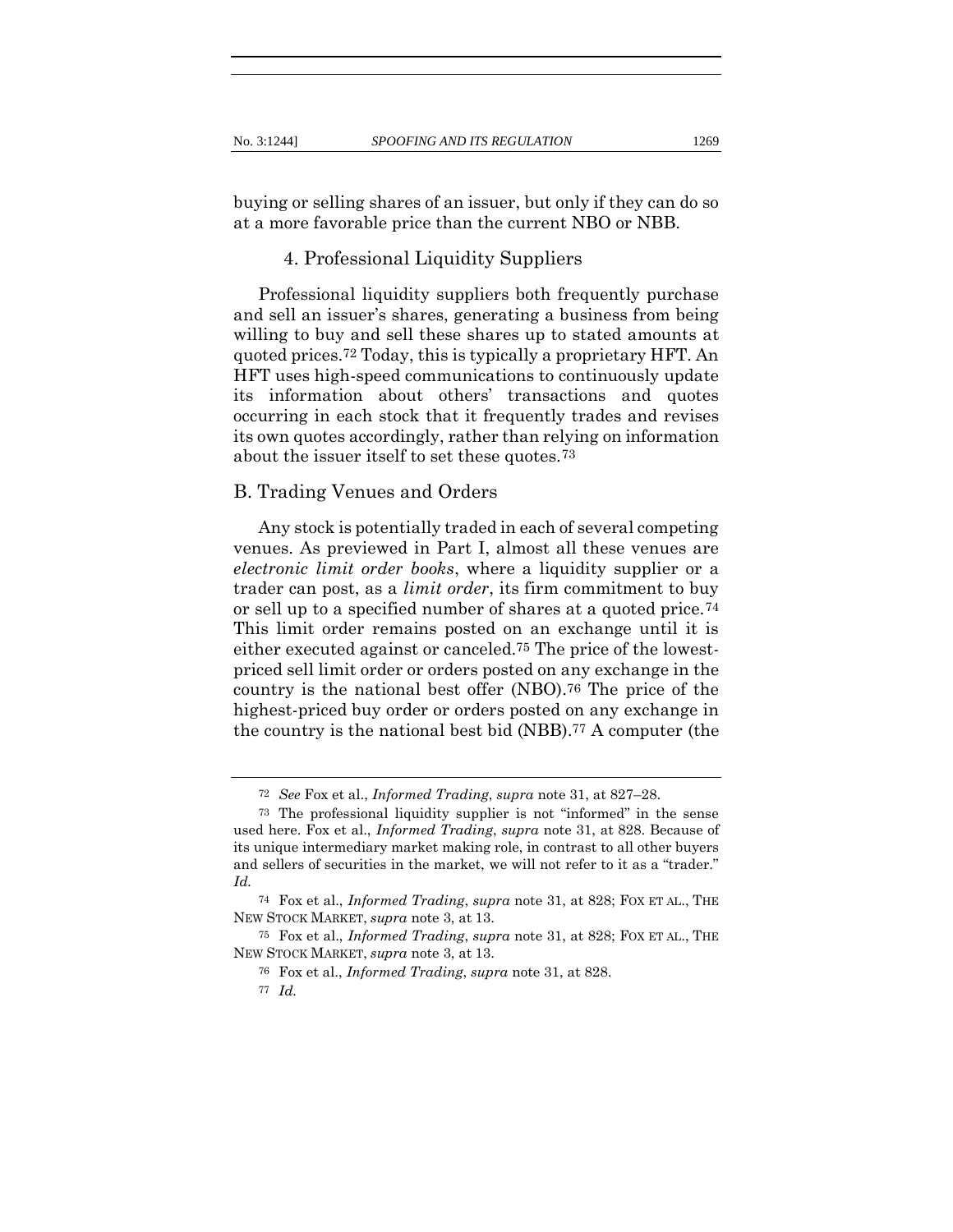venue's *matching engine*) matches posted limit orders with incoming buy and sell *marketable orders*.78 A marketable order can be a market order or a marketable limit order.79 A *market order* is an order from a trader willing to trade immediately and unconditionally at the best available price in the market.80 A *marketable limit order,* if a buy order, has a limit price at or above the NBO, and so, on its terms, can execute immediately against a posted limit order with the NBO. For the same reasons, a sell limit order is marketable if its limit price is at or below the NBB.81 The limit orders posted on exchanges and which constitute the available quotes in the market are referred to as *non-marketable limit orders*.82 These are posted since they do not execute immediately upon submission. This is because, if they are sell limit orders, they are above the NBB, and if they are buy limit orders, they are

below the NBO.83 The law requires as a general matter that a venue not allow a marketable order to execute on it if that venue's own best offer is above the NBO or its own best bid is below the NBB.84 Instead, the venue will usually send the order to an exchange posting orders at the NBO or NBB.85

HFTs, acting as professional liquidity suppliers, post a significant portion of the non-marketable limit orders that

<sup>78</sup> FOX ET AL., THE NEW STOCK MARKET, *supra* note 3, at 13.

<sup>79</sup> *Id.* at 21.

<sup>80</sup> *Id.*

<sup>81</sup> *Id.*

<sup>82</sup> *Id.* at 22.

<sup>83</sup> *Id*. at 21–22*.*

<sup>84</sup> *See* Order Protection Rule, 17 C.F.R. § 242.611(a)(1) (2021).

<sup>85</sup> *See* Memorandum from the SEC Div. of Trading and Mkts. to the SEC Mkt. Structure Advisory Comm. 6 (April 30, 2015), https://www.sec.gov/spotlight/emsac/memo-rule-611-regulation-nms.pdf [https://perma.cc/5UUN-3SX2] ("If a broker-dealer routes an order to a trading venue that cannot execute the order at the best price, the venue cannot simply execute the order at an inferior price. It can either cancel the order back to the broker-dealer or route the order to another venue that will execute the order at the best price or better.").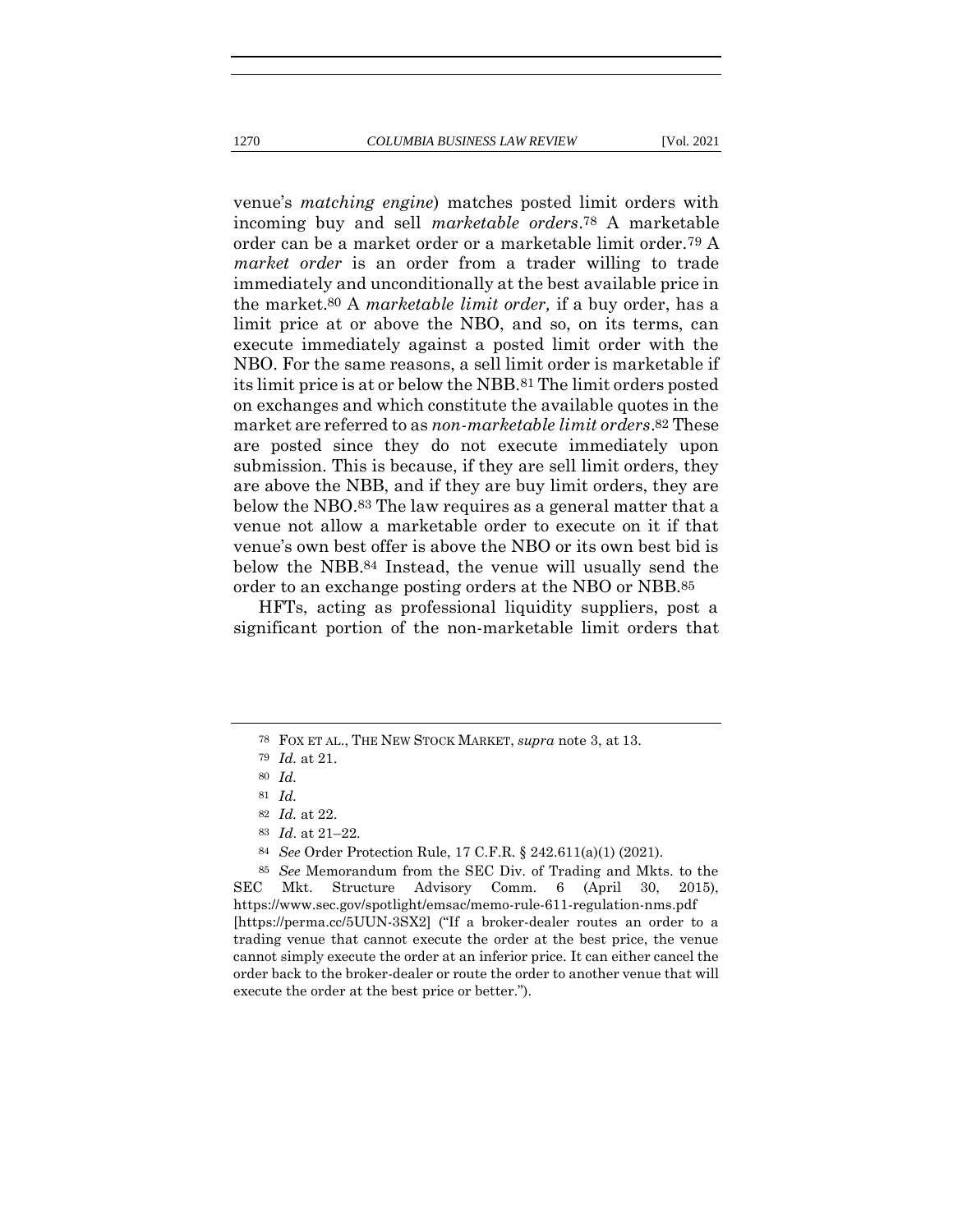constitute the quotes in the market.86 Still, any trader can also submit a non-marketable limit order, which also becomes a quote.

C. The Economics of Liquidity Provision

A liquidity supplier faces a classic adverse selection situation<sup>87</sup> and will, on average, lose money when it buys at the bid from informed sellers or sells at the offer to informed buyers.88 This is because the informed trader has information suggesting that there are expected profits from entering into a transaction at the liquidity supplier's price.89 Trading is a zero-sum game, so if the informed trader has expected profits from the trade, the liquidity supplier will have expected losses. However, the liquidity provider can still break even, as long as enough transactions occur with uninformed traders.<sup>90</sup> These transactions are on average profitable.91 This is because the offer—the price at which the liquidity supplier sells shares—is higher than the bid—the price at which they are bought, and the uninformed trader possesses no information suggesting expected profits from buying or selling the shares at the offer and bid, respectively.92 For the liquidity supplier to break even, there simply needs to be a wide enough spread between the bid and offer such that the losses from

<sup>86</sup> *See* Brogaard, Hendershott & Riordan, *supra* note 26, at 2273–74 (finding that HFTs provide liquidity for forty-two percent of all trades and supply the market quotes forty-two percent of the time).

<sup>87</sup> *See generally* George A. Akerlof, *The Market for "Lemons": Quality Uncertainty and the Market Mechanism*, 84 Q.J. ECON**.** 488, 488–93 (1970) (the seminal article examining how informational asymmetries can spur declines in the quality of market goods until the market unravels and only low quality "lemons" remain). For a parallel application in the securities markets, see Stewart C. Myers & Nicholas S. Majluf, *Corporate Financing and Investment Decisions When Firms Have Information that Investors Do Not Have*, 13 J. FIN. ECON. 187, 187 (1984).

<sup>88</sup> FOX ET AL., THE NEW STOCK MARKET *supra* note 3, at 65–66.

<sup>89</sup> *Id.*

<sup>90</sup> Fox et al., *Informed Trading*, *supra* note 31, at 829.

<sup>91</sup> *Id.*

<sup>92</sup> *See id.*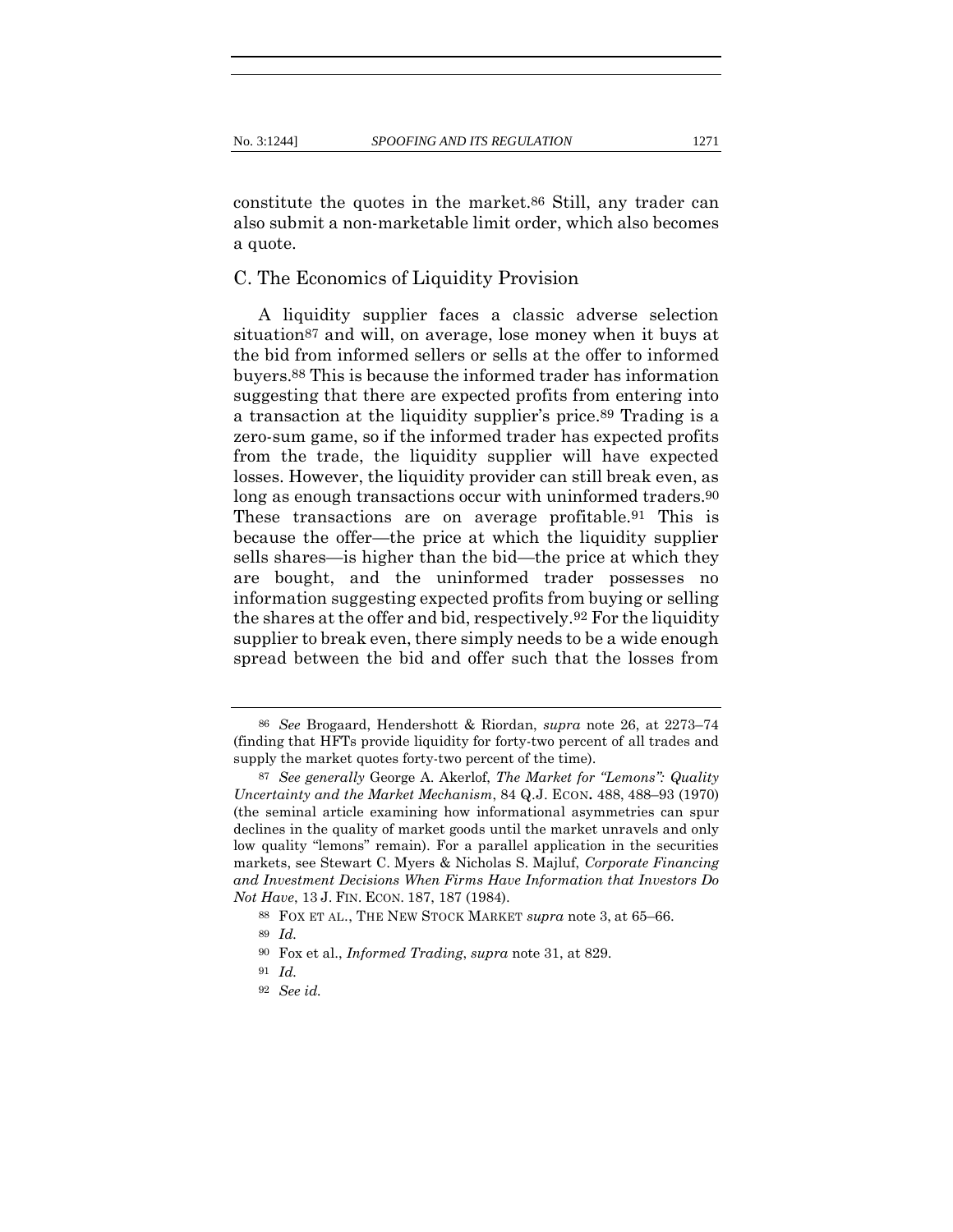transacting against informed traders are offset by the profits from transacting against uninformed traders.93

If a liquidity supplier rationally anticipates a higher incidence of informed trading, it will raise its offers and lower its bids to survive in a competitive market.94 Moreover, the actions of rational liquidity providers thus act as a kind of "invisible hand": as a result of their work to avoid losses to informed traders, liquidity providers, in reaction to changes in quotes and new marketable orders, are constantly revising their quotes so that, over time, those quotes fully reflect the information in informed trades.95 Empirical evidence supports these theoretical results.96

This Part provided a brief baseline of how securities markets would work if there were no spoofing. Against this baseline, Part V will assess the impact if spoofing does occur in the market. Until now, we have assumed that, for explanatory simplicity, all the non-marketable limit orders posted on trading venues are submitted by HFT professional liquidity suppliers and all traders use market orders. In fact, many traders also use non-marketable limit orders. In the absence of quote manipulators, the introduction of this complication does not by itself change the conclusions in any important way. What Part V explores is what happens when

<sup>93</sup> For a more in-depth model of how the bid-ask spread is set, see FOX ET AL., THE NEW STOCK MARKET *supra* note 3, at 66–69.

<sup>94</sup> FOX ET AL., *Id.* at 68–69. Lawrence R. Glosten & Paul R. Milgrom, *Bid, Ask and Transaction Prices in a Specialist Market with Heterogeneously Informed Traders,* 14 J. FIN. ECON. 71 (1985) (setting forth a model of trading behavior under information asymmetries in securities markets).

<sup>95</sup> *See* Fox et al., *Informed Trading*, *supra* note 31, at 831.

<sup>96</sup> *See* Kalok Chan, Y. Peter Chung & Herb Johnson, *The Intraday Behavior of Bid-Ask Spreads for NYSE Stocks and CBOE Options*, 30 J. FIN. & QUANT. ANAL. 329, 332–43, (1995) (indicating that adverse selection provides an important determinant of the intraday behavior of bid-ask spreads); Lawrence R. Glosten & Lawrence E. Harris, *Estimating the Components of the Bid-Ask Spread*, 21 J. FIN. ECON. 123 (1988) (developing a model in which the bid-ask spread is separated into an adverse selection component and a transitory component due to inventory costs, clearing costs, and other factors).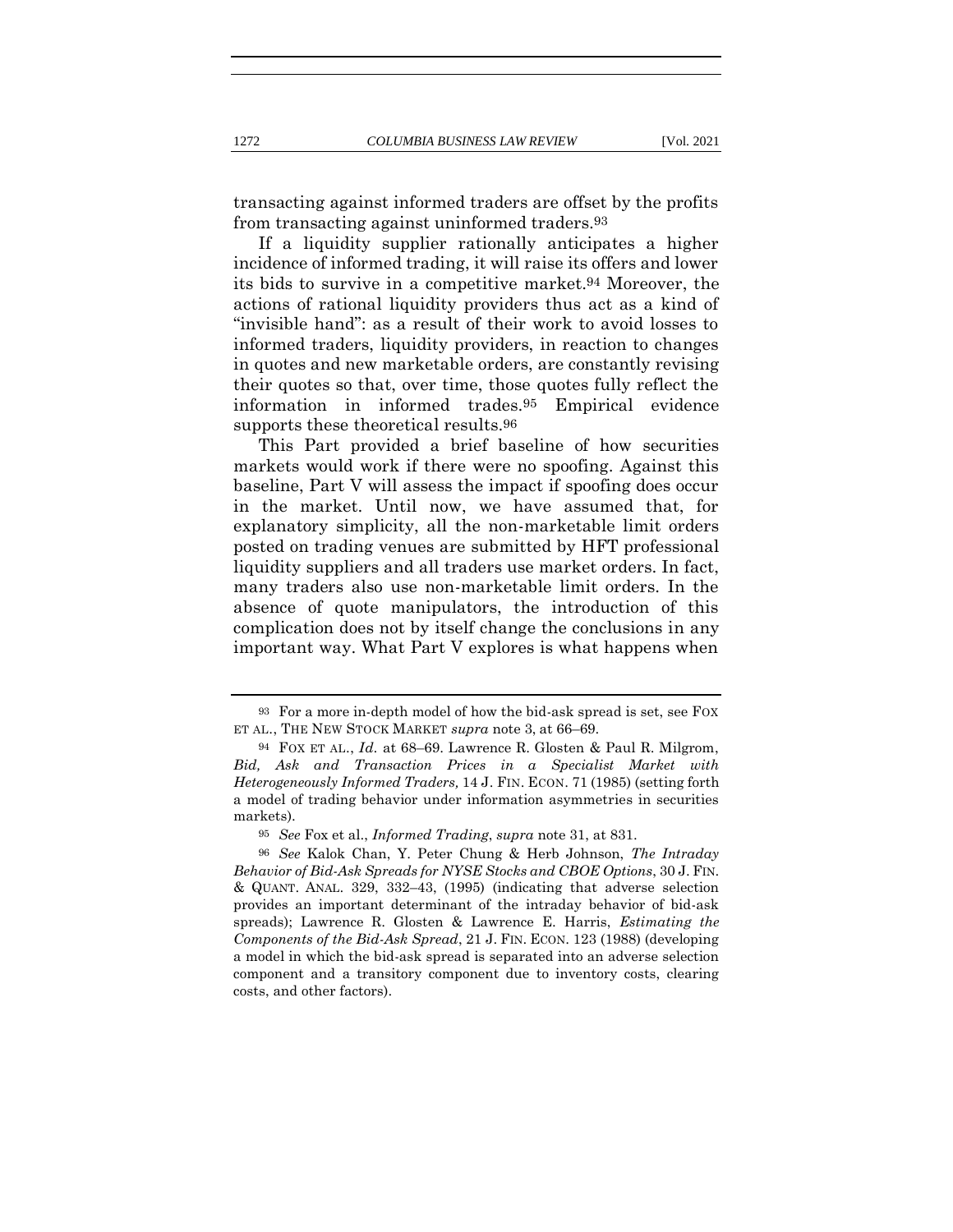some of the traders who submit non-marketable limit orders i.e., submit quotes—are spoofers.

#### V. SPOOFING

Recall that spoofing involves submitting one or more quotes to an exchange, each quote for a large number of shares at a price equal to, or less favorable than, the pre-existing best quote in the market.97 The practice is based on the observation, confirmed by empirical studies, that the arrival of an offer for a large number of shares at a price equal to, or higher than, the pre-existing NBO, is followed by market participants acting in the same manner as if bad news had arrived about the issuer; and the observation that the arrival of a bid for a large number of shares at a price equal to, or lower than, the NBB, is followed by market participants acting in the same manner as if good news arrived about the issuer.98

The analysis below suggests that spoofing is a market practice that gives rise to an affirmative answer to each of the four foundational questions posed at the beginning, and hence is an appropriate target of a ban under the Exchange Act. It is socially harmful in a way that makes it distinguishable as a conceptual matter from other trading strategies. It fits under a broad dictionary meaning of the word "manipulation." The practice can yield positive expected profits. And there are identifiable, objectively observable factors that can serve as a condition for imposing legal sanctions on undesirable quotes while minimizing prosecution of socially desirable quotes.

Our analysis backing up these conclusions, set out below, is built on the Atlee example in Part II. Recall that at the start, the NBO for ABC shares is \$10.12 and the NBB \$10.10, each for 1500 shares. All these quotes were submitted by liquidity supplying HFTs. Atlee places ten 100 share nonmarketable buy orders at \$10.10, immediately followed by placing a 5,000 share non-marketable sell limit order at \$10.12. This large order on the offer side induces the HFT

<sup>97</sup> *See supra* Part II.

<sup>98</sup> *See supra* note 27 and accompanying text.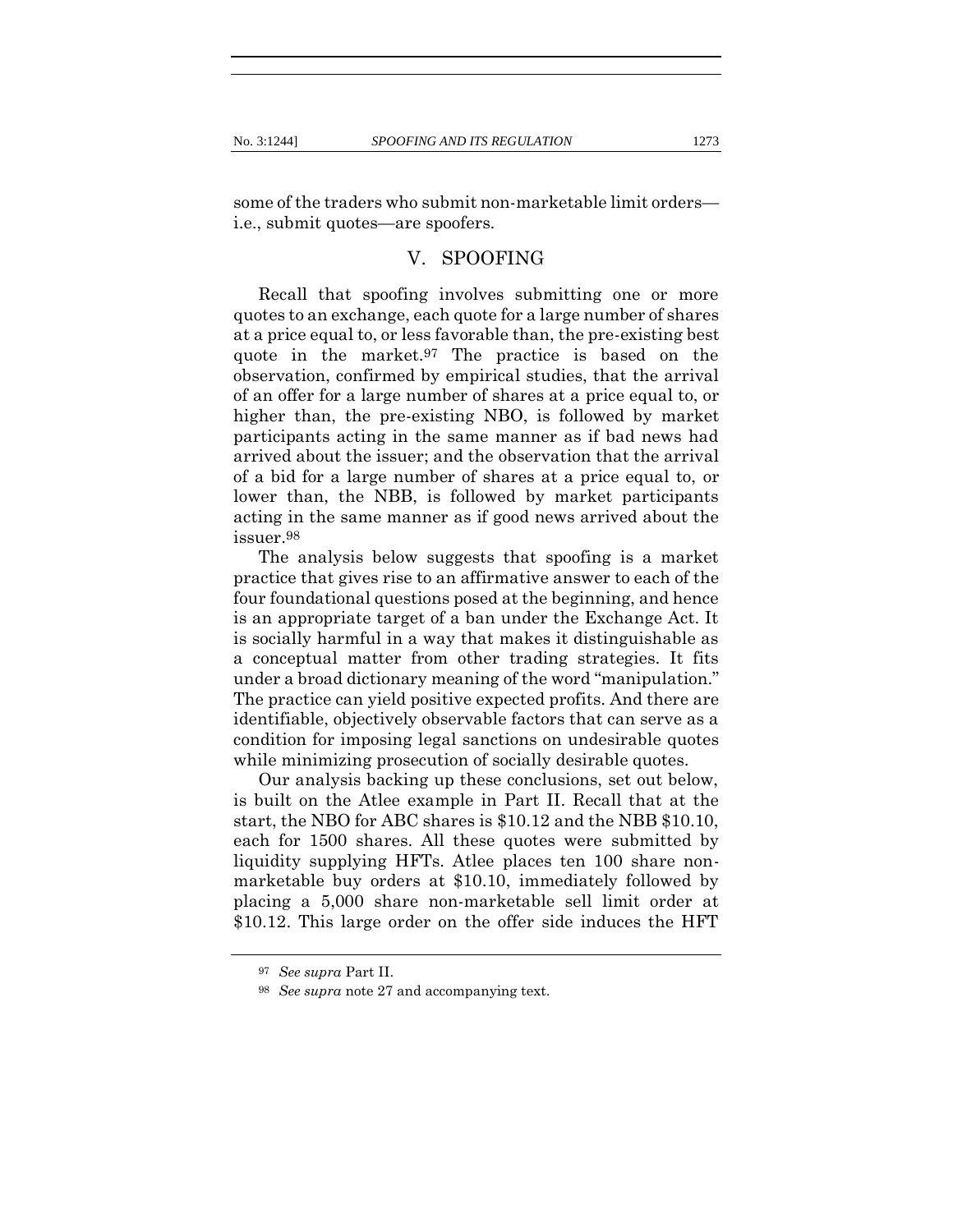liquidity suppliers to cancel all their \$10.10 bids and to submit sell limit orders at \$10.10 for 1000 shares. These moves reflect their belief that the share price will fall and, consequently, their desire to clear out the remaining bids at \$10.10 so that they can submit new offers at that price or lower. The HFTs' marketable sell orders execute against Atlee's total of 1000 share bids at \$10.10 bid. Atlee immediately cancels his 5,000 share \$10.12 offer, all or almost all of which has not been executed against. Atlee then enters into a mirror-image set of actions. In the roundtrip, Atlee collected \$20.00 (buying 1000 shares at \$10.10 and selling them at \$10.12), all in a matter of milliseconds. Atlee has also likely collected rebates of about \$4.00 from the exchanges for sending them 1000 nonmarketable buy, and 1000 non-marketable sell, limit orders \$4.00 (\$.20 per hundred shares times 2000/100). Unless there are other developments in the market during the very brief time of this two-sided manipulation, the bid and offer should return very quickly to \$10.10 and \$10.12, respectively.

Below, we start by assessing the wealth transfer implications of spoofing. That starts with examining the ex post effects of what Atlee did. Making trading profits is a zerosum game: Atlee made positive trading profits so someone else lost money. After this ex post analysis, we consider, from an ex ante perspective, what the impact of the practice is as a generally known ongoing phenomenon occurring over the longer run within a competitive environment. From this, we can make conclusions about the efficiency implications of the practice in terms of liquidity and share price accuracy, as well as the fairness of its impact on different members of society. Finally, we consider whether there are practical ways of deterring this practice without at the same time chilling a significant amount of socially useful activity, and whether, instead of relying on a legal prohibition, there is a mechanism in the market which generates self-protection that would be better to rely on.

#### A. Why Does Spoofing Work?

The question of why spoofing works has been explored in some recent market microstructure theory. One possible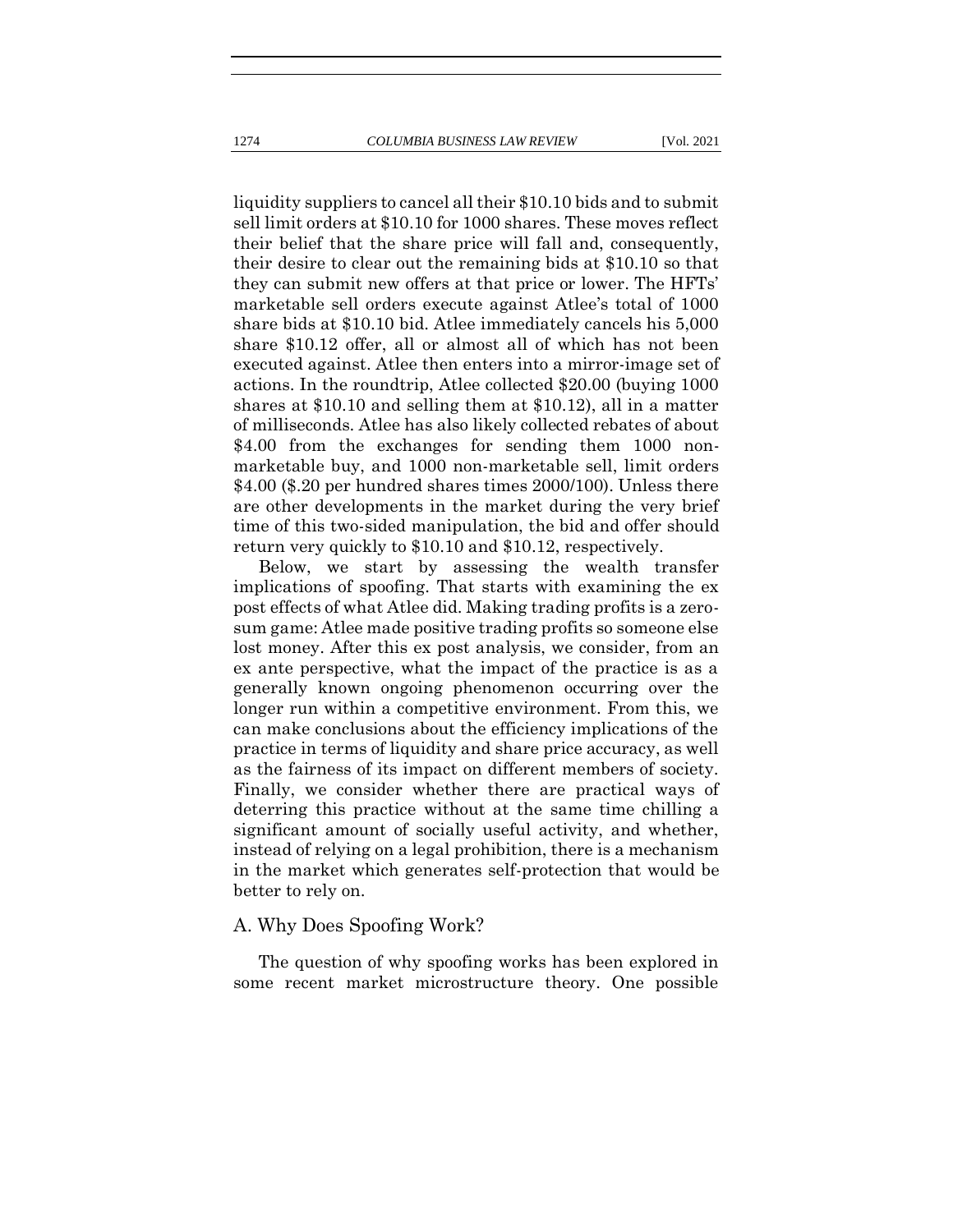approach goes as follows. The equilibrium in a limit order book derived in the standard microstructure models assumes a world with continuous prices.99 Real world exchanges, though, have a minimum tick size, typically a penny,100 and use time priority (first in, first out) to determine which quotes at the same price get executed against first.101 A limit order book with these features will have the offer side of the book as an upward step function approximation of a market with a continuous price range of prices. The bid side of the book will be a downward step function approximation of the same market.

In this world with a penny tick, there would still be a consensus as to the "true" offer price, bid price, and mid-point price, i.e., the ones that would have prevailed if prices had in fact been continuous. No liquidity supplier will be willing to sell at or below this true offer price, or buy at or above this true bid price. As a result, if the true offer price is close to, but below, the NBO, the offer size will be small relative to where it would have been if it were close to, but above, the next tick below the NBO. Conversely, if the true bid price were close to, but below, the next tick above the NBB, the bid size will be large relative to where it would have been if it were close to, but just above, the NBB.

To illustrate, when manipulators such as Atlee are absent, if the NBO and NBB remain unchanged but there is an increase in the number of shares offered at the NBO relative to the number bid at the NBB, this would suggest a drop in the true midpoint price. Consider the following example. At the start, the NBO for ABC shares is \$10.12, with 1500 shares offered, and the NBB is \$10.10, with 1500 shares bid. Assume

<sup>99</sup> Lawrence R. Glosten, *Is the Electronic Open Limit Order Book Inevitable?*, 49 J. FIN. 1127, 1128 (1994).

<sup>100</sup> Minimum Pricing Increment, 17 C.F.R. § 242.612 (2021)

<sup>101</sup> *Explaining Parity/Priority*, N.Y. STOCK. EXCH., https://www.nyse.com/article/parity-priority-explainer

<sup>[</sup>https://perma.cc/UGU7-X8JK] (last visited Dec. 23, 2021) ("Most securities markets operate on the basis of Price/Time priority. This means that orders are executed based on best price, and if multiple orders are at the same price, an order with an earlier time trades first.").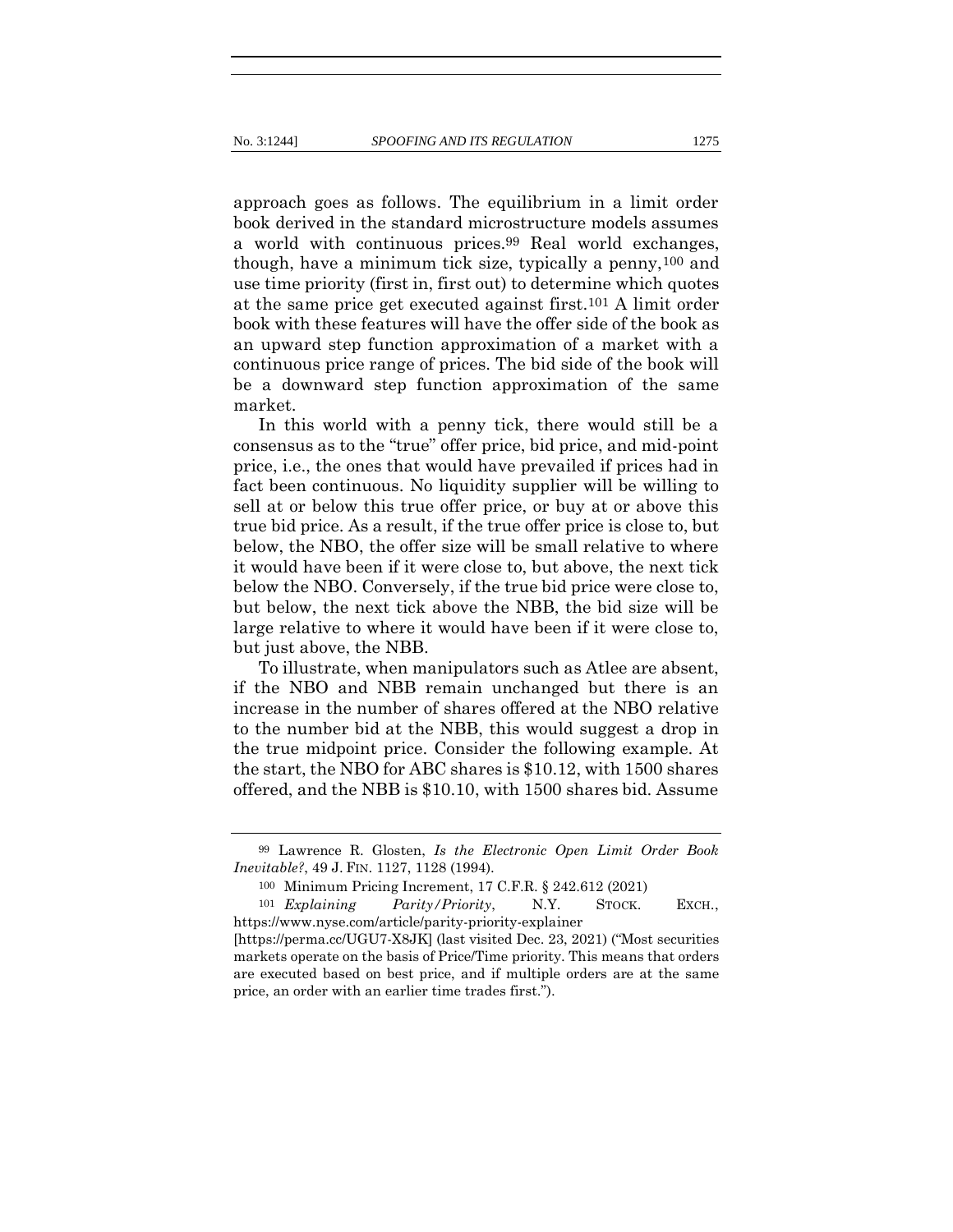that this reflects the true offer price for ABC shares being \$10.115 and the true bid price being \$10.105, with the midpoint being \$10.11 and the implied spread in the continuous market being \$.01. Next, the number of shares offered at \$10.12 increases relative to the number bid at \$10.00. These respective changes in the number of shares offered and bid would imply a downward valuation of ABC shares in the market, because, if such a downward valuation occurred, it would be attractive to more people to sell ABC shares at \$10.12 and attractive to fewer of them to buy them at \$10.10.

This step-function theory cannot be the whole story, however. First, this theory only relates to changes in the "true offer" and "true bid" price within a single tick, whereas the HFT behavior that leads to spoofing yielding expected profits depends on HFTs inferring, from changes in size at the NBO or NBB, changes in valuation greater than just within a single tick.102 Second, at least two empirical studies suggest that extra size at a tick above the NBO also leads to a subsequent decrease on average in the NBO and NBB, and the reverse for extra size a tick below the NBB. 103 The step function theory

<sup>102</sup> Hautsch and Huang, based on Euronext Amsterdam data, estimate that a 50% increase in the size at the offer leads on average to a half basis point decrease in the NBB and NBO (and the opposite reaction to a comparable increase at the bid) within about 10 units of event time (i.e. 10 order arrivals). This is half of a tick for a \$100 stock. In contrast, a comparable increase in marketable orders (sell orders at the NBB and buy orders at the NBO) has about a 2.5 basis point effect on the price. Hautsch & Huang, *supra* note 39, at 513.

<sup>103</sup> Early studies, Huang & Stoll, *supra* note 39, were constrained by the fact that the authors did not have access to necessary data concerning quote away from the NBBO. More recently, data has become available from Euronext and the Australian Stock Exchange. *See* Hautsch & Huang, *supra*  note 39 (Euronext Amsterdam); *see also* Cao et al., *supra* note 39 (Australian Stock Exchange). Both papers agree with the results of the earlier studies, Huang & Stoll, *supra* note 39, that added size at the NBO leads on average to a subsequent decrease in the NBO and NBB, and added size NBB leads to the opposite result. *See* Hautsch & Huang, supra note 39, at 511; Cao et al., *supra* note 39, at 125, 127. But, more to the point, these two newer papers also agree with each other that, extra size placed one tick above the NBO, or below the NBB has a smaller, but still significant impact on the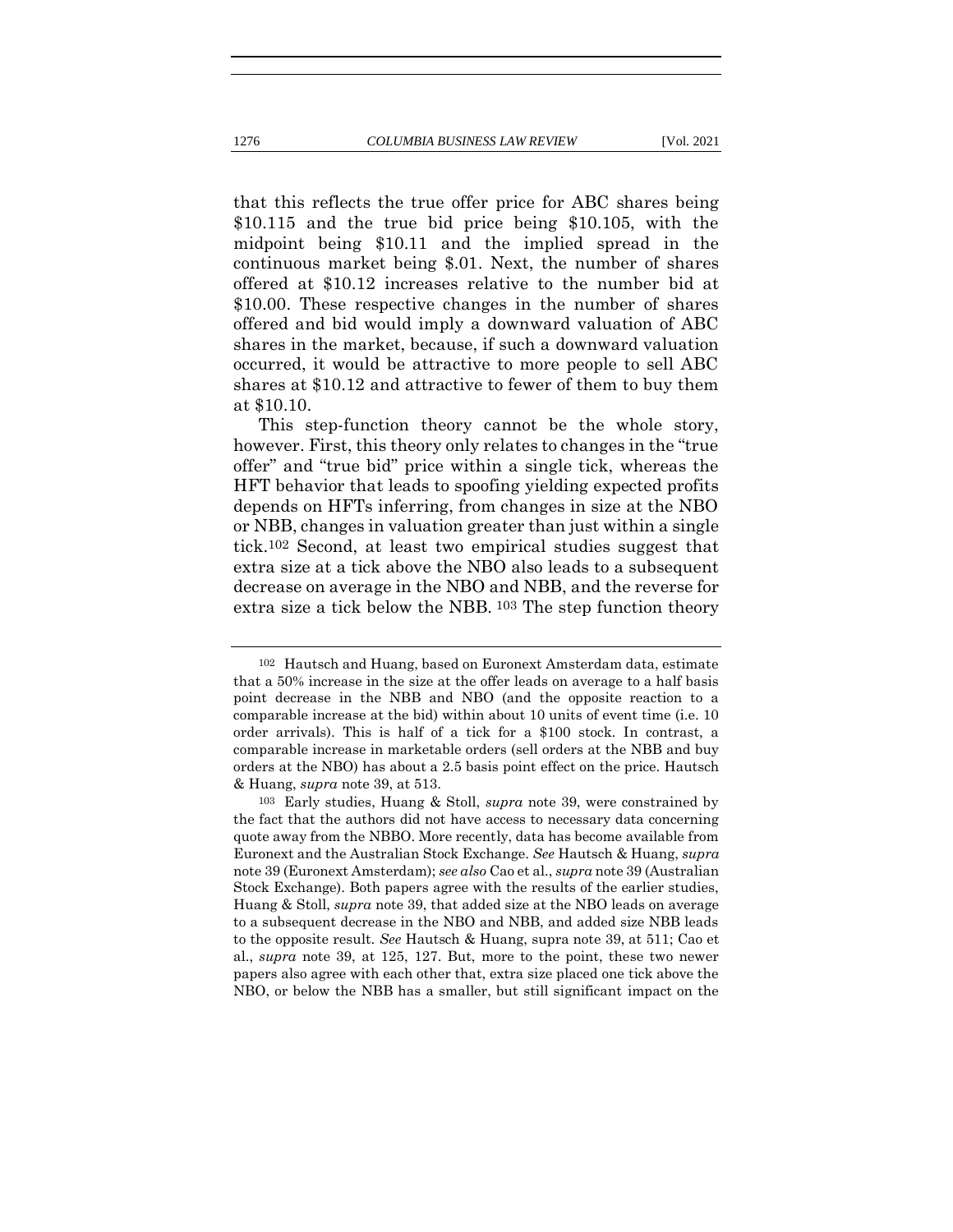has nothing to say about these results. In this connection, cases brought against some alleged manipulators who have reaped substantial gains from their pattern of quoting and trading have, as part of this pattern, substantial additions to quotes above the NBO and below the NBB, not just at the NBO and NBB.104 This suggests that the alleged quote manipulators believed that market participants infer changes in the value of securities from increases in the size of quotes away from NBO and NBB, not just from increases at the NBO and NBB.105

We are not aware of any formally worked out microstructure theory that perfectly describes why, in a market with a minimum tick size, added size away from the NBO or NBB has predictive power as to the value of the security in the direction indicated both by the empirical literature and by the profitable actions of spoofers themselves. We can, however, make a few observations that together can help understand what is going on. On the one hand, a trader with negative private information would rather sell for more than for less, which, in isolation, could explain why the trader might post non-marketable limit orders both at and above the NBO, and not just submit marketable orders at the NBB (as well as the mirror image of this for a trader with positive private information). On the other hand, an offer to sell at

104 *See* Complaint, SEC v. Lek Sec. Corp., No. 17CV1789(DLC), 2018 WL 417596 (S.D.N.Y. Jan. 16, 2018).

105 *See* United States v. Coscia, 177 F. Supp. 3d 1087 (N.D. Ill. 2016); Complaint at 2, SEC v. Milrud, No. 15-cr-00455 (D.N.J. Jan. 13, 2015).

NBO and NBB in the same directions, respectively, as added size at the NBO or NBB. *See* Hautsch & Huang, supra note 39, at 511; Cao et al., *supra*  note 39, at 136 tbl.8. The papers' respective results for an increase in size two ticks or more from the NBO or NBB are more mixed. Hautsch and Huang show that such additions to size predict a statistically positive, but economically insignificant, change in the NBB and NBO in the same direction as an increase in size at the NBO or NBB or at one tick away of either. *See* Hautsch & Huang, supra note 39, at 513. However, Cao et al. show that in a sample of 100 stocks, 30% or less of the estimated coefficients for two ticks away have the "anticipated" sign (that is an increase in size two ticks above the best offer leading to price decreases and an increase in size two ticks below the best bid leading to price increases). *See* Cao et al., *supra* note 39, at 136 tbl.8.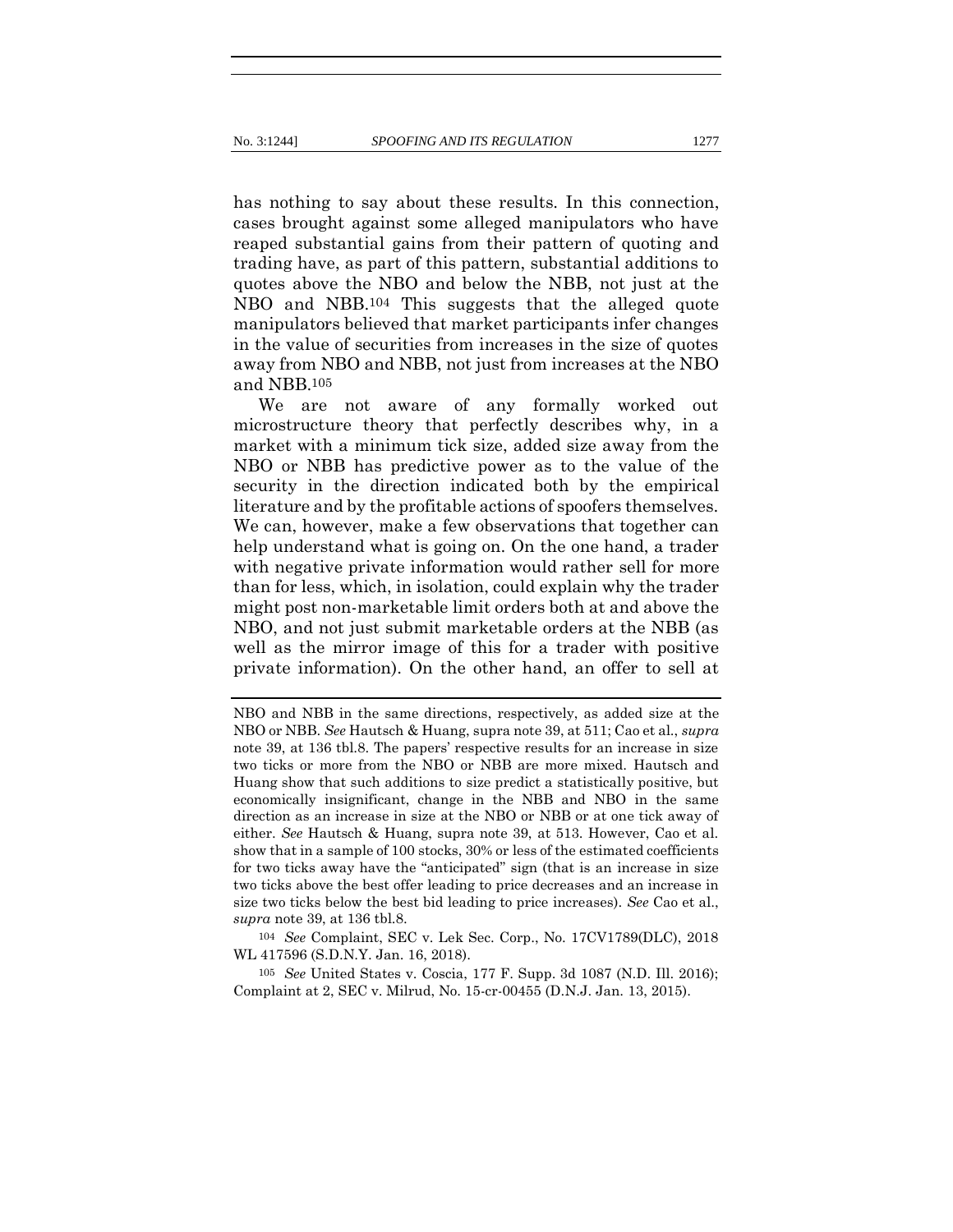above the NBO may also suggest to the market there is someone out there who values the stock for more than the NBO and so would only sell if she got some higher price. And market participants, in assessing the likelihood as to which of these two kinds of traders put in the quote, will assume that the more the quote is above the NBO, the less likely it is that it was submitted from a negatively informed trader. This is because a negatively informed trader will know that because of competition among traders wishing to sell, the farther a quote is above the NBO, the less likely it will be executed against (the same proposition being true in mirror image fashion for quotes below the NBB by positively informed investors).106

These observations can be put together to tell the following informal but plausible story, which both explains the empirical studies showing that large size in quotes away from the best (above the NBO or below the NBB) predict a subsequent change in the NBO and NBB and provides a supplementary explanation in addition to the step-function theory for explaining as well the large-order-at-the-best-quote phenomenon exemplified by the Atlee example.107 We will tell this story in terms of quotes above the NBO, but it applies equally well for quotes below the NBB. In this story, think about a trader who would prefer to sell at the NBB (i.e., use a marketable order) than to keep holding the stock in the longer run, but who would, of course, prefer to dispose of her shares for some higher price. This trader might be informed with negative information, or she might be uninformed and selling for idiosyncratic reasons such as a consumption need or portfolio rebalancing. Suppose further that the trader believes

<sup>106</sup> For a model that does not fully describe what we observe empirically in real world markets with minimum tick sizes, but which incorporate some or all of these observations, see Ronald L. Goettler, Christine A. Parlour & Uday Rajan, *Informed Traders and Limit Order Markets*, 93 J. FIN. ECON. 67 (2009). For a model that in fact suggests behavior contrary to what we observe in the real world, see Michael Brolley & Katya Malinova, *Informed Liquidity Provision in a Limit Order Market*, 52 J. FIN. MKTS. (2021).

<sup>107</sup> We thank Christine Parlour for helping in our efforts to understand this. She, of course, bears no responsibility for the final product.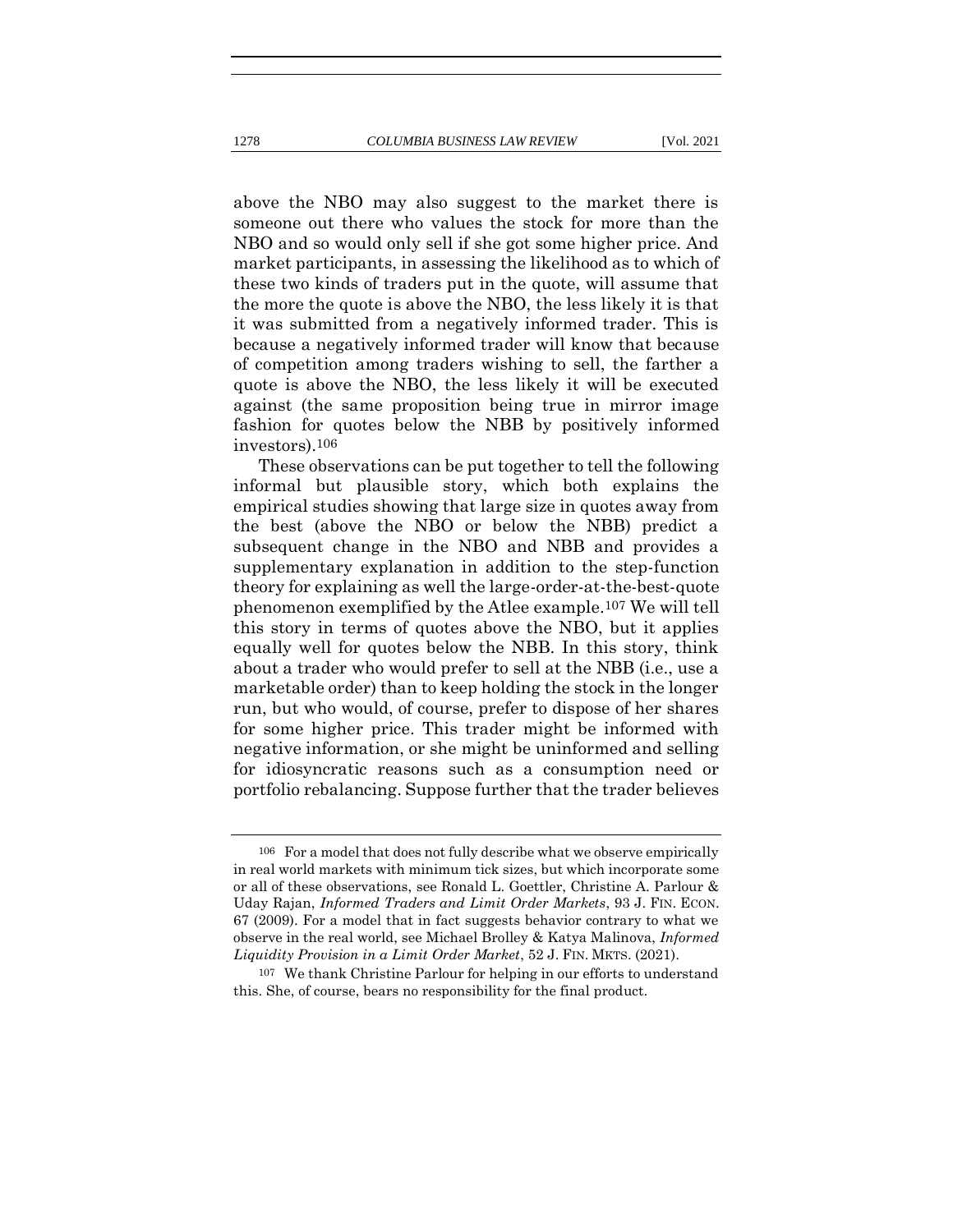that there is not much competition to sell, either because she is informed and thinks others will not learn what she knows soon, or she is uninformed and does not believe her idiosyncratic desire to sell is felt at the same time by many others. Such a trader might try the following strategy. First, she places a sell order a tick away from the market. If that order does not execute fairly quickly, she cancels it and replaces it with a non-marketable limit order at the NBO. Finally, if that order does not execute, she cancels it and submits a marketable sell order at the NBB.

If everyone followed this strategy all the time, then one would expect that the informational content of the tick away orders would be roughly the same as at the market orders and marketable orders. However, empirical studies based on Euronext Amsterdam data suggest that the effect of a 50% increase in marketable orders is on average a roughly 2 basis point (bps) subsequent change in the NBO and NBB.108 The comparable effect for non-marketable orders at the NBO is about .5 bps, the comparable effect at one tick above the NBO is about .2 bps, and the comparable effect at two ticks above the NBO is about zero.109 We suspect that this pattern is in part the product both of the fact that some sellers are more anxious to sell than our hypothetical seller described above, with one reason being that they are informed traders with information that is particularly negative or not likely to stay private for long. The pattern is in part also probably due to the fact that for some persons who submit quotes a tick or more above the NBO, it is because they value the stock for more than the NBO.

In any event, whether the step function theory and our suggestive story are correct explanations of the market's response to a large order at or away from the NBO, market participants act as though someone has new negative information about the issuer, and this strongly suggests that in fact such orders are signals that this is the case.

<sup>108</sup> Hautsch & Huang, *supra* note 39, at 513.

<sup>109</sup> *Id*.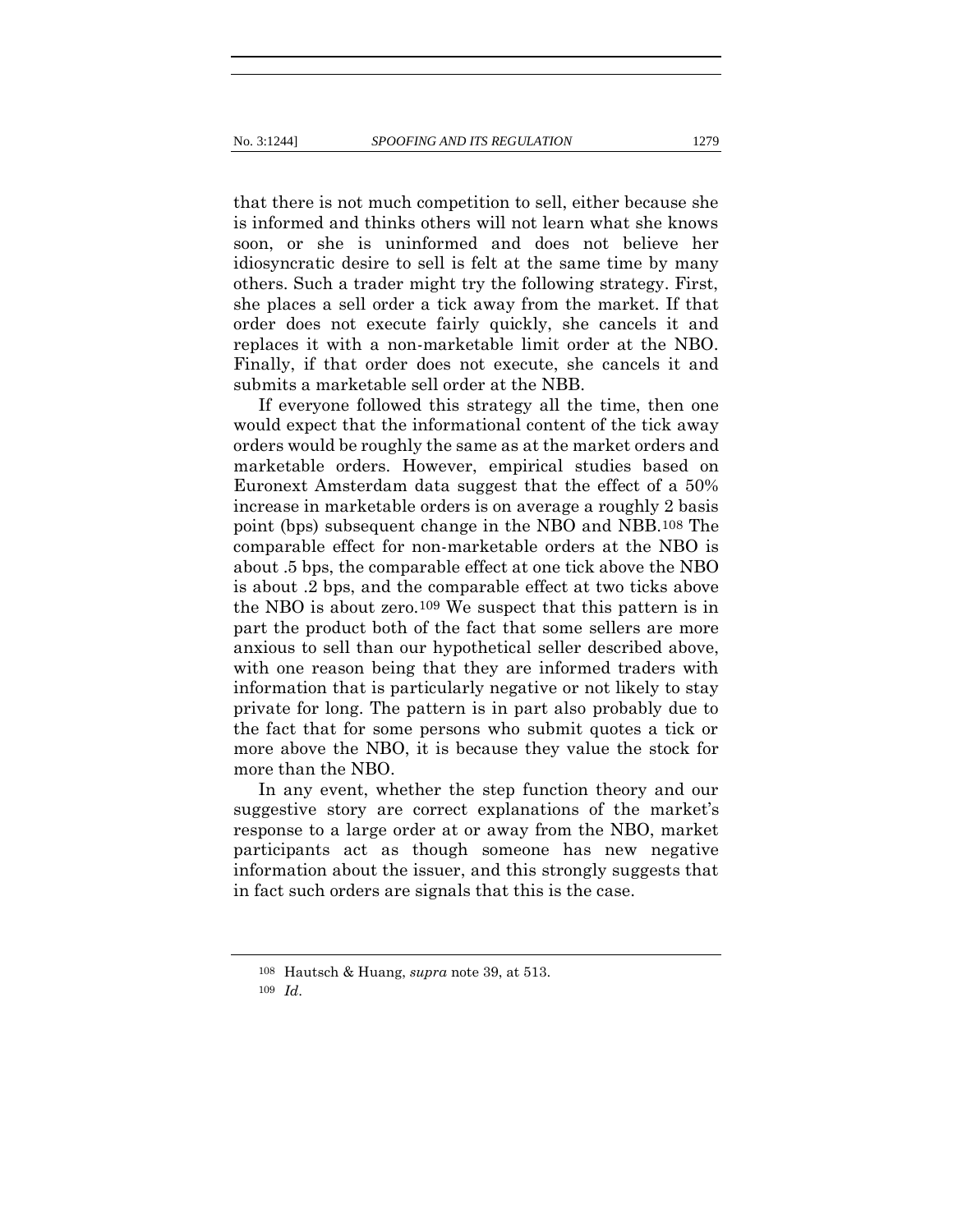#### B. Wealth Transfers: Fairness and Efficiency

Considering the fairness and efficiency effects of spoofing starts with examining the ex post effects of what Atlee did. This is followed by a look at the practice from an ex ante perspective, considering the impact of the practice as a generally known ongoing phenomenon occurring over the long run within a competitive environment. We can then draw conclusions both about the efficiency implications of the practice in terms of liquidity and share price accuracy and the fairness of its impact on different members of society.

# 1. Assessing the Impact of the Practice from an Ex Post Perspective

The distributive question is—who has benefited from this activity and who has been harmed? Since secondary market trading in pursuit of profits is a zero-sum game,110 gains and losses by different market participants are mirror images of each other and must sum to zero. Atlee made \$20 in trading profits. He purchased 1000 shares for \$10.10 and sold them for \$10.12. The losers were HFTs, that, as a group, lost \$20. They were induced into selling 1000 shares for \$10.10 and buying 1000 shares at \$10.12 when they otherwise would not have. No one else is affected in this simple story.<sup>111</sup>

<sup>110</sup> *See* LARRY HARRIS, TRADING AND ELECTRONIC MARKETS: WHAT INVESTMENT PROFESSIONALS NEED TO KNOW 2 (2015) (suggesting that "[t]rading is a zero-sum game when gains and losses are measured relative to the market index").

<sup>111</sup> In our simple story, no one else is affected. It is, of course, possible, for example, that some marketable sell orders submitted by ordinary traders by chance arrive in the very brief time before the HFTs execute against Atlee's \$10.10 bid, but that would just dilute the effect of Atlee's manipulation since he would simply be providing liquidity to these sellers at the price that the non-manipulated market suggested was appropriate. There also could be, in addition to Atlee's bids at \$10.10, other bids submitted by ordinary traders willing to be patient in hopes of being able to buy at a lower price than the offer. These traders, who move more slowly than HFTs and thus would not cancel their bids, would, in the end, be happy to have their bids executed against, but selling to these ordinary investors just adds to the losses that the HFTs will suffer from the manipulation,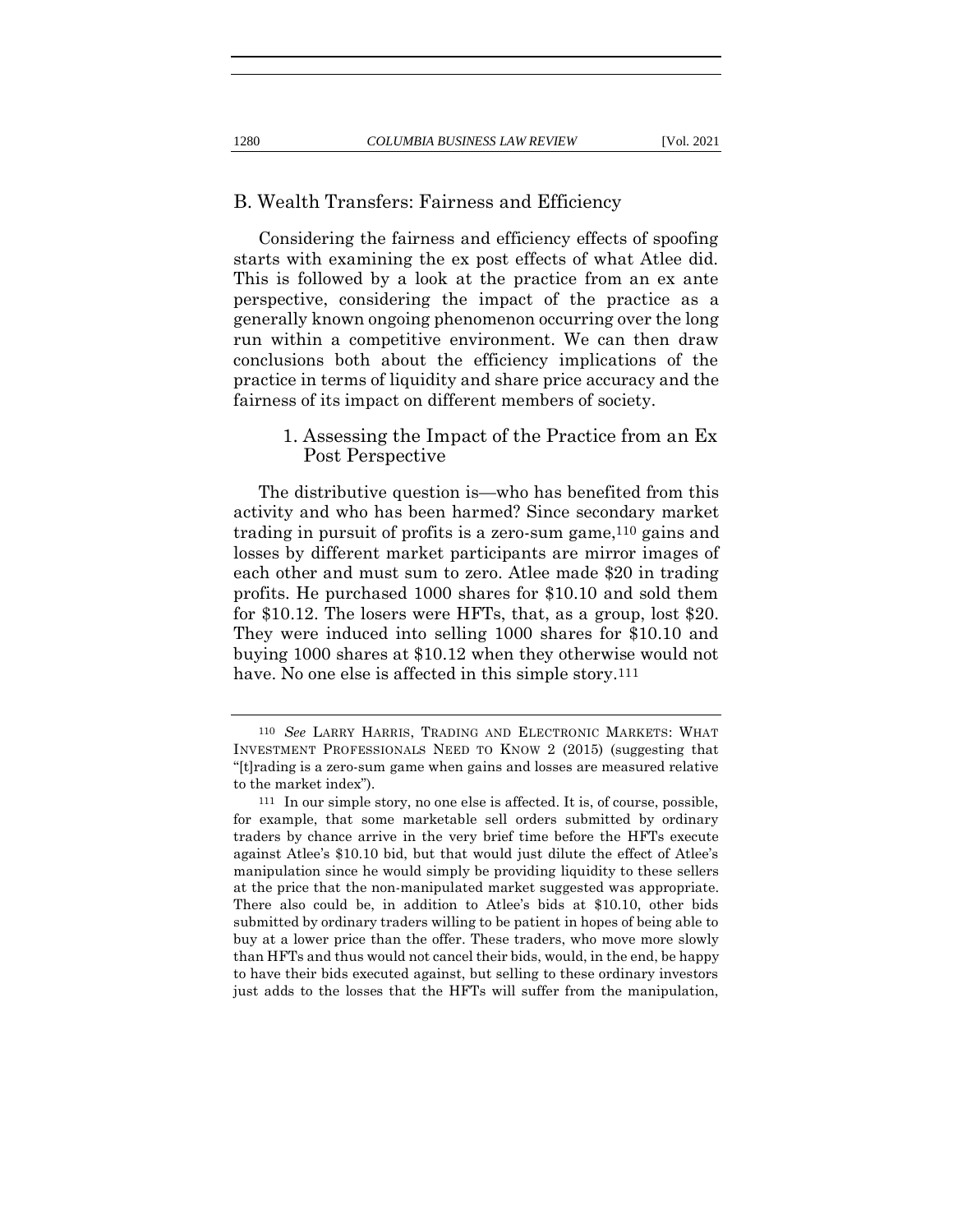#### 2. Ex Ante Perspective

Now assume—not unrealistically—that all the players have unbiased (though not necessarily accurate) expectations concerning the prevalence of successful spoofing, and that all the players operate within a competitive environment. We want to compare what the long run equilibrium would look like in a world where such a quoting strategy is occurring freely with a world where it is somehow blocked. The object is to see how the availability of the practice affects the wealth positions of the various participants and the implications of these effects in terms of fairness and, through the incentives they create, on efficiency.

## a. Spoofers

Spoofers will generate positive trading profits from engaging in the practice. The resources necessary to conduct such a business are a combination of ordinary and specialized inputs. The ordinary inputs are physical, organizational, and financial assets that could equally as usefully be utilized elsewhere in the economy. The specialized inputs are the efforts of persons who have abilities and skills uniquely suitable for predicting and acting on such situations. All of these inputs will be put into this business up to the point where, at the margin, the expected profits from successfully predicting and acting on such situations are equal to the costs of paying for the inputs. This activity occurs in an openly competitive environment; so the suppliers of the ordinary inputs will be paid a market return comparable to what they would earn if the resources they supplied were utilized elsewhere. Thus, whether spoofing occurs freely or not has no effect on their wealth positions. The persons with uniquely useful abilities and skills will be paid greater rents than they

since they would need to clear out these bids as well as those of Atlee in order to be able to submit offers at or below \$10.10. It is also possible that the NBB would decline very, very briefly before Atlee's mirror set of actions but, in that case, so would the offer. So, a few ordinary trader sellers might suffer ex post losses, but a few buyers would enjoy ex post gains of a comparable amount. The mirror set of actions will have the opposite effects.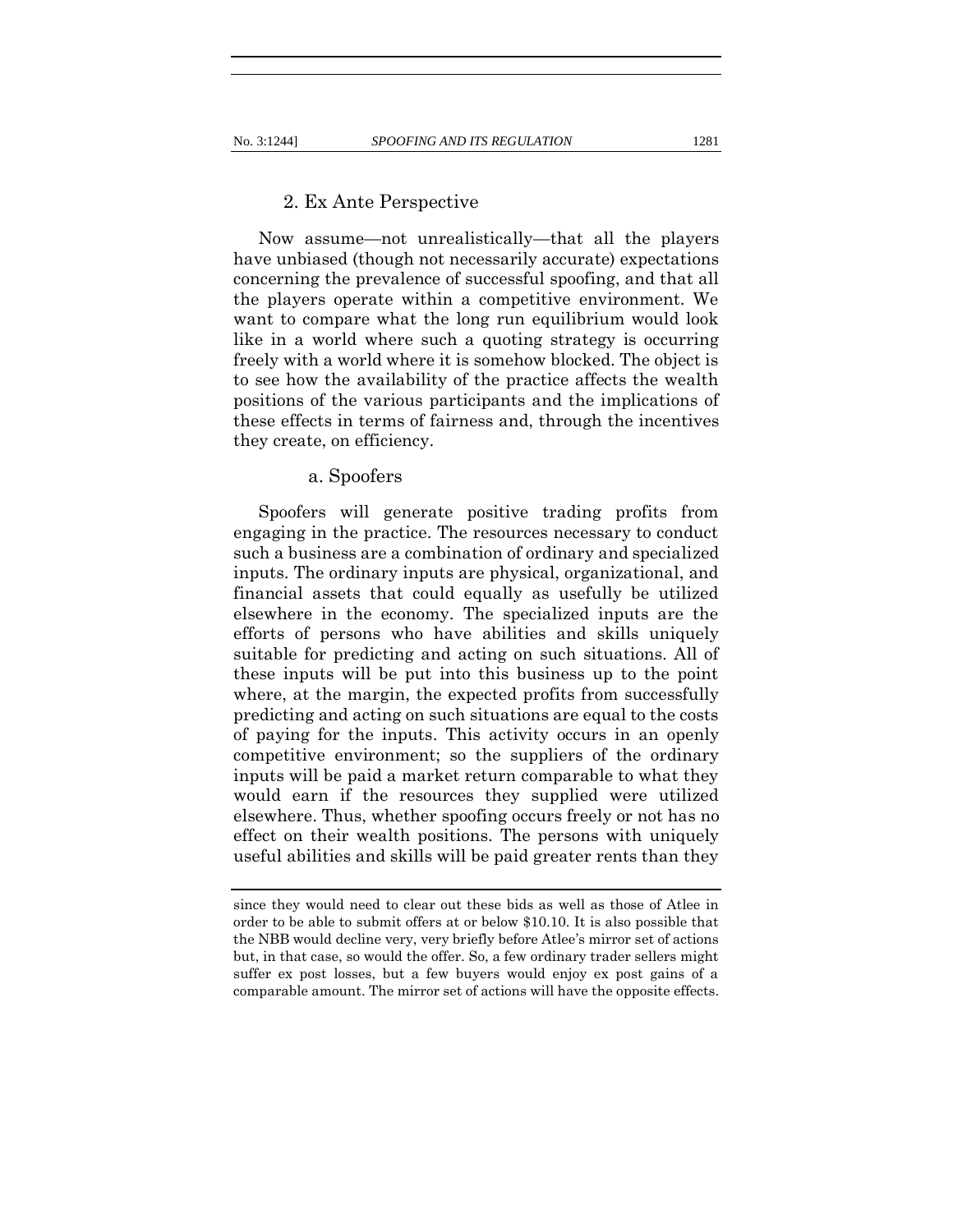would otherwise be paid if they had to work in a different business because spoofing was somehow prohibited. Thus, their wealth positions will be enhanced if spoofing is allowed to occur freely.112

# b. Liquidity Suppliers

Viewing the effects of spoofing on liquidity suppliers from an ex- ante perspective requires attention to two different phenomena. One is the trading losses that the suppliers sustain when they sell at a price equal to the pre-existing bid and buy back at one equal to the pre-existing offer. The other is the damage that the manipulation does to the information environment that liquidity suppliers use to protect themselves in their quoting activity against adverse selection by informed traders.

## i. Trading Losses

As we have seen from the example, ex post, liquidity suppliers will lose in their transactions with a successful spoofer because the reversing purchases from the manipulators are at higher prices than the initial sales.

Who ultimately bears these costs, however, is an interesting question. For the HFTs, these are not ordinary adverse selection costs that arise from liquidity supply, selling to investors with private positive information and buying from ones with private negative information. This point is best understood by considering an alternative scenario where Atlee would be creating adverse selection costs through his manipulation. Suppose Atlee did not put in his bids totaling 1000 shares at \$10.10, but did put in his large quote at \$10.12. The large quote sent a sufficiently negative signal that it pushed prices down by more than the spread so that the new NBO, say \$10.09, was below the pre-existing NBB of \$10.10. In this scenario, Atlee then buys at the new offer. After

112 This is the same analysis that two us have previously applied to naked open market manipulation. *See* Fox et al.*, Manipulation.*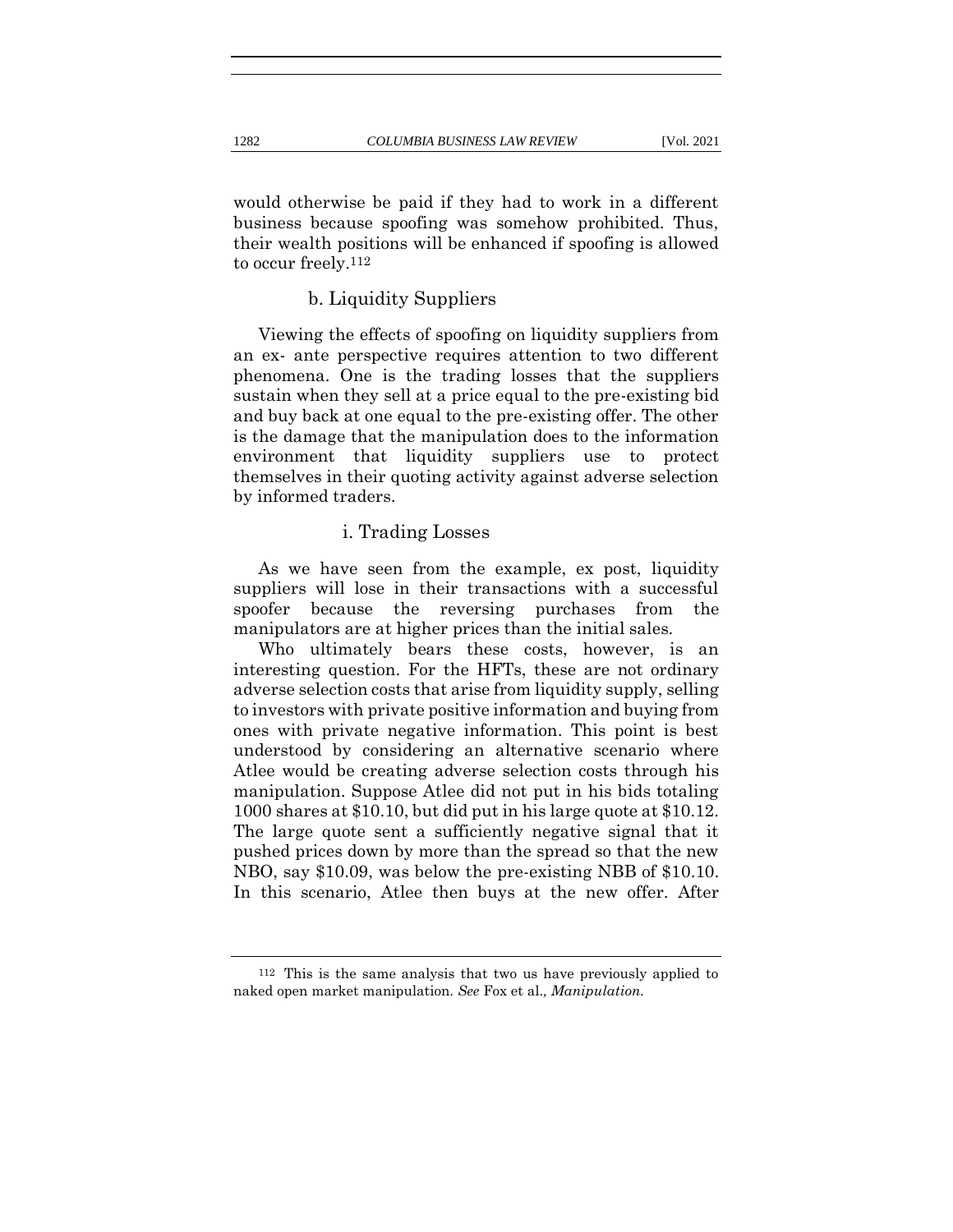canceling the large quote, the bid returns to \$10.10, and Atlee sells the shares for \$10.10 that he bought for \$10.09.

In this alternative scenario, Atlee would, in essence, be an informed trader because he would know that the large quote at the NBO did not represent bad news when predictably other market players would think that it did. From the ex ante perspective, losses of that sort would be passed on by the liquidity suppliers to the other traders in the market. In a simple model, like that set out in Part IV, where the only cost to liquidity supply is adverse selection, to survive in a competitive market, a liquidity supplier must set its bids and offers so that these losses and gains balance out.113 If its spreads are wider than this, it will not attract orders because they will be undercut by other liquidity suppliers. If they are narrower than this, at least some of its inputs will be receiving less than a market return, and thus the business will not be able to survive in the longer run.

In contrast, in the Atlee scenario that is, in fact, our focus, where he does submit the ten 100 share bids at \$10.10, the HFTs' losses, rather than coming directly from their liquidity supplying activity, arise because the HFTs choose not to wait until marketable sell orders by ordinary investors executed against the bids in the market at \$10.10 submitted by persons whom the HFTs (incorrectly) thought were just ordinary traders (not professional liquidity suppliers) who had submitted non-marketable buy orders at \$10.10 and failed to cancel because they were unaware of Atlee's large order at the pre-existing NBO and its negative implications. The HFTs make this choice to clear the market themselves in these kinds of situations in essence as an opportunity to expand their businesses by quoting during a period of time that they otherwise would not have been because there would still be bids at or above the price at which they wish to quote offers. So, the choice by an HFT to engage in this kind of activity is more like a larger overall cost of business-related to how much quoting they can provide during the year.

<sup>113</sup> See *supra* Section IV.C.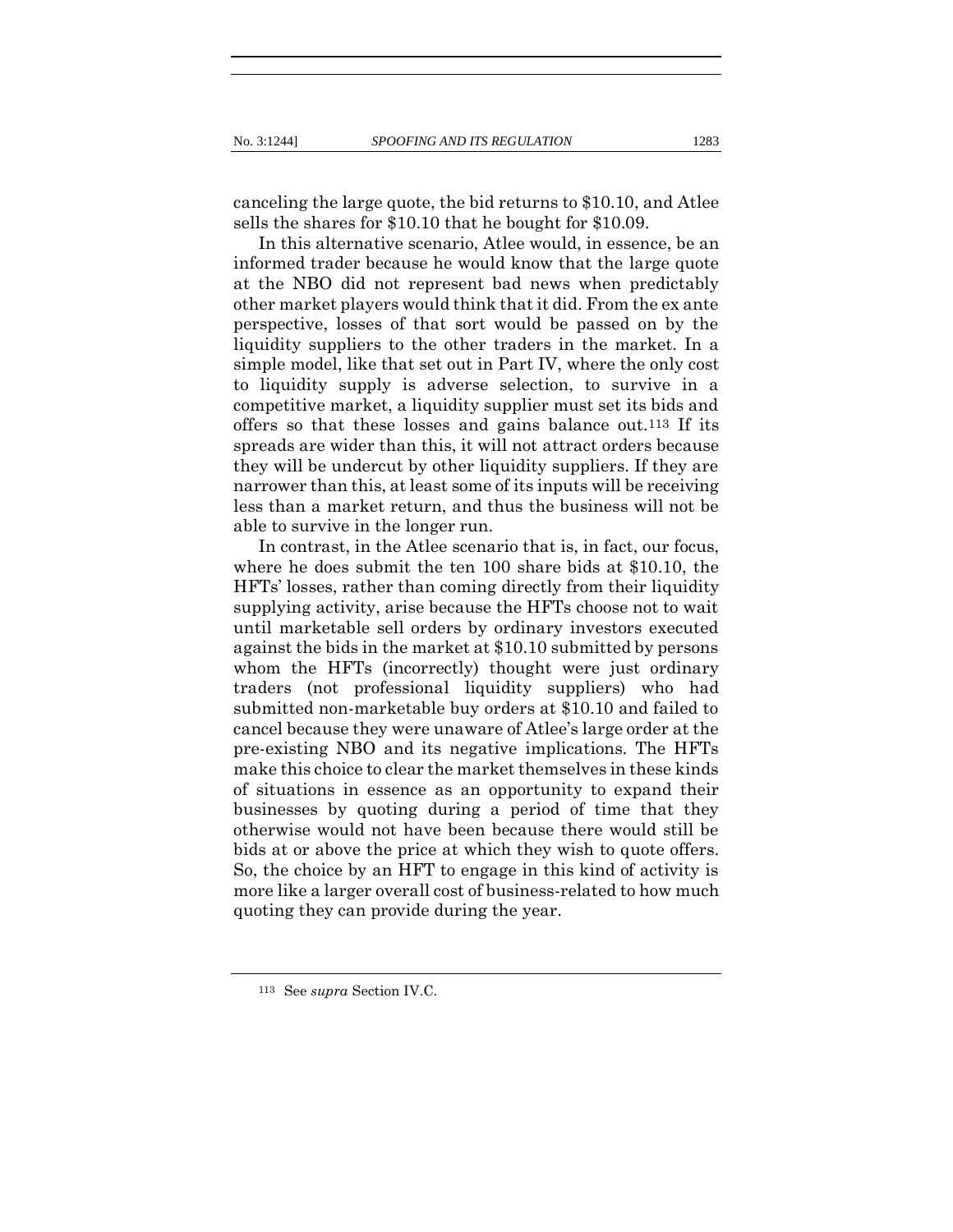The existence of spoofing is thus more like other real-world costs of being in the liquidity supply business not captured by the simple, pure adverse selection model. These would include what must be paid to personnel, a market return on the capital needed for acquiring real estate and equipment and for engaging in the trading itself, and compensation for the undiversified nature of the portfolio that the business will be holding most of the time. At least over the long run, the spread must be wide enough to cover these costs as well for liquidity suppliers to stay in business and provide liquidity at the level they do, or it must erode what are still positive rents for particular inputs into what is a competitive business. In other words, spoofing is a cost of providing liquidity at this level, which may or may not be passed on through a wider spread.

### ii. Detecting Informed Trading

The presence of spoofing in the market has a more indirect effect on liquidity suppliers, however, because it makes the incidence of informed trading harder to detect. Although, as noted above, we are not sure of the exact mechanisms, the very fact that large orders at or away from the best quote predict price changes indicates that such orders are a signal that informed trading is going on. If spoofing is occurring from time to time in the market, this signal gets muddied. When the liquidity supplier sees a large quote at or above the NBO (or at or below the NBB), it cannot be sure whether this is due to informed trading or manipulation.

The worse liquidity suppliers are at detecting the incidence of informed trading, the less able they are to protect themselves against adverse selection losses by changing their quotes in response to what they learn.114 This means that the spread is wider because liquidity suppliers anticipate more in the way of adverse selection losses. In accordance with the simple model in Part IV, this clearly will be a cost that will be passed on to traders in the form of a wider spread.

# iii. Ultimate Incidence of the Negative

<sup>114</sup> FOX ET AL., THE NEW STOCK MARKET, *supra* note 3, at 65–75.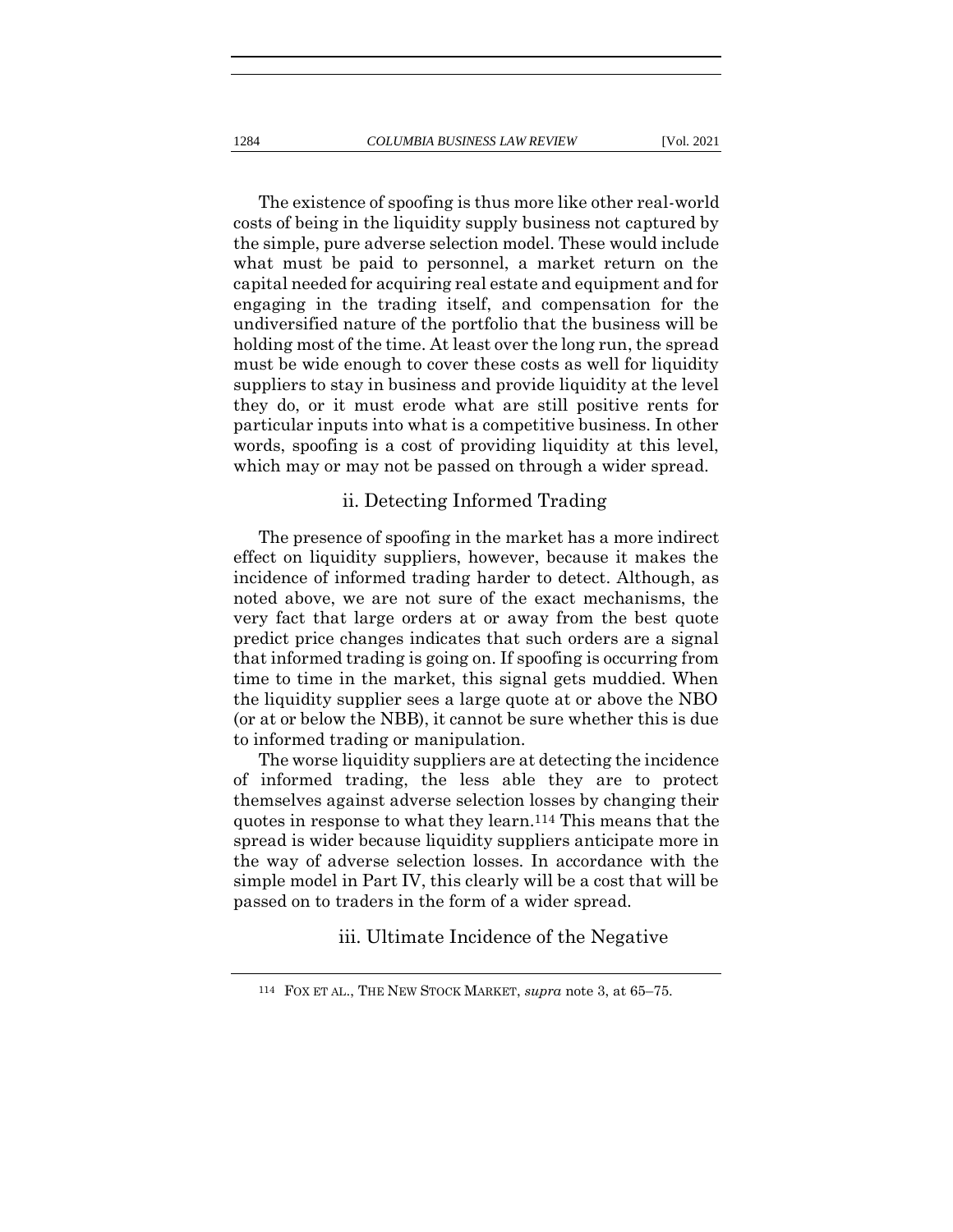### Effects on Liquidity Suppliers

To the extent, if any, that the trading losses associated with spoofing cannot be passed on to traders in the form of a higher spread, they will have a direct negative effect on persons associated with the business by reducing the rents they receive for their participation.

To the extent that liquidity suppliers can pass on—through a wider spread—the trading costs to them associated with spoofing, they will still have a negative effect on the wealth positions of certain persons associated with the liquidity supply business, but only indirectly. The same goes for the negative effect of the manipulation on liquidity suppliers' ability to detect informed trading and protect themselves in their quoting activity.115 A wider spread increases the cost of trading.116 This means that less trading occurs.117 Less trading means less of both their ordinary and specialized inputs will be pulled into the business.118 Suppliers of the ordinary inputs will earn the same ordinary market return whatever the level of liquidity supply activity.<sup>119</sup> For persons with abilities and skills uniquely useful for liquidity supply, however, they will be paid less in rents and so their wealth positions will be negatively affected by the prospect of successful manipulation of this type.120

## c. Uninformed Traders

In the simple story that we tell in the Atlee example, uninformed investors are not directly involved because the whole manipulation takes so little time. Thus, few if any of their marketable orders would, for example, execute against Atlee's \$10.10 bids and if any did, they would receive the same price as if the manipulation had not occurred. It is possible

<sup>115</sup> *See supra* Section V.C.2.b.ii.

<sup>116</sup> FOX ET AL., THE NEW STOCK MARKET, *supra* note 3, at 54.

<sup>117</sup> *Id.*

<sup>118</sup> *See id.*

<sup>119</sup> *Id.*

<sup>120</sup> *See supra* Section IV.A.4.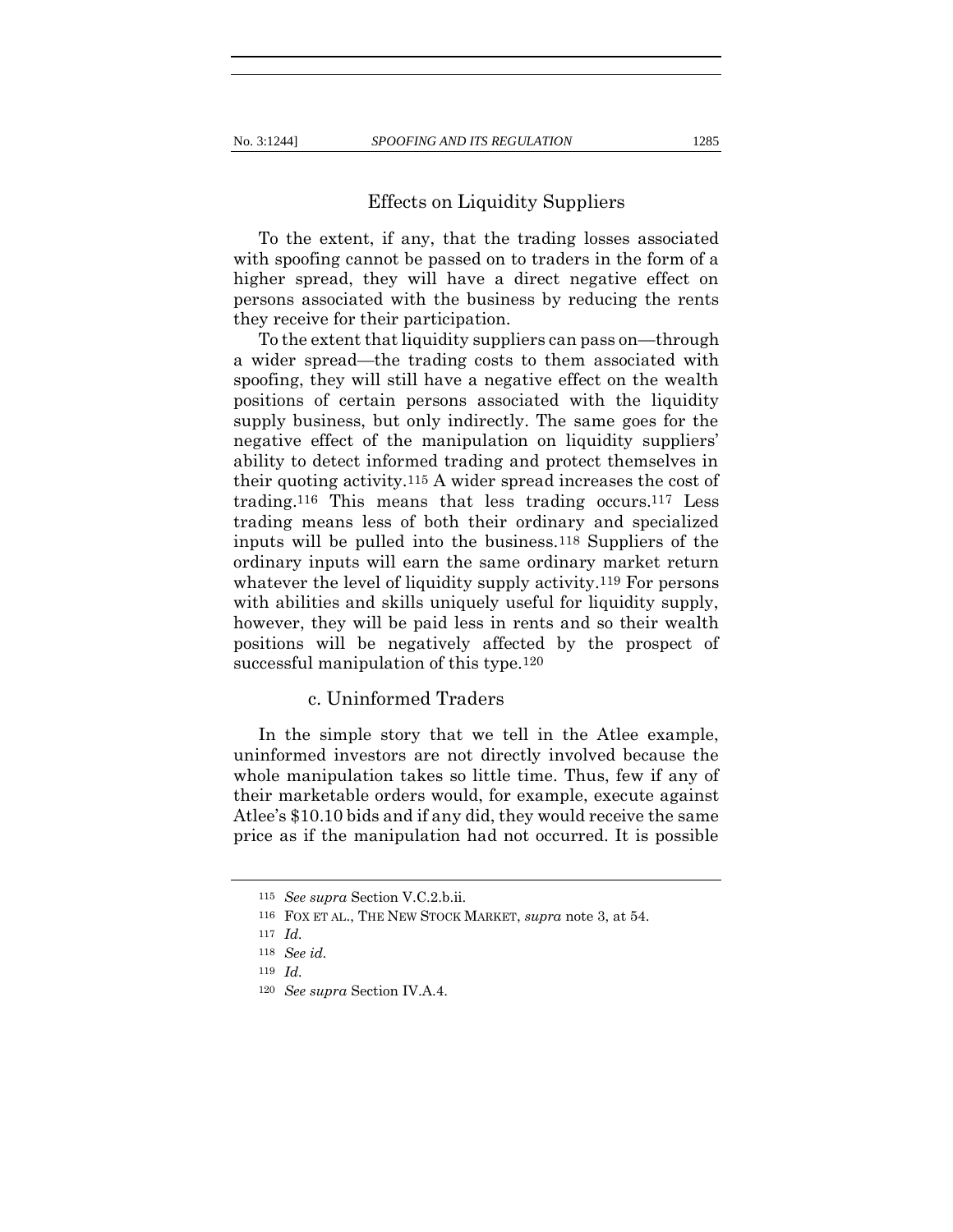that the NBB would decline briefly before Atlee's mirror set of actions but, in that case, so would the NBO. Therefore, where sellers might lose, buyers would win by a comparable amount. From an ex ante point of view, an uninformed investor is as likely to be a buyer as a seller, hence, on an expected basis the impact to uninformed investors of manipulation is zero. Moreover, the mirror set of actions will have the opposite effects on buyers versus sellers, but again, there is no impact

on an expected basis. The expected cost to uninformed traders from spoofing is instead indirect. It arises from the need, in the cycle of a purchase and sale, to pay any increase in spread because this kind of manipulation is occurring. They will purchase at the offer but only be able to sell at the bid. Calculating the ultimate incidence of this cost on uninformed traders is a bit complicated, however. When an issuer's entrepreneurs and initial investors engage in an initial public offering, the shares they are offering will be discounted to reflect the prospect that the spread must be paid with each subsequent sale and purchase in the secondary market as well as the prospect that any future equity offerings by the issuer over time will be similarly discounted.121 Thus, the entrepreneurs and early investors receive less than if there were no impact on the spread by this kind of manipulation. This discount continues at the same level for as long as the firm appears to have a long run future. For uninformed investors who buy and sell less frequently than average, this discount makes the purchase a bargain and so they are gainers from spoofing. Those who buy and sell more frequently than average122 are hurt by repeatedly paying the spread more than they benefit from the discount, and so they are losers from the practice.

<sup>121</sup> FOX ET AL., THE NEW STOCK MARKET, *supra* note 3, at 44–45, 138.

<sup>122</sup> *See* Brad M. Barber & Terrance Odean, *The Behavior of Individual Investors, in* HANDBOOK OF THE ECONOMICS OF FINANCE 1533, 1534 (George M. Constantinides, Milton Harris & Rene M. Stulz eds., 2013) ("Many apparently uninformed investors trade actively, speculatively, and to their detriment.").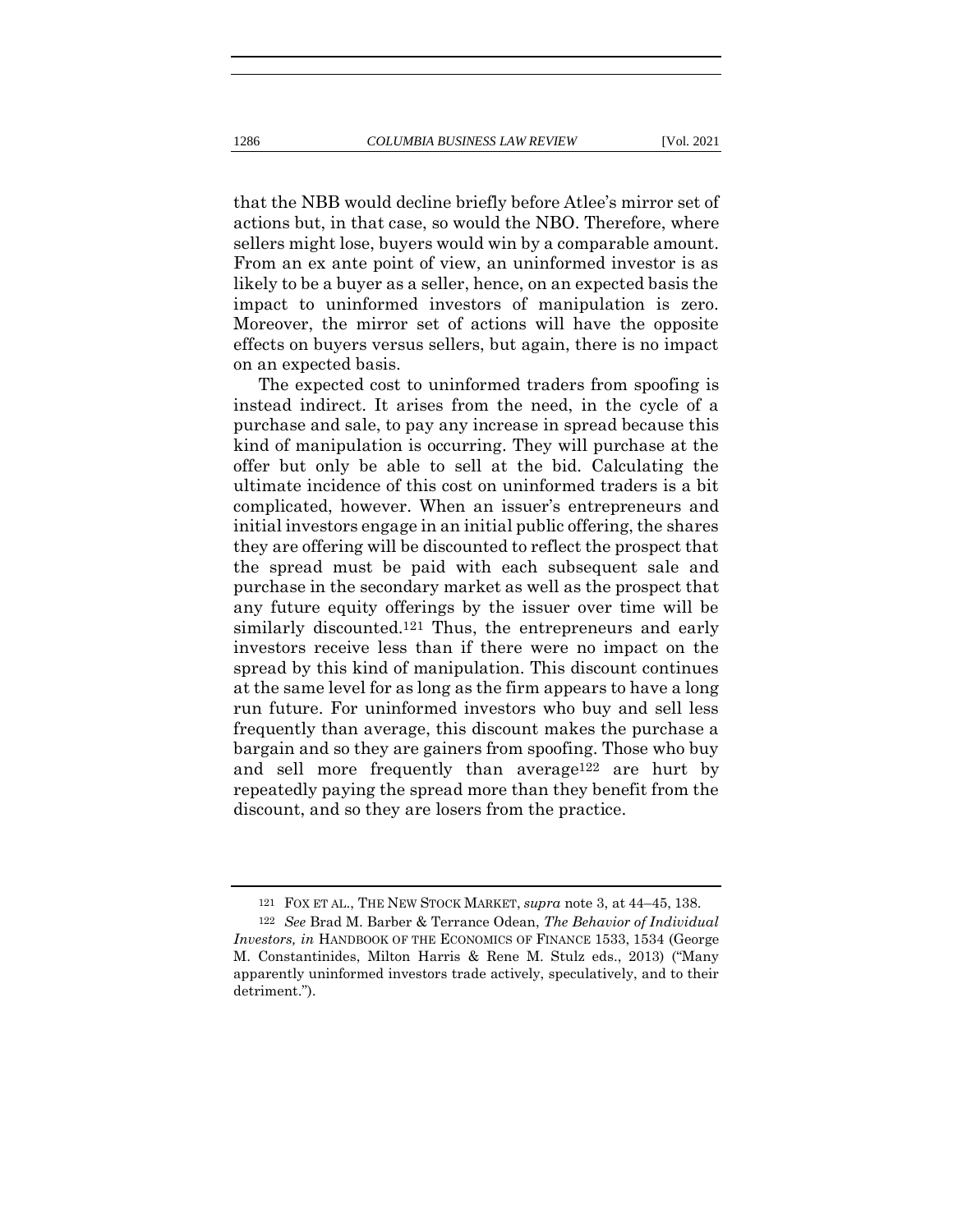## d. Informed Traders

Informed traders of each kind pay the same increased spread due to the presence of spoofing that uninformed traders do. This increase in their cost of doing business has a depressing effect on the level of each of the kinds of informed activity. This decreases the level of resources going into each of these activities, which has a negative impact on the wealth of the suppliers of the specialized inputs.

## 3. Fairness Considerations

Based on the survey above, we can see that freely occurring spoofing will not affect the wealth position of uninformed traders from an ex ante point of view because it is unlikely that the spoofing will affect the price at which they transact and if it does, they are as likely to benefit as to be hurt. It may add to the riskiness of their trading, but this is a risk that can typically be eliminated by holding a diversified portfolio. They will face an increase in the bid-ask spread, but on average this will be compensated by the lower cost of buying shares that generate a given expected future cash flow.

Any wider bid-ask spread will result in fewer resources being drawn into the businesses of liquidity supply and fundamental-value informed trading, thereby decreasing the wealth positions of their specialized input suppliers.123 A prospective flow of rents is not an entitlement, however. In a market economy, the offer of rents to prompt the suppliers of specialized inputs to come forward is simply the mechanism by which these resources get directed to the activity for which they are most particularly suited.124 The effects on the rents being paid in the case of the businesses being considered here do not raise any greater fairness issues than do the rents paid persons with special abilities and skills across the whole market-based part of our economy.

<sup>123</sup> *See supra* Section IV.C.1.

<sup>124</sup> *See* FOX ET AL., THE NEW STOCK MARKET, *supra* note 3, at 54,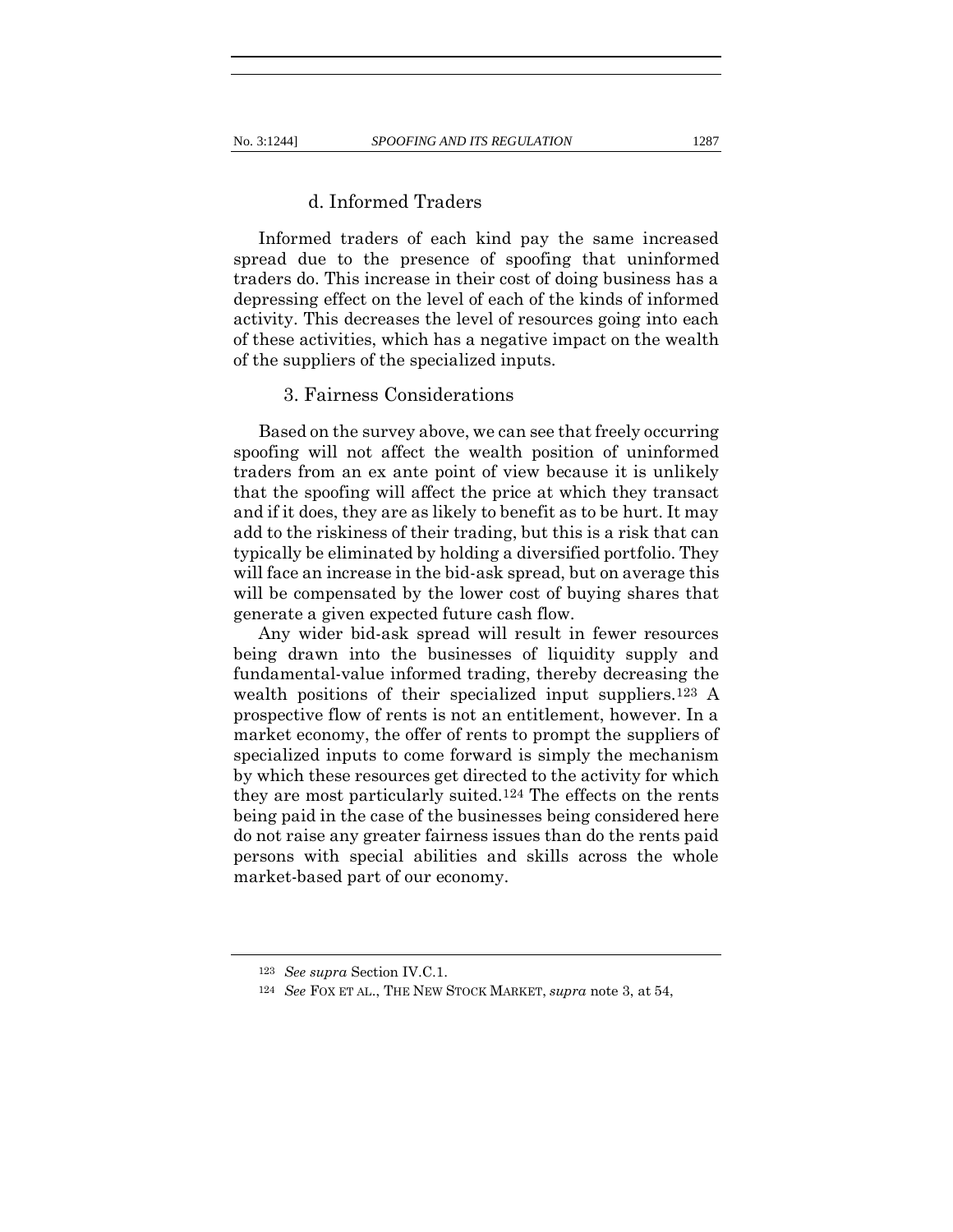The bottom line is that the more serious normative question concerning spoofing is whether its effect on the allocation of resources enhances or decreases efficiency.

#### 4. Efficiency Considerations

From an efficiency point of view, spoofing has no redeeming virtues. Although it will not directly affect price accuracy in any important way, it consumes resources that could be usefully employed elsewhere in the economy and it has a negative impact on liquidity. This in turn can indirectly hurt price accuracy in ways that are socially harmful.

#### a. Price Accuracy

As our discussion of the mechanisms of the market shows, in the absence of manipulation, market prices have the remarkable quality of reflecting a large amount of information relevant to predicting an issuer's future cash flows. Spoofing, in its direct effects, is unlikely to move price away from where it otherwise would be. Even if it does, the dislocation will be so brief as to have no real economic efficiency implications. Therefore, interestingly, although most commentators and jurists focus on the price distortion effects of manipulation of all kinds, reduced price accuracy is not an important direct consequence of spoofing.125 Recall that accurate prices benefit the economy by helping allocate the economy's scarce capital to the potentially most promising real investment projects.126 Accurate prices also improve the utilization of the economy's existing productive capacity by optimizing the signals provided to management about investment decisions and the signals given to boards and shareholders about the quality of management decisions.127 This form of manipulation will either have no direct effect on prices or will only directly affect prices for a very brief period of time. Very short run distortions in price of the kind that will typically occur with

<sup>125</sup> *See infra* Section VI.

<sup>126</sup> *See supra* Section III.C.1.

<sup>127</sup> *See id.*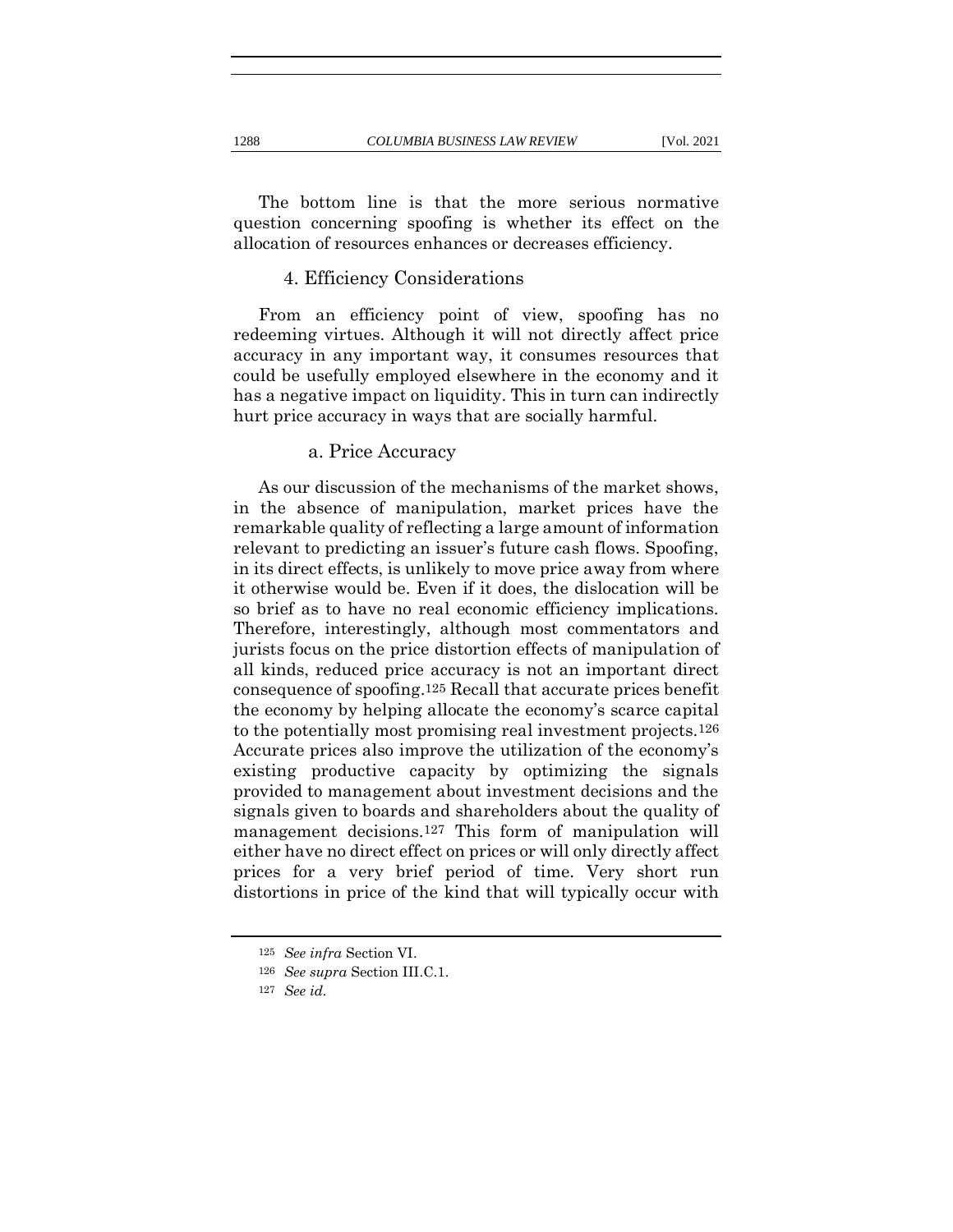spoofing will not seriously undermine the role that share prices play in guiding the real economy in these ways.

However, this form of manipulation can have an indirect effect on longer run price accuracy in ways that can be important to the real economy through its impact on liquidity and among the various kinds of informed trading. The level of fundamental-value informed trading will be most sensitive to this increase in cost. This is because fundamental-value informed traders create, at a cost to them, the information on which they trade. A wider spread means their trading will be less profitable and so they will have less incentive to create information.128 In contrast, the level of issuer insider and nonissuer insider informed trading and trading based on the tips of such insiders depends mostly on the opportunities that the insiders encounter in their employment.129

The decrease in the level of fundamental-value informed trading is unfortunate because the social gain from its contribution to long run price accuracy exceeds the social costs of the activity.130 Thus, the social disadvantage from a lower level of fundamental-value informed trading is likely to dominate the advantage from the likely smaller decrease in the other, socially undesirable, forms of informed trading.

#### b. Liquidity

The prospect of freely occurring spoofing will lessen liquidity. It will definitely do so, through its muddying of the signal of quotes at or slightly less favorable than the NBBO and the consequent widening of spreads. Although it is considerably less clear, the trading costs associated with selling at what had been the bid and buying at what had been the offer may also widen spreads.

It should be noted that by increasing the cost of supplying liquidity, spoofing might reduce the number of HFT firms that would find it profitable to compete. This reduction in the

<sup>128</sup> *See supra* Section V.2.b.iii.

<sup>129</sup> FOX ET AL., THE NEW STOCK MARKET, *supra* note 3, at 145, 156.

<sup>130</sup> *See* Fox et al., *Informed Trading*, *supra* note 31.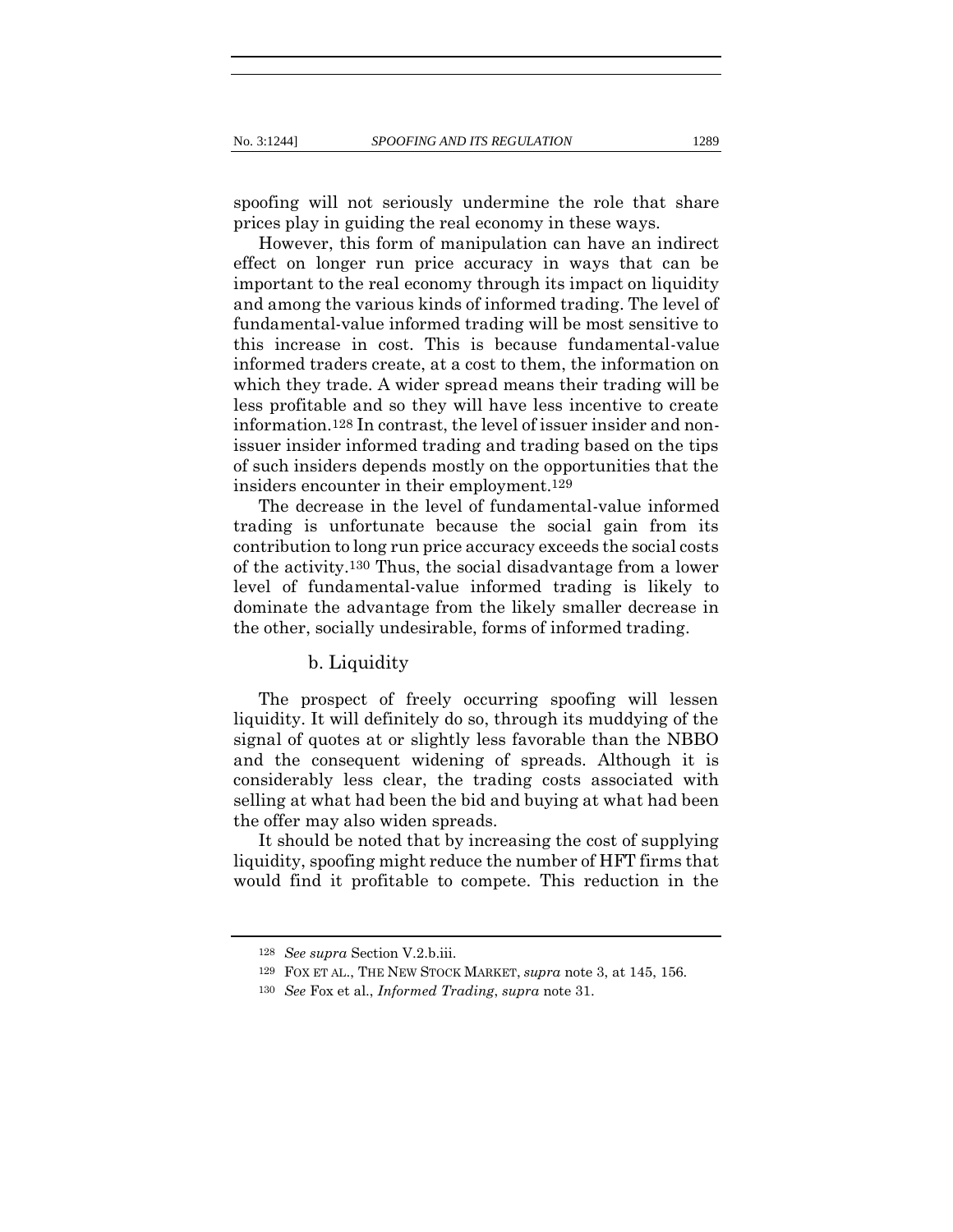number of strategic competitors can lead to a reduction in the amount of liquidity supplied.131

As discussed in Part III, less liquidity reduces social welfare because of the resulting misallocation of resources over time and misallocation of risk. Socially beneficial transactions fail to occur, leaving investors with suboptimal, riskier portfolios and driving up the cost of capital for firms.132 By raising the costs of fundamental-value informed trading and thereby lessening the incentives to search out and trade on new information, less liquidity also reduces longer run share price accuracy.133

## c. Resource Misallocation

If spoofing were freely permitted, it would pull resources into a socially useless business. If not, these extra resources would be used elsewhere in the economy, positively contributing to the production of goods and services.

## d. Market Confidence

There is one more, rather nebulous efficiency consideration: market confidence. This goes to investors' sense that the market is fair, which is part of the fifth basic social goal discussed above. Even if spoofing does not actually decrease the wealth position of ordinary investors, and any additional risk that it creates can be diversified away, public awareness that spoofing occurs may harm everyday investors' "confidence" in the stock market. The public may view such manipulations as improper or harmful and hence unfair. As a result, to their own and others' detriment, they may reduce their participation in the stock market.134 Typically, the most

<sup>131</sup> *See* Shmuel Baruch & Lawrence R. Glosten, *Tail Expectation and Imperfect Competition in Limit Order Book Markets*, 183 J. ECON. THEORY 661, 662 (2019).

<sup>132</sup> *See* Fox et al., *Informed Trading*, *supra* note 31; Section III.C.2.

<sup>133</sup> *Id*.

<sup>134</sup> *See* Lydia Saad, *U.S. Stock Ownership Stays at Record Low*, GALLUP ECON. (May 8, 2013), http://news.gallup.com/poll/162353/stock-ownershipstays-record-low.aspx [http://perma.cc/FU35-QUMR]. Michael Lewis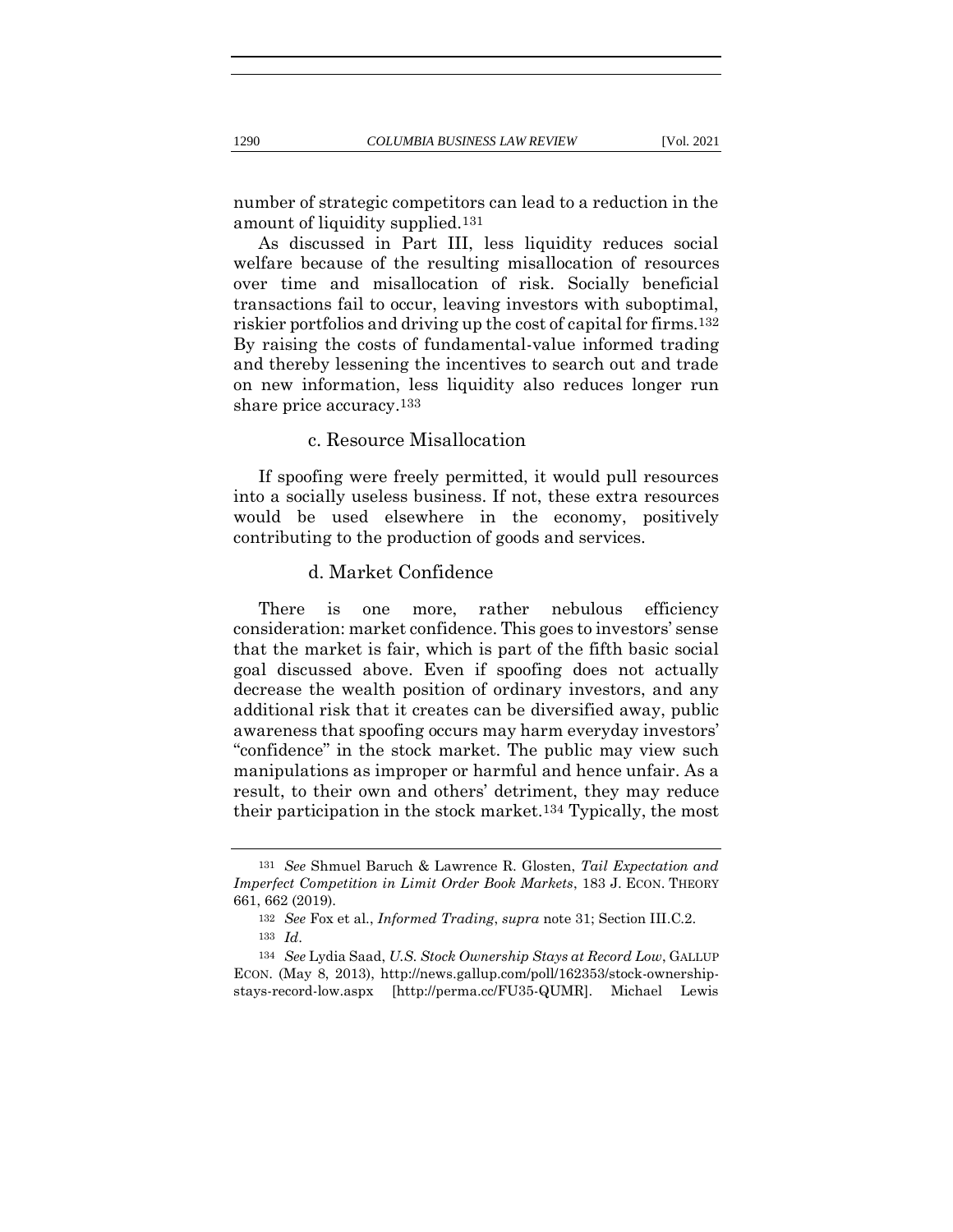effective response to public misunderstanding is education, but if a perception might be especially stubborn and is causing damage, then that perception may engender an independent policy ground for banning the relevant conduct.135

## C. The Appropriateness of Legal Sanctions

As noted in Part I, some commentators oppose regulation of any type of manipulation, at least beyond such obvious abuses as wash or matched sales.136 Their concern is that no observable conduct separates manipulative market activity from market activity that serves socially useful purposes.137 Determining the purpose of the transaction is highly speculative. The question then is, will making spoofing illegal deter much socially worthwhile quoting activity as well? Will persons contemplating making a socially worthwhile quote fear that it might be mistaken for a manipulative one?

Where there is a pattern of repeated sequences of a small quote on one side of the market followed almost immediately by a much larger quote on the other side and then, upon execution of this smaller quote, the cancellation of the initial large quote, we think that the intent to use the large quote to get a more advantageous price for the transaction going the other way is clear, even more so when all this is immediately followed by a mirror set of actions. A sudden change in the information obtained by a trader could explain an occasional incidence of such a sequence of quoting, trading and cancellation, but an established pattern of such sequences as

attributes this drop, which has occurred in the face of a sharply rising market over the last five years, to a sense that the market is unfair. *See*  MICHAEL LEWIS, FLASH BOYS: A WALL STREET REVOLT 200–01 (2014); *see also*  Ed. Bd., Opinion, *The Hidden Cost of Trading Stocks*, N.Y. TIMES (Jun. 22, 2014), http://www.nytimes.com/2014/06/23/opinion/best-execution-andrebates-for-brokers.html [http://perma.cc/5U2M-MM2E]; Bradley Hope, *Five Things To Know About Spoofing In Financial Markets*, WALL ST. J. (Feb. 22, 2015, 10:37 PM), https://www.wsj.com/articles/BL-263B-3591 (on file with the Columbia Business Law Review).

<sup>135</sup> Fox et al., *Manipulation*, *supra* note 3, at 102–03.

<sup>136</sup> *See supra* note 16 and accompanying text.

<sup>137</sup> *See id.*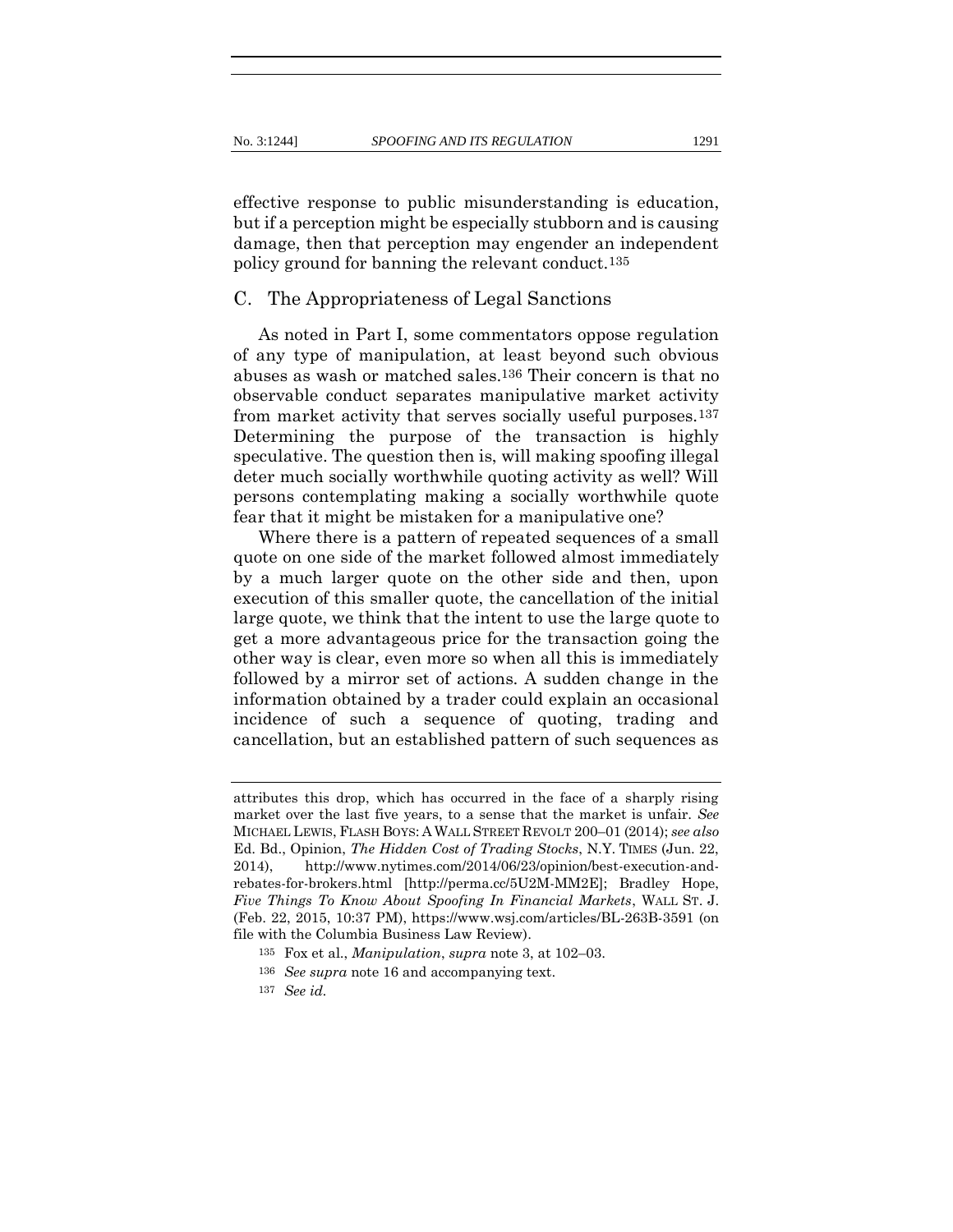a significant percentage of all market activity is not plausibly caused by sudden information changes.

A more interesting objection to including spoofing within the reach of prohibitions on manipulation is the idea that the market itself can take care of the problem. There is anecdotal evidence that when a spoofer has been very active in a market for a while, liquidity suppliers begin to discount the meaning of large quotes at or away from the best quote in the market and decline to respond in the way that the manipulator hopes for. Even if this in fact is going on, we are not convinced that it is a good reason to give this quoting strategy a pass, however. An epidemic can be brought under control if enough people take precautions. But the epidemic still has caused problems in the interim, and, after it is vanquished, people will gradually stop taking precautions again and another epidemic will come along eventually. Moreover, the precautions themselves are costly. In the context of quote manipulation, the very discounting of the meaning of the large quotes is the extreme muddying of the signal that is coming from the quotes at or near the NBBO that are in fact indications that informed trading is going on. This lessens the ability of liquidity suppliers to protect themselves against such trading and widens spreads.

### VI. THE LAW OF SPOOFING

Cases concerning spoofing in the securities markets, although becoming more prominent, are far less common than those involving trade-based manipulation.138 Perhaps for this reason, the federal court and SEC opinions that have considered the legality of spoofing rely heavily on precedent that was developed to consider trade-based manipulation.139 With both types of manipulation, the challenge is how an

<sup>138</sup> *See* Jessica Masella & Jonathan Haray, *'Spoofing' Prosecutions: The DOJ's Approach*, N.Y. L. J. (April 2, 2021, 2:40 PM), https://www.law.com/newyorklawjournal/2021/04/02/spoofing-

prosecutions-the-dojs-approach/ (on file with the Columbia Business Law Review).

<sup>139</sup> *Id.* (collecting cases).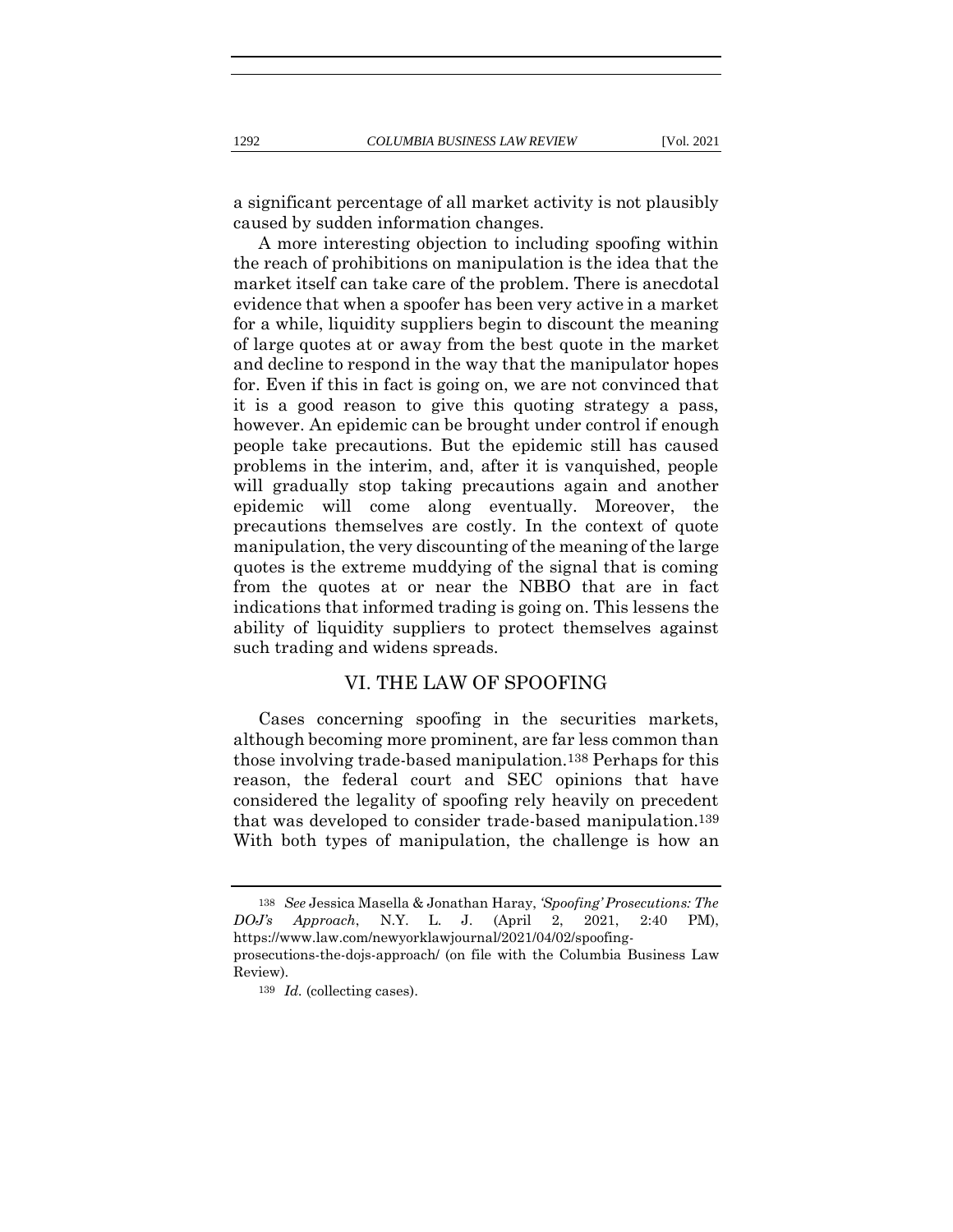action which is perfectly legal viewed in isolation respectively, submitting a quote and entering into a purchase or sale—can become illegal when repeated in some particular pattern or under particular circumstances. As with tradebased manipulation, sections  $9(a)(2)$  and  $10(b)$  of the Securities and Exchange Act remain the primary tools used to police misconduct.

Little distinction exists in case law between spoofing and other types of quote manipulation.140 Therefore, to the extent that a statement in a judicial opinion relating to another type of quote manipulation appears by its terms equally applicable to spoofing as well, we will include it in our discussion.

# A. Section  $9(a)(2)$

Section  $9(a)(2)$  prohibits effecting (1) "a series of transactions" in a security that "creat[e] actual or apparent active trading" or affect its price, (2) "for the purpose of inducing the purchase or sale of such security by others."141 As we have discussed, anything covered by the first prong will likely induce purchases or sales, and so section 9(a)(2)'s legal force must come from concluding that the purpose of inducing these transactions is illegitimate.142 This boils down to the issue of determining what constitutes sufficient evidence that the motivation of at least some portion of a person's trading activity is solely to move the price.

In considering the application of section  $9(a)(2)$  to spoofing, however, a threshold issue must first be resolved: Does section  $9(a)(2)$  by its own terms even cover efforts to move price through quoting activity? After addressing this question, we will consider what section  $9(a)(2)$  trade manipulation cases

<sup>140</sup> *See supra* note 18–19 and accompanying text. As noted in Part I, these would include such other quote-based manipulations as making quotes inside the existing NBBO solely to move price and submitting quotes to an exchange in order to influence the NBB or NBO after which favorably influence the terms on which the quote-maker sends a marketable order to a broker that will predictably send it on to an internalizer whose pricing is based on this favorably altered NBB or NBO. *See id.*

<sup>141</sup> *See* 15 U.S.C. § 78i(a)(2) (2018).

<sup>142</sup> *See supra* Part V.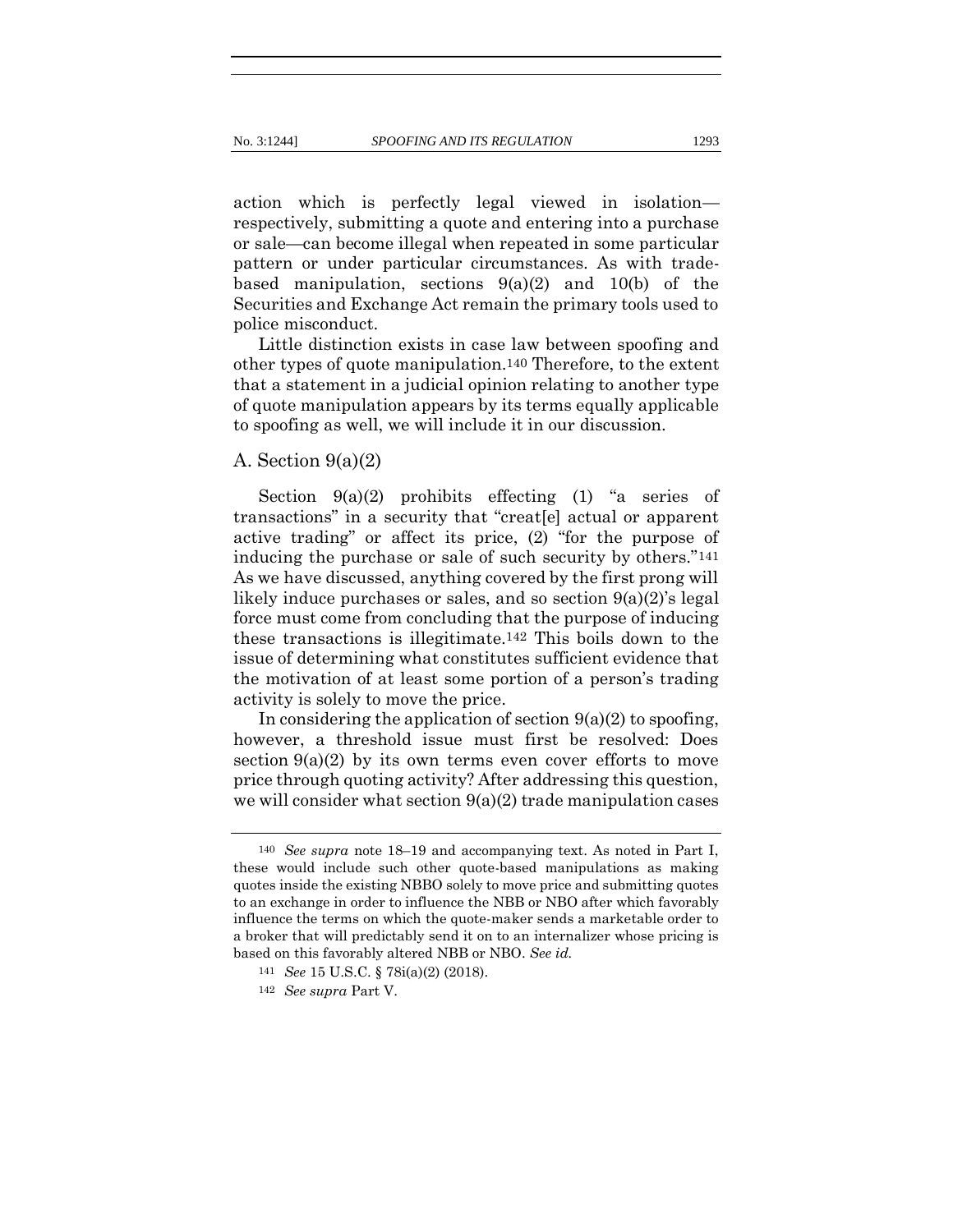have to tell us if in fact the provision does properly apply to quoting activity. Finally, we will consider the substance of the small number of decided section 9(a)(2) spoofing cases, i.e., ones involving quoting at or away from the NBBO.

## 1. Does Section 9(a)(2) Cover Bids and Offers?

A bid or offer—the tools used by spoofers to move price—is clearly an "action," but it is the action of a single person and, until and unless executed against, involves no counterparty. So, it is reasonable to ask where the "trans" is to make a bid or offer a "transaction," which the first prong of section  $9(a)(2)$ says is the only thing that it covers?

As this question implies, the most literal reading of the term "transaction" would seemingly exclude manipulation based on quoting behavior as outside section  $9(a)(2)$ 's reach. The few courts that have confronted this issue, however, have interpreted the term more inclusively. In *SEC v. Resch-Cassin & Co.*, manipulators drove up the price of an over-the-counter stock using bids as well as completed purchases in order to facilitate after-market sales to other traders.143 The court concluded that bids were included under the term "transaction," stating "[s]ince Rule 10b-7 of the Exchange Act . . . defines the term transaction as "a bid or a purchase", an alleged manipulator can be said to effect transactions in a security if he bids for it in the pink sheets or purchases it or sells it."144 This is extremely strained reasoning because the then existing Rule 10b-7(b) simply provided "*for the purposes of this section* the following terms shall have the meaning indicated: . . . (2) The term transaction shall mean a bid or a purchase." 145 In other words, this definition, by its terms, was intended just for Rule 10b-7, which related to stabilization

<sup>143</sup> SEC v. Resch-Cassin & Co., 362 F.Supp. 964, 977 (S.D.N.Y. 1973). Interestingly, the finding that section  $9(a)(2)$  was violated in this case seems to be dicta because section  $9(a)(2)$  at the time of the decision only covered transactions in exchange listed securities. The court conducted the section  $9(a)(2)$  analysis to show by analogy that section 10(b) must have been violated. *Id.* at 978.

<sup>144</sup> *Id*.

<sup>145</sup> 17 C.F.R. § 240.10b-7(b) (2021) (emphasis added) (replaced 1996).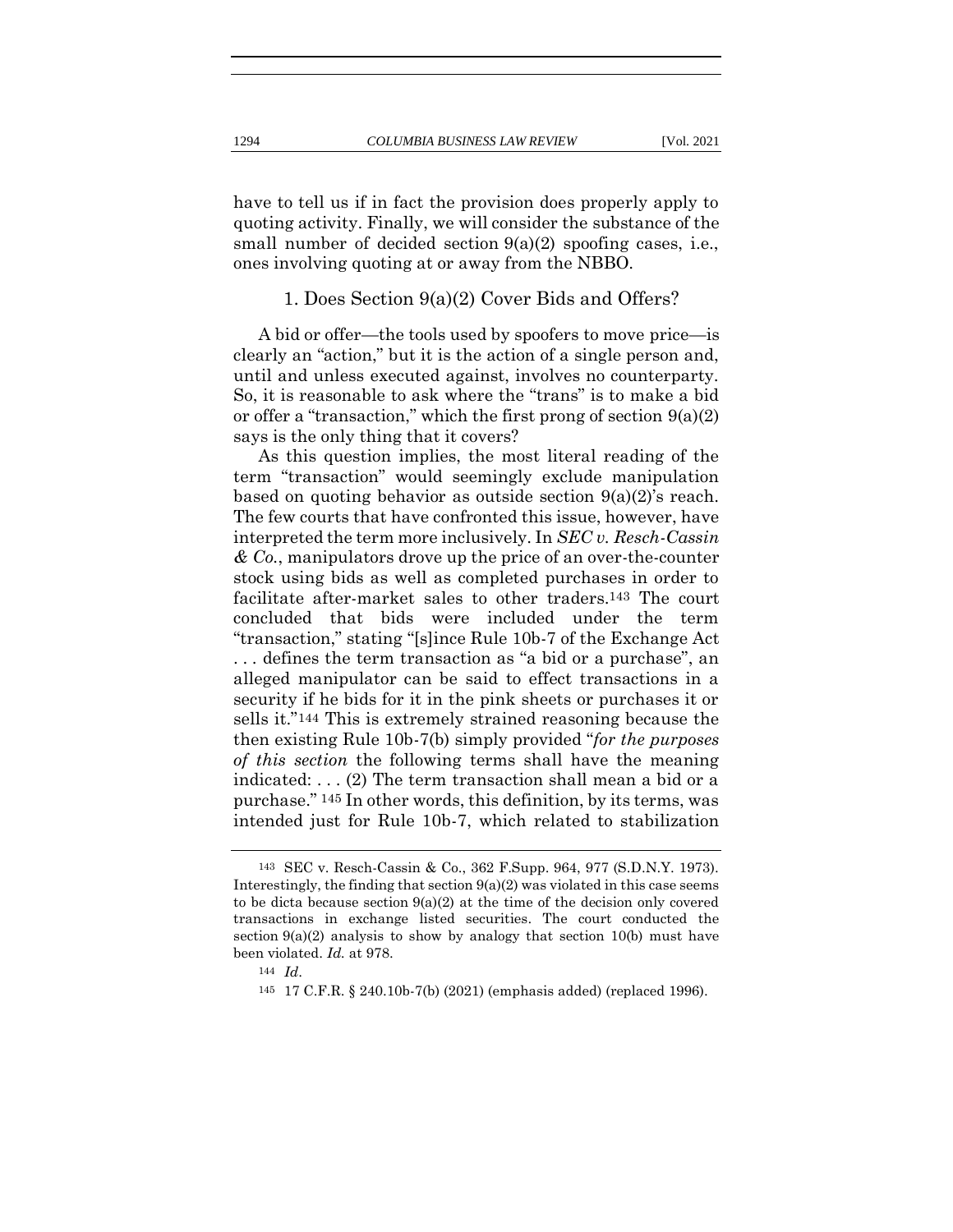activities associated with a securities offering rather than for the Exchange Act as a whole. Moreover, the definition only covers bids, not offers, because only bids at the time of an offering, not offers, are the concern of the rule. The court's seeming real reason for including bids and offers within the reach of section 9(a)(2) is more result-oriented. For example, the court observed: "The insertion of increasingly higher bids for a stock in the sheets is an obvious device to create a false appearance of activity in the over-the-counter market and tends to support the price at an inflated level."146 The outcome from such activity, the court concludes, "was to artificially stimulate the so-called market price of the stock while making it appear to be the product of the independent forces of supply and demand when, in reality, it was completely a creature of defendants' subterfuge."147 In essence, the court side-stepped the central linguistic question, instead simply saying that quotes can be used to create the same type of evils as can completed purchases and sales, and so quotes too should be considered "transactions."

The other courts that have addressed the issue of whether quotes constitute "transactions" under section 9(a)(2) have either assumed that quotes are "transactions" or summarily declared so. For example, in the recent case *SEC v. Lek Securities Corp.*, the court considered a quote manipulation whereby the defendant entered quotes at successively increasing (decreasing) prices, moving the NBB (NBO) in order to execute another order to sell (buy) at a higher (lower) price than previously existed, immediately upon which the original quotes were cancelled.148 This pattern was repeated on both sides of the market, and in multiple securities.149 For its assertion "a 'series of transactions' that create 'actual or apparent' active trading encompasses not only executed trades but also bids and orders to purchase or sell

<sup>146</sup> *Resch-Cassin & Co*., 362 F. Supp. at 976.

<sup>147</sup> *Id*. at 978.

<sup>148</sup> SEC v. Lek Sec. Corp., 276 F. Supp. 3d 49, 55 (S.D.N.Y. 2017).

<sup>149</sup> *Id*.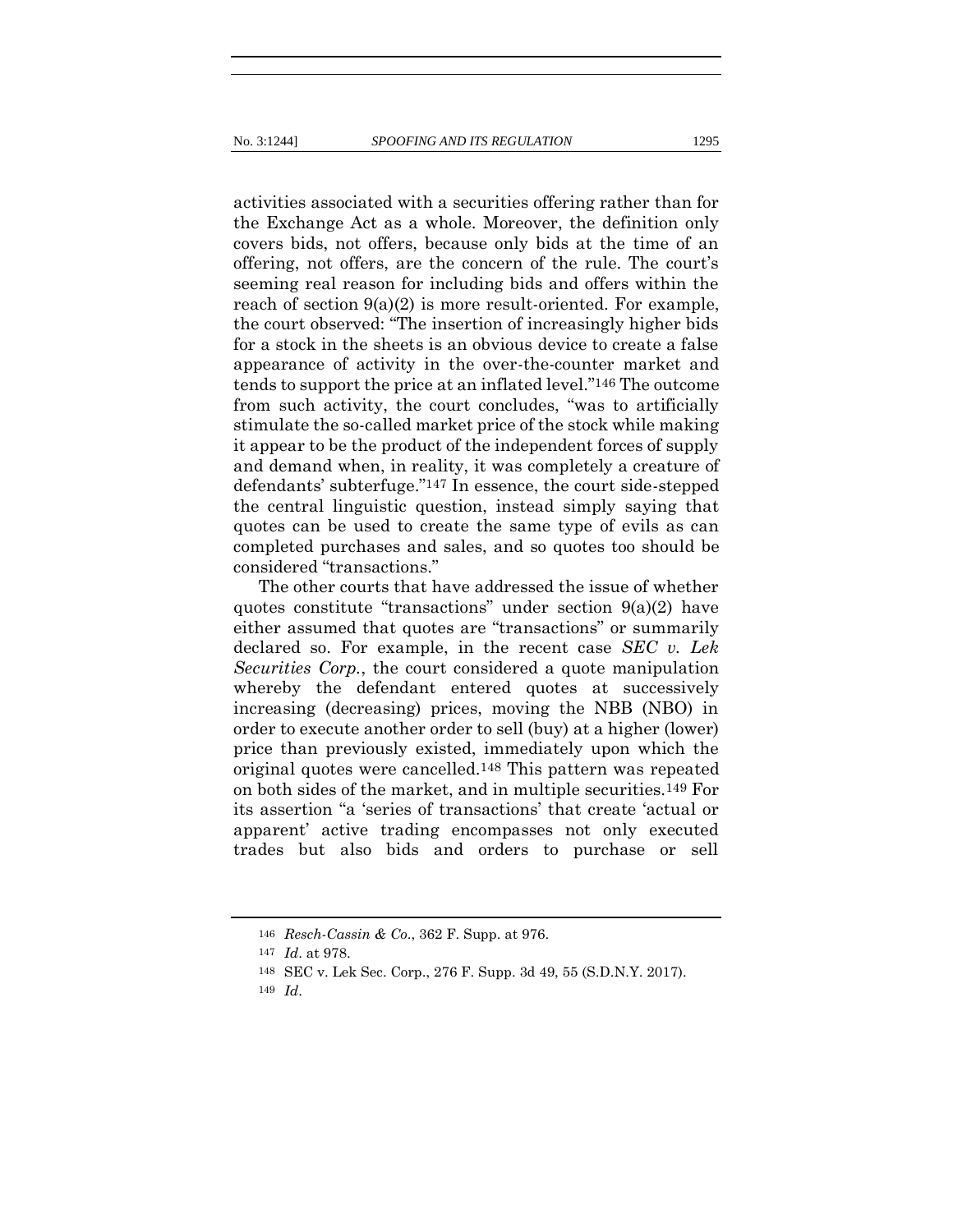securities,"150 the court relies on *SEC v. Malenfant*,151 which in turn relies on *Resch-Cassin.*152 Courts in the other cases take a similar approach.153

Other than the poorly-reasoned *Resch-Cassin*, we have found no other court opinions directly addressing why the term "transaction" should be interpreted more broadly than the most literal reading of the term. However, there is an opinion that attempts to do so in a case adjudicated by the relevant administrative agency, the SEC. *In re Kidder Peabody & Co.* is a 1945 discipline action against a brokerdealer.154 The Commission found that because Kidder's agents had engaged in a number of bids, it violated section  $9(a)(2)$  despite the fact that only one bond was purchased for its account, not a series of purchases or sales.155 The Commission justified this broader interpretation of "transaction" based on an expansive dictionary definition of the term, a claim that the terms "transactions" and "purchases and sales" are used elsewhere in different contexts, and, most interestingly, section 9(a)(2)'s legislative history.<sup>156</sup> We are not fully convinced by this reasoning. The

151 *Id.* (citing SEC. v. Malenfant, 784 F. Supp. 141, 145 (S.D.N.Y. 1992)).

152 *Malenfant*, 784 F. Supp. at 145 (S.D.N.Y. 1992) (citing SEC v. Resch-Cassin, 362 F.Supp. 964, 978 (S.D.N.Y.1973)).

153 *See* Spicer v. Chi. Bd. Options Exch., Inc., No. 88 C 2139, 1990 WL 172712, at  $*7$  (N.D. Ill. Oct. 30, 1990) (for purposes of section 9(a)(2), noting in *dicta* that "plac[ing] bids" would "also qualify" as "means of effecting a transaction"); *Malenfant*, 784 F. Supp. 141, 145 (S.D.N.Y. 1992) (in a case concerning violations of sections  $9(a)(1)$  and  $9(a)(2)$ , noting that "[i]t was not necessary for the matched buy and sell orders to have been executed").

154 Kidder, Peabody & Co., Exchange Act Release No. 3673, 18 S.E.C. 559–60, *amended* Exchange Act Release No. 3679, 1945 WL 26140 (1945). 155 *Id*. at 568.

156 The SEC's reasoned in *Kidder*:

[W]e do not agree that the term *transactions* as used in Section  $9(a)(2)$  is limited to completed purchases or sales. While the term is not defined in the Act, its broad meaning in everyday usage, the context in which it is used in the various sections of the Act, as well as its use in the various drafts of the bill while under consideration by Congress

<sup>150</sup> *Id*. at 62.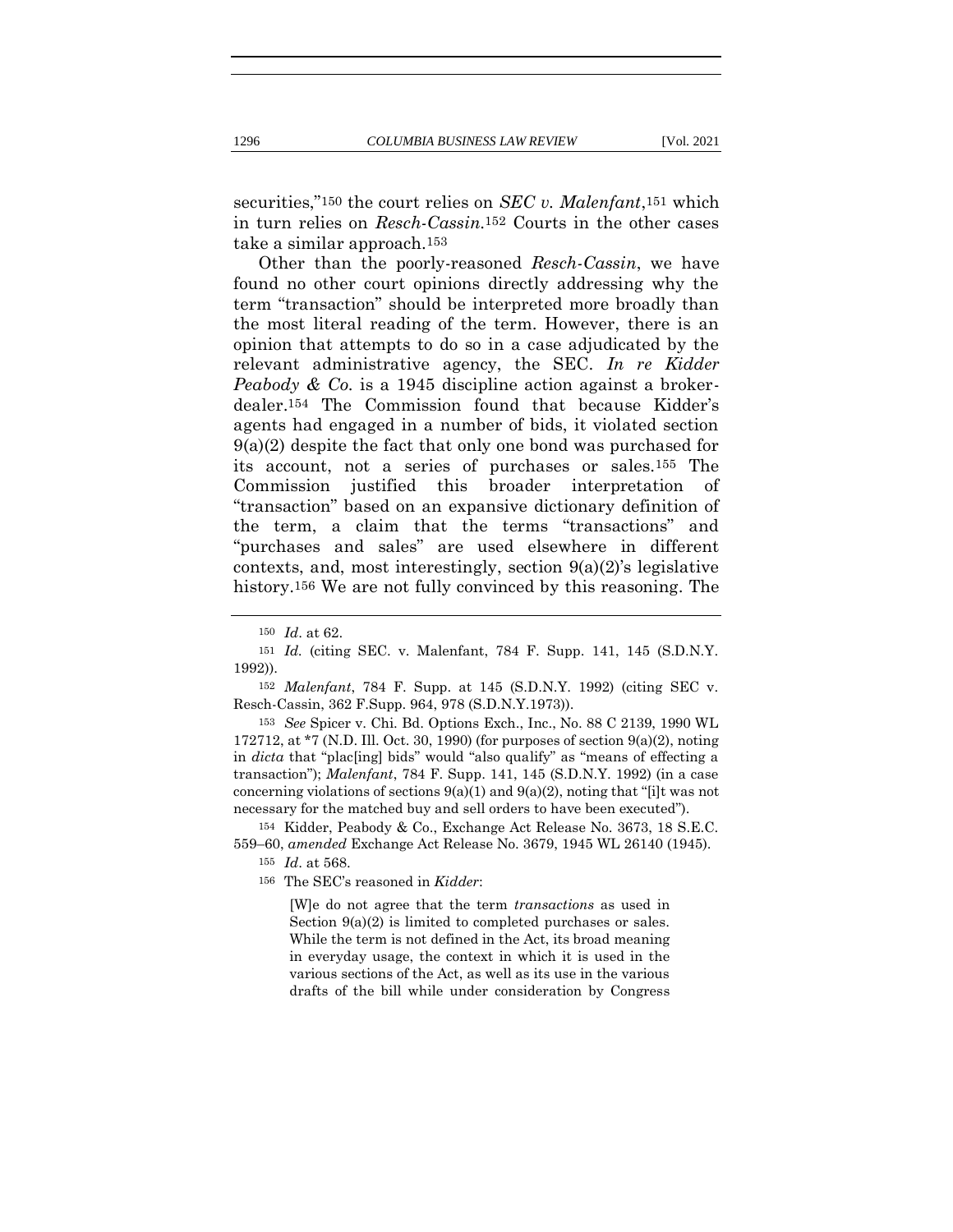show that as used in Section  $9(a)(2)$  it has a broader meaning t[h]an *purchases or sales*.

*Id.* at 569 (footnote omitted).

With regard to the everyday usage of *transactions*, the SEC noted that "Funk & Wagnall's New Standard Dictionary (1937) defines transaction to include 'the conduct of any business . . . any matter or thing that has been brought partly or wholly to a conclusion . . . any act as affecting legal rights or obligations[.]'" *Id.*

In terms of the context in which the term is used, the SEC commented that "Various sections of the Act refer to transactions and others refer to purchases and sales but in different contexts. Section  $9(a)(2)$  employs both terms, and it is obvious from the context that they are not intended to be synonymous." *Id.* at 569 n. 12.

Finally, the SEC analyzed the legislative history of section  $9(a)(2)$ :

The legislative history of Section  $9(a)(2)$  shows that Congress clearly intended its prohibition against manipulation to extend beyond the actual consummation of purchases or sales. The original draft of the bill before both Houses (Sec. 8(a)(3) of S. 2693 and H. R. 7852, 73rd Cong., 2d Sess.) sought to prohibit "transactions for the purchase and sale" for manipulative purposes.

That the change from this phrasing to the broader phrasing now present in the Act was intentional and purposeful is indicated by committee reports. The Senate Committee on Banking and Currency in recommending the passage of S. 3420, (a later form of the bill which proposed to prohibit "any series of transactions") indicated in its report that what was intended to be prohibited was affecting the market artificially by raising or depressing security prices, or creating actual or apparent activity, whether or not accomplished by actual purchases or sales. And the conference report on the bill which became law (H. E. 9323) shows that both houses intended to make the scope of the prohibition broader than a mere prohibition of purchases and sales.

*Id.* at 569 (footnotes omitted) (citing S. REP NO. 73-792, at 7 (1934) ("Several devices are employed for the purpose of artificially raising or depressing security prices. Those which appear to serve no legitimate function are specifically prohibited. Among such practices fictitious or 'wash' sales; 'matched' orders or orders for the purchase and sale of the same security emanating from a common source for the purpose of recording operations on the tape and thereby creating a false appearance of activity; *and other*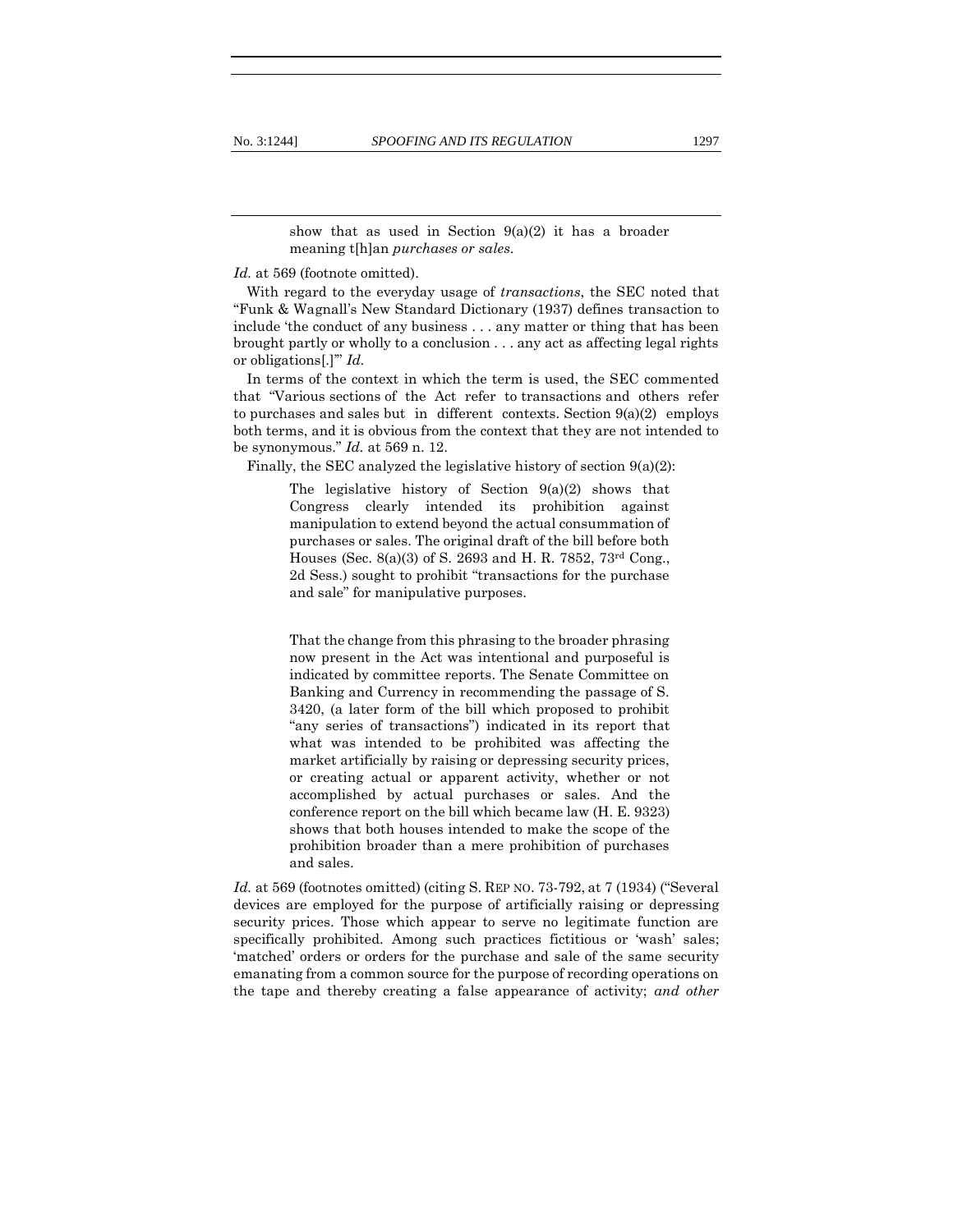claim that making an offer to buy or sell falls within the ordinary meaning of the term "transaction" does not seem very plausible on its face, whatever the breadth of possible meanings assigned to the term in a dictionary; the fact that the terms "transactions" and "purchases and sales" appear in different places in the Exchange Act in different contexts does not mean much absent more explanation in terms of how the contexts differ; and our own review of section  $9(a)(2)$ 's legislative history suggests to us that although the Commission's argument, based on this legislative history, that Congress intended section 9(a)(2) to cover quotes is not completely farfetched, it is also not highly persuasive.157

*transactions* specifically designed to manipulate the price of a security." (emphasis added)) and H.R. REP. 73-1838, at 31 (1934) ("The House bill  $(Section 8(a)(2))$  contains a provision prohibiting any series of transactions in a registered security for the purpose of rising or depressing the price of such security. The corresponding provision in the Senate amendment prohibits the manipulation of a registered security by means of any series of transactions effected with the specific intent of raising or depressing such price. Both provisions were intended to prohibit pool activities, the rigging or jiggling, *or marking up or down of prices by manipulative operations*. The substitute, combining the ideas underlying the Senate and the House provisions, prohibits any series of transactions in a registered security creating actual or apparent trading in such security, or raising or depressing the price of such security, for the purpose of inducing the purchase or sale of such security by others." (emphasis added))).

157 With reference to the SEC's arguments based on legislative history detailed in *supra* note 156, at least as plausible explanation for the change from "transactions for the purchase and sale" in an early version of the bill to "transactions" in the bill as adopted is simply a reduction in verbosity through the excising of redundant language. The reference to "other transactions" in the Senate Committee report could well be meant to cover purchase and sale transactions that affect price in ways different from how wash and matched sales create the appearance of activity. The typical naked open market manipulation, for example, generates profits based on the expectation that current circumstances suggest a disproportionate price reaction from the reverse set of transactions. Fox et al., *Manipulation*, *supra*  note 3, at 94–96, 104–06. The typical open market transaction with an external interest manipulation generates expected profits by the gain the manipulator enjoys as the result of some unrelated interest that depends on the issuer's share price being moved by the manipulators first purchase or sale. *Id.* at 107–08. Neither of these manipulations fit easily into the category of "such practices as fictitious or 'wash' sales; 'matched' orders or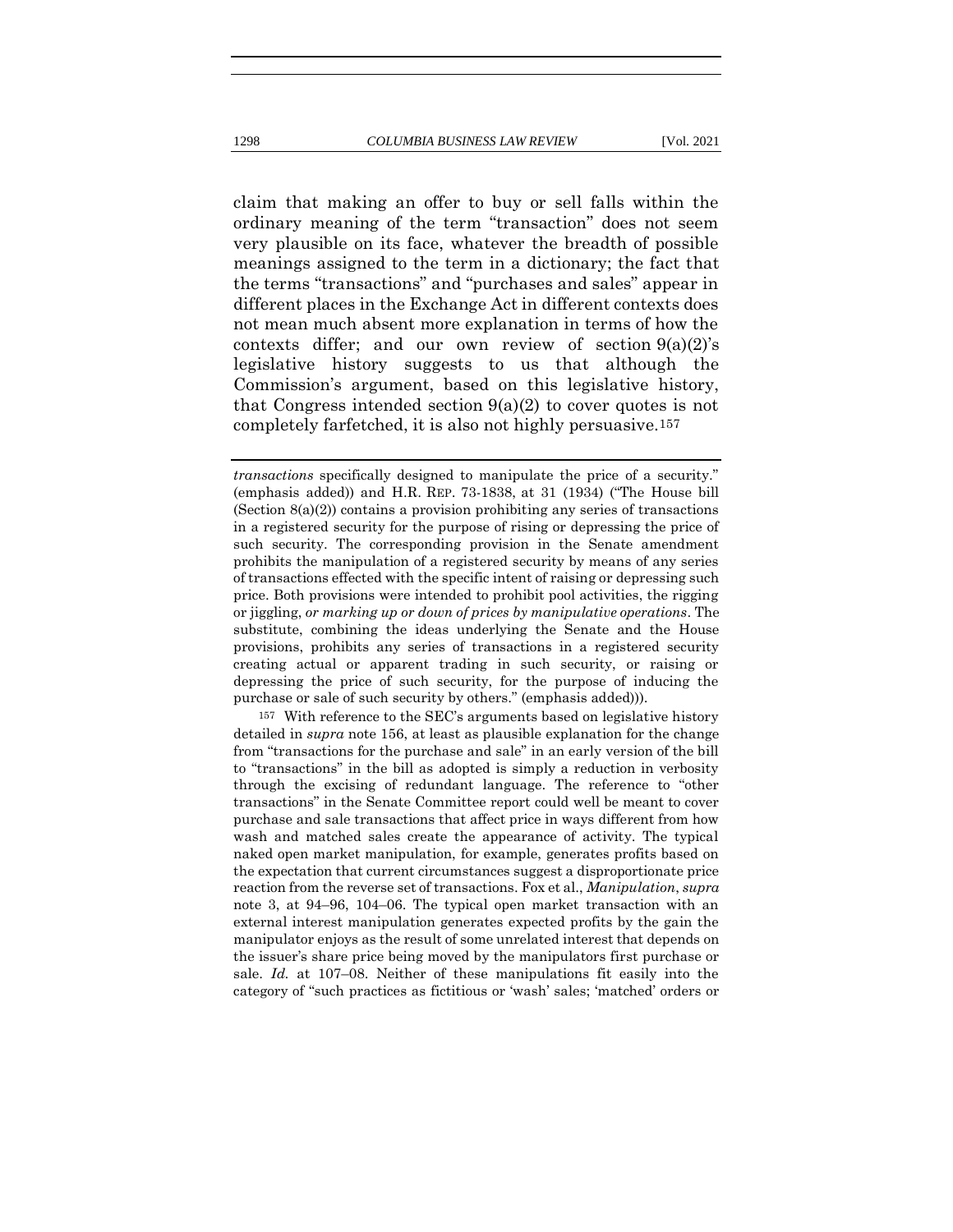Once the SEC completed the first step in its analysis and concluded that there were plausible grounds in language and history for it to consider a quote as a kind of "transaction," it went on to a second step.158 In this second step, it concluded that it made sense to determine what quotes fell within the reach of section  $9(a)(2)$ 's prohibitions by reference to the larger policy aims of the section, saying that "[i]n an auction market, the placing of bids, though not met by sellers, may be as effective an influence on price as a completed sale."159 So if one were to accept the SEC's conclusion in the first step, our analysis in Part V certainly supports its conclusion in the second step from a policy perspective.

# 2. Transaction-based Section 9(a)(2) Case Law as a Guide to What Quoting Behavior It Prohibits

If bids and offers are properly considered "transactions" within the purview of section  $9(a)(2)$ , it would be reasonable to use transaction-based section 9(a)(2) cases as a guide to what kind of quote behavior should also be illegal under the provision. And indeed, as we will see below, the case law relating to quote-based manipulation is largely based on the case law surrounding trade-based manipulation. Unfortunately, although the case law related to trade-based manipulation is littered with references to section  $9(a)(2)$ , 160 there has been a consistent failure to substantively analyze, precisely identify, or even define the improper purpose

orders for the purchase and sale of the same security emanating from a common source for the purpose of recording operations on the tape and thereby creating a false appearance of activity" and so could require the reference to "other transactions" in the Senate Report even though each of these kinds of manipulation *does* involve purchases and sales. Kidder, Peabody & Co., 18 S.E.C. 559, 570 n.14 (1945).

<sup>158</sup> *Kidder, Peabody & Co.*, 18 S.E.C. at 570.

<sup>159</sup> *Id.* The SEC was correct here. Both theory and the empirical literature support the proposition that unexecuted bids and offers can affect the price at which executed transactions occur. *See supra* Part II*.*

<sup>160</sup> *See, e.g*., Markowski v. SEC, 274 F.3d 525, 529 (D.C. Cir. 2001); Nanopierce Techs., Inc. v. Southridge Cap. Mgmt., No. 02 Civ. 0767, 2002 WL 31819207, at \*20 (S.D.N.Y. Oct. 10, 2002).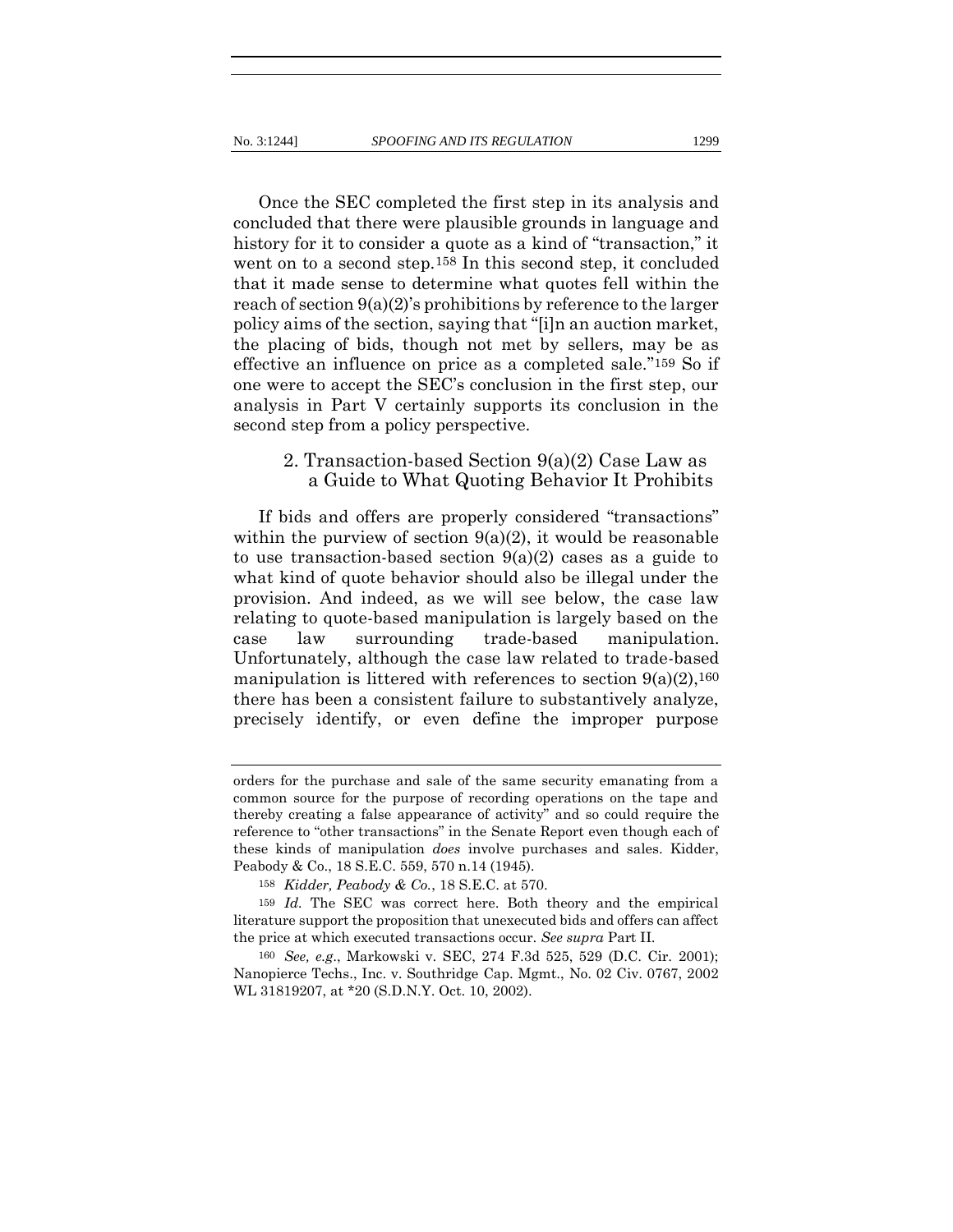required by the provision or discuss what evidence would satisfactorily prove it. Rather, the cases typically only reiterate the language of the statute and then just assert that the trading behavior under examination is covered,161 or provide such question-begging statements as the Seventh Circuit's:

> [T]he essence of the offense is creating "a false impression of supply or demand," for example through wash sales, where parties fictitiously trade the same shares back and forth at higher and higher prices to fool the market into thinking that there is a lot of buying interest in the stock.162

The two transaction-based section  $9(a)(2)$  cases that do provide a bit more reasoning each involve what we have referred to in earlier work as "open market manipulation with an external interest," i.e., the situation where a person engaging in trading that affects a security's price has a preexisting economic interest in this price *independent* of making a profit from the price-affecting trades themselves.163 The

<sup>161</sup> *See* AnchorBank, FSB v. Hofer, 649 F.3d 610, 616–17 (7th Cir. 2011); Sharette v. Credit Suisse Int'l, 127 F. Supp. 3d 60, 78 (S.D.N.Y. 2015); SEC v. Malenfant, 784 F. Supp. 141, 144–45 (S.D.N.Y. 1992). A private suit under section  $9(a)(2)$  would also require proof that the relevant transactions were relied on by the plaintiff, and affected the price of plaintiffs' transaction. Chemetron Corp. v. Bus. Funds, Inc.,  $682$  F.2d 1149, 1165 ( $5<sup>th</sup>$ Cir. 1982), *vacated on other grounds*, 460 U.S. 1007 (1983).

<sup>162</sup> Sullivan & Long, Inc. v. Scattered Corp., 47 F.3d 857, 864 (7th Cir. 1995) (citing Santa Fe Indus., Inc. v. Green, 430 U.S. 462, 476 (1977)).

<sup>163</sup> Fox et al., *Manipulation*, *supra* note 3. Some courts have articulated the notion that an external interest creates an evidentiary presumption, i.e., that "it appears to us that a prima facie case exists when it is shown that a person who has a substantial direct pecuniary interest in the success of a proposed offering takes active steps to effect a rise in the market for outstanding securities of the same issuer." Federal Corp., Exchange Act Release No. 3909, 25 S.E.C. 227, 230 (Jan. 29, 1947); *see also* Wright et al., Exchange Act Release No. 467, 1938 WL 34042, at \*13 (Feb. 28, 1938), *reversed* Wright v. SEC, 12 F.2d 89 (2d Cir. 1940) ("The very existence of an option when coupled with buying on the market by those having an interest in its exercise is an indication of a purpose to raise the market price, to increase market activity and thus to distribute profitably the stock covered by the option.").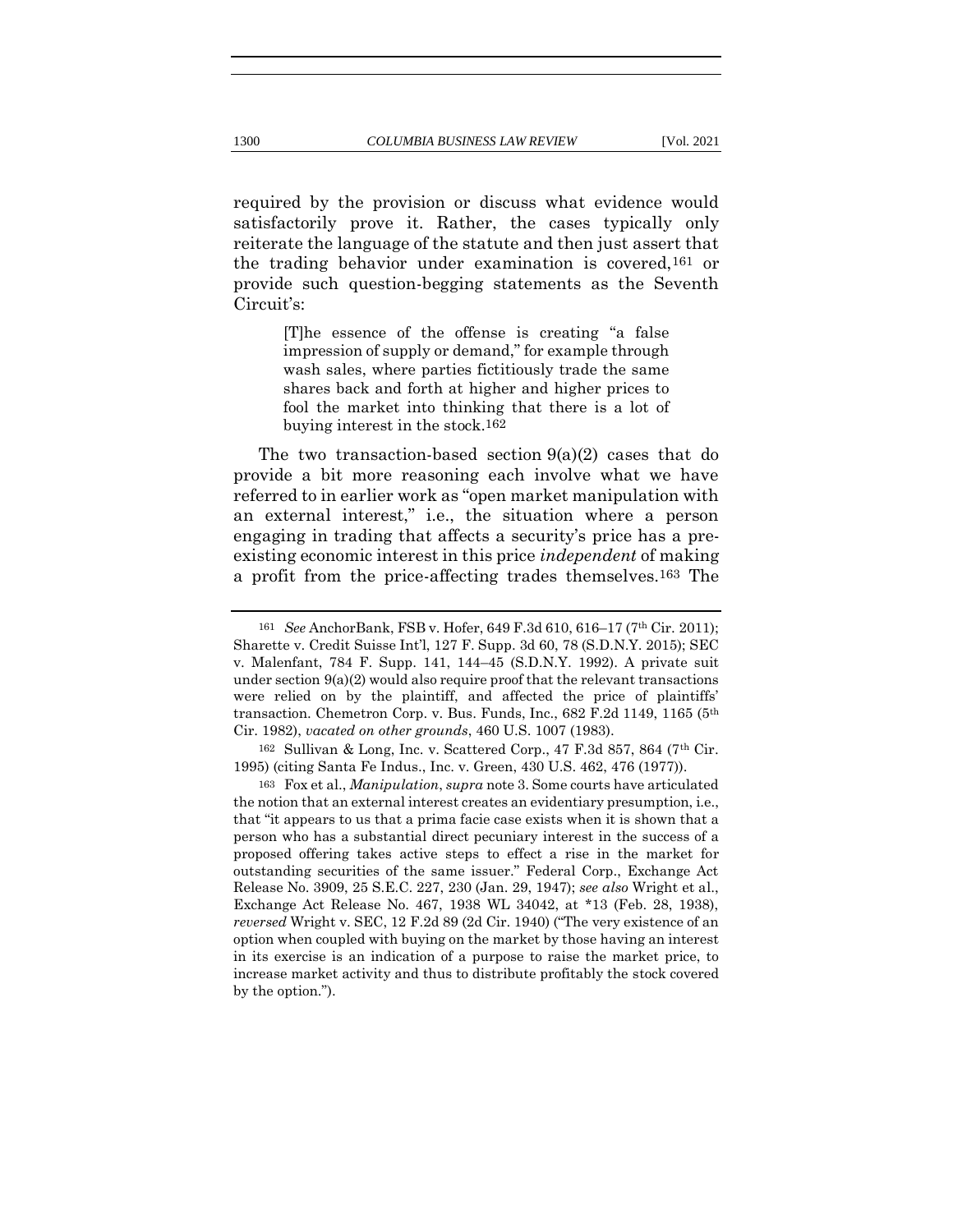first, *Resch-Cassin*, discussed above, involved the use of trades as well as quotes to drive up the price of a stock in a situation where these trades were made to ease an offering's after-market sales to other traders.164 The court considered these trades to be section  $9(a)(2)$  violations because the defendants "had an obvious incentive to artificially influence the market price of the security in order to facilitate its distribution or increase its profitability . . . manipulat[ing] the after-market to sell the Africa stock to the public."165 *Crane Co. v. Westinghouse Air Brake Co.* involved the attempt by one of two firms competing to take over a target company engaging in trades to raise the target's share price.166 The purpose of doing this was to defeat the competing firm's tender offer for the target's shares.167 The court held that trading solely to change an issuer's share price in order to gain an advantage pursuant to an external interest—in this case, to defeat a rival acquirer's tender offer—involved a manipulative purpose that rendered the trades in violation of section 9(a)(2).168

#### 3. Quote-based Section 9(a)(2) Cases

In the few decisions concerning quote-based manipulation and section  $9(a)(2)$ , courts summarize the case law around trade-based manipulation, and then, without further critical analysis, declare a violation of section 9(a)(2). In *Lek*, for example, after reviewing cases discussing open market, trade-

<sup>164</sup> SEC v. Resch-Cassin & Co., 362 F. Supp. 964, 975–76 (S.D.N.Y. 1973).

<sup>165</sup> *Id*. at 977. Interestingly, the finding that section 9(a)(2) was violated in this case seems to be dicta as it was conducted to show that by analogy section 10(b) must also have been violated. *Id.* at 975.

<sup>166</sup> 419 F.2d 787, 795 (2d Cir. 1969).

<sup>167</sup> *Id.*

<sup>168</sup> *Id*. ("In furtherance of its interest in defeating the Crane tender offer and consummating its own merger with Air Brake, Standard took affirmative steps to conceal from the public its own secret sales off the market at the same time it was dominating trading in Air Brake shares at a price level calculated to deter Air Brake shareholders from tendering to Crane.").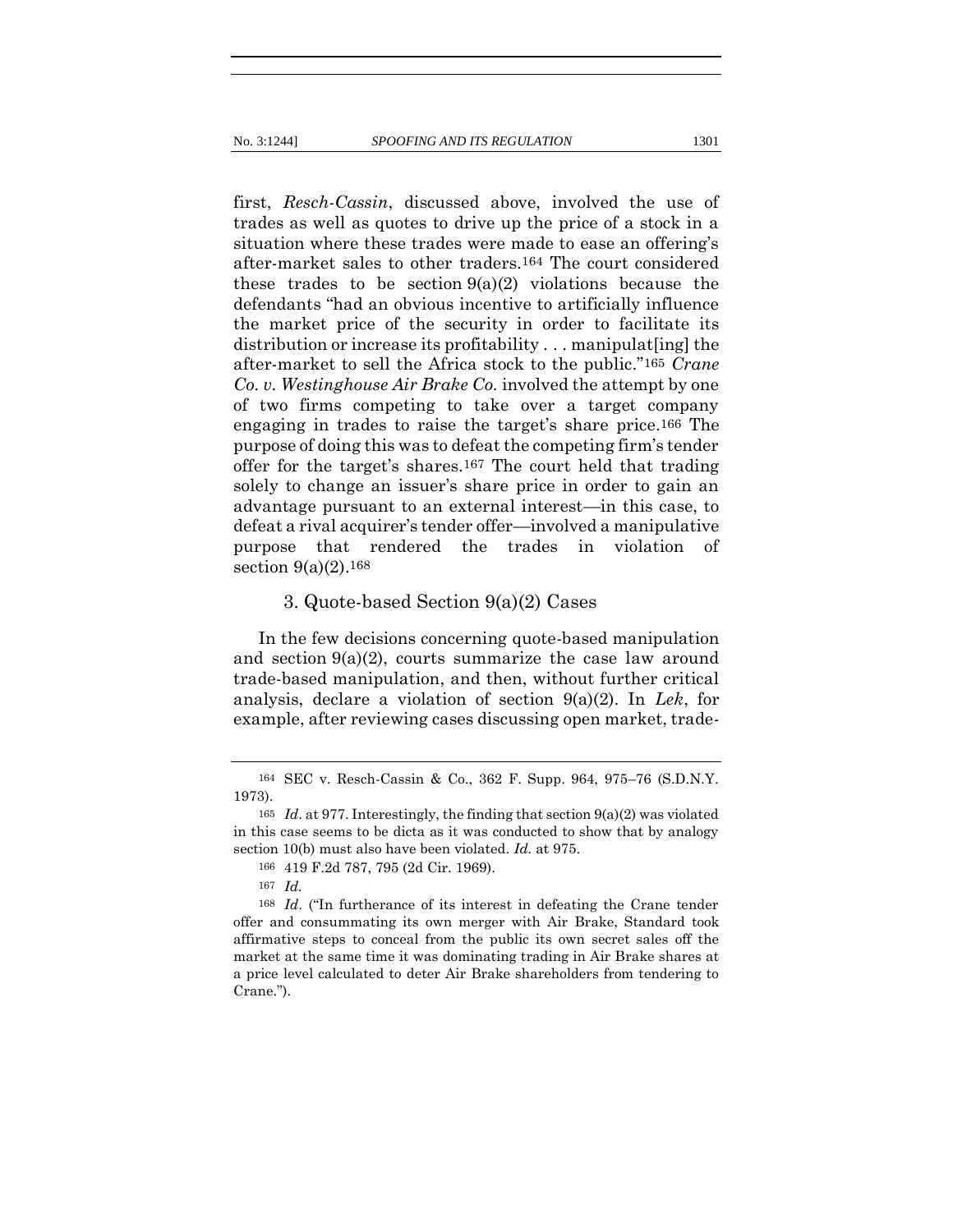based manipulation, the court summarily concluded that a violation of section 9(a)(2) was adequately pled, as "[e]ach of the [manipulation] schemes was designed to create a false impression of supply or demand for securities and to induce other market participants to purchase or sell securities."169

Little further guidance exists in case law as to how to define illegitimate purpose, although one SEC settlement addressing quote-based manipulation under section 9(a)(2) has offered the following somewhat helpful description of what, according to the SEC, made the trading activity in question illegitimate:

> [The trader's] intent to induce others to trade at disadvantaged prices is evident from his repeated submission of orders at rising (or declining) prices, his opportunistic executions on the opposite side of the market after these non-bona fide orders had altered the stock's price to his advantage, and his prompt cancellation of the non-bona fide orders before they could be executed. The trader's intent to induce market participants using algorithmic platforms is also evident in his usage of 100-share orders interspersed with pressure orders for much higher share quantities at prices several cents away from the inside bid or inside ask in order to induce the purchase or sale of securities by others who used trading algorithms that focus on changes to the NBBO or liquidity imbalances."170

In this Release, the SEC seems to be focused on the repeated *pattern* of submitting orders that induce a price change, followed by "opportunistic executions on the opposite side of the market," and "prompt cancellation" of the initial

<sup>169</sup> SEC v. Lek Sec. Corp., 276 F. Supp. 3d 49, 62 (S.D.N.Y 2017).

<sup>170</sup> Biremis Corp., Exchange Act Release No. 68,456, 105 SEC Docket 862 (Dec. 18, 2012). The scheme is described as follows: "[L]ayering occurs when a trader creates a false appearance of market activity by entering multiple non-*bona fide* orders on one side of the market, at generally increasing (or decreasing) prices, in order to move that stock's price in a direction where the trader intends to induce others to buy (or sell) at a price altered by the non-*bona fide* orders.... This trading by the Overseas Traders violated Exchange Act Section 9(a)(2)[.]" *Id*.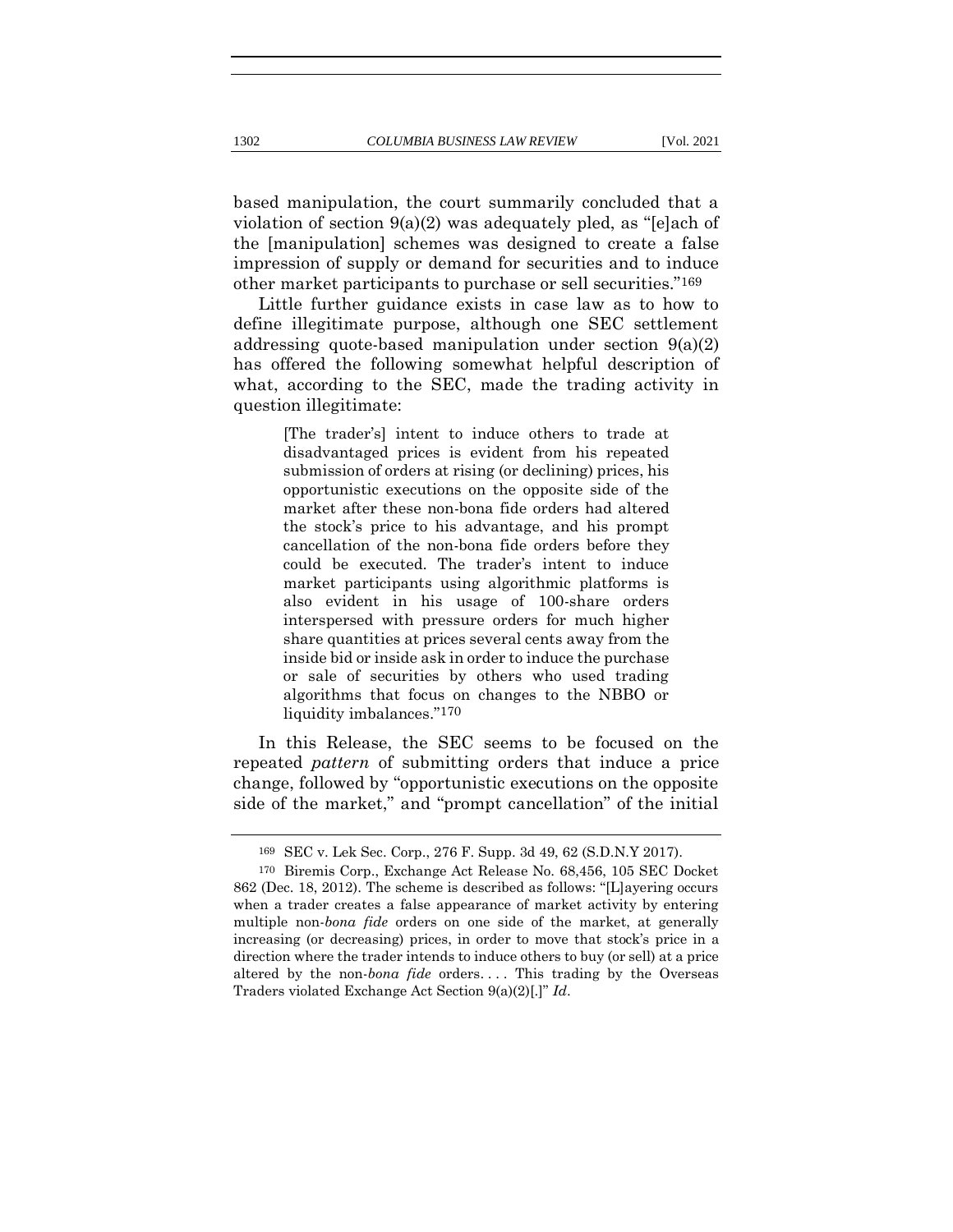"non-bona fide" orders that had not already been executed against.171

#### B. Section 10(b)

Exchange Act section 10(b) prohibits any person from using in a securities transaction "any manipulative or deceptive device" in contravention of an SEC rule promulgated thereunder.172 Rule 10b-5 is such a rule and is the primary engine of regulation under section 10(b). Rule 10b-5 makes it unlawful, in connection with the purchase or sale of any security

> (a) To employ any device, scheme, or artifice to defraud, (b) To make any untrue statement of a material fact or to omit to state a material fact necessary in order to make the statements made, in the light of the circumstances under which they were made, not misleading, or (c) To engage in any act, practice, or course of business which operates or would operate as a fraud or deceit upon any person[.]173

On the one hand, it is easier than with section  $9(a)(2)$  to contemplate that whatever is prohibited by Rule 10b-5 includes quoting activity as well as trading activity. Quoting and trading each involve an action "in connection with the purchase and sale of a security," and courts have very broadly interpreted the "in connection with" clause.174 On the other hand, we are focusing on manipulation. Rule 10b-5, despite its broad language, reads much more as a provision focused on fraud than on manipulation. Indeed, unlike section10(b), the section of the statute under which the rule was promulgated, Rule 10b-5 does not even include the term "manipulation."175

<sup>171</sup> *Id*. at 11.

<sup>172</sup> 15 U.S.C. § 78j(b) (2018).

<sup>173</sup> Employment of Manipulative and Deceptive Devices, 17 C.F.R. § 240.10b-5 (2021).

<sup>174</sup> *See* Fox et al., *Manipulation*, *supra* note 3, at 123, (citing SEC v. Texas Gulf Sulphur, 401 F.2d 833, 859–61 (2d Cir. 1968)); *see also infra* Part VII.A.

<sup>175</sup> *Compare* 17 C.F.R. § 240.10b-5 *with* 15 U.S.C. § 78j(b).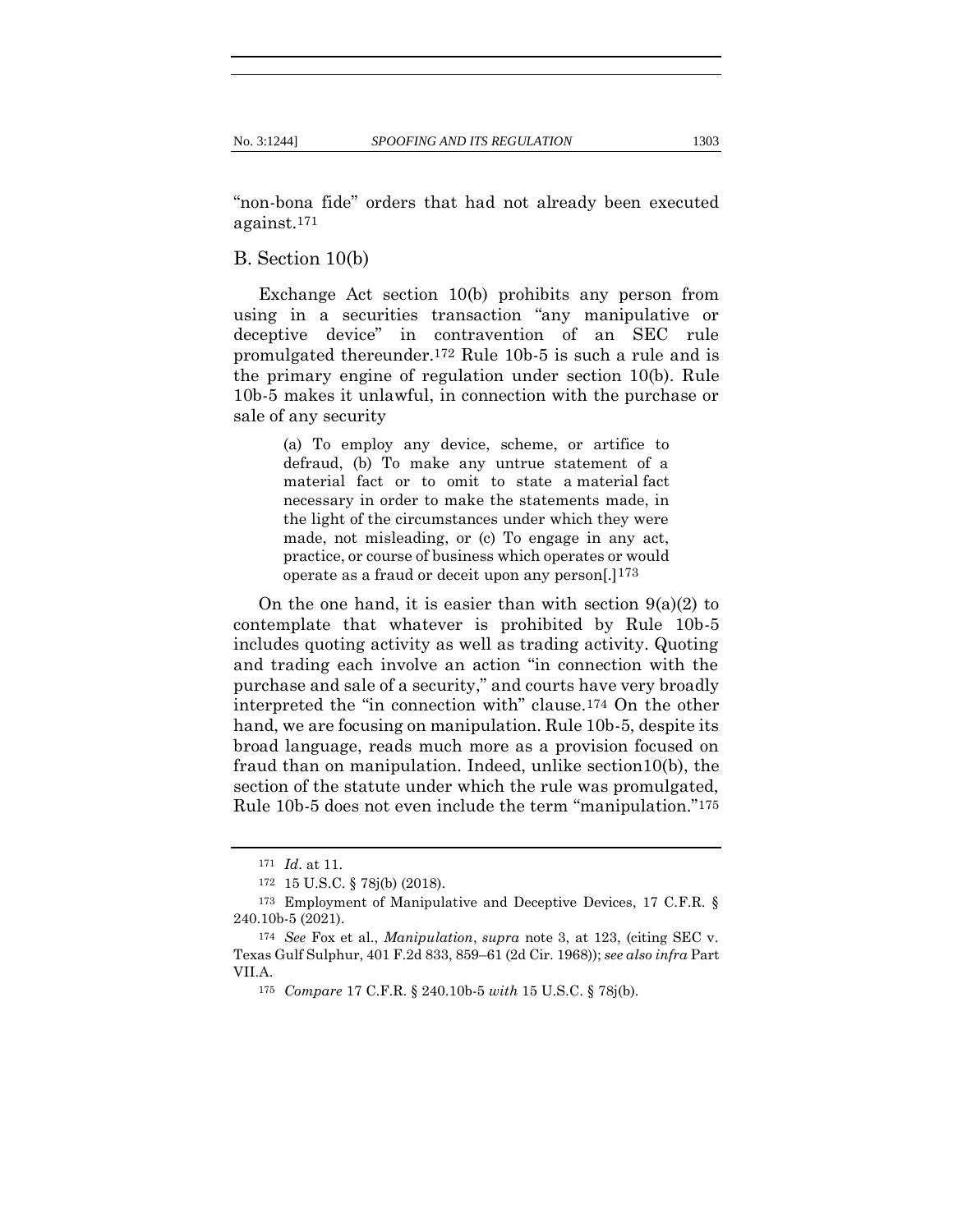As we discuss below, there is a split of authority as to whether trading behavior on its own can ever constitute a Rule 10b-5 violation or whether some additional unlawful act is necessary. Thus, although it seems like a straightforward proposition that Rule 10b-5 cases dealing with open market

trade-based manipulation provide useful precedent for quotebased cases, the trade-based case law to which this proposition refers is confused as to whether Rule 10b-5 even applies to open market manipulation in the first place.176 This is critical because most of the case law relating to trade-based manipulation is based on Rule 10b-5 rather than section  $9(a)(2)$ .177

# 1. Confusion Concerning the Application of Rule 10b-5 to Trade-Based Manipulation

The case law concerning whether Rule 10b-5 applies to open market manipulation is not consistent. The source of the problem goes back to a series of Supreme Court decisions in the 1970s and 1980s where, in cases far removed from manipulation, the Court emphasized the role of deceit and misrepresentation in a section 10(b) claim.178 In these cases,

<sup>176</sup> Open market manipulation comes in two forms. *See* Fox et al., *Manipulation*, *supra* note 3, at 74–75. One is open market manipulation with an external interest. The other is naked open market manipulation, which involves the purchase of a number of shares, with an upward push on prices, and then their resale under circumstances where the corresponding downward push on prices is less severe, thereby resulting in the average sale price exceeding the average purchase price. This strategy yields positive expected profits where, at the time of the purchase, the trader has good reason to believe that the likelihood of such an asymmetric price reaction is sufficiently great that it will yield net gains from trading.

<sup>177</sup> *Id*. at 117 (Discussing the reasons for this).

<sup>178</sup> *Id.* at 118 & n.122 ("*See, e.g.*, Schreiber v. Burlington N., Inc., 472 U.S. 1. 8 n.6 (1985) ('Congress used the phrase "manipulative or deceptive" in § 10(b) and we have interpreted "manipulative" in that context to require misrepresentation.' (citations omitted)); Santa Fe Indus., Inc. v. Green. 430 U.S. 462, 476 (1977) (manipulation 'refers generally to practices, such as wash sales, matched orders, or rigged prices, that are intended to mislead investors by artificially affecting market activity' (citations omitted)); Emst & Ernst v. Hochfelder, 425 U.S. 185, 199 (1976) ('[T]he word "manipulative"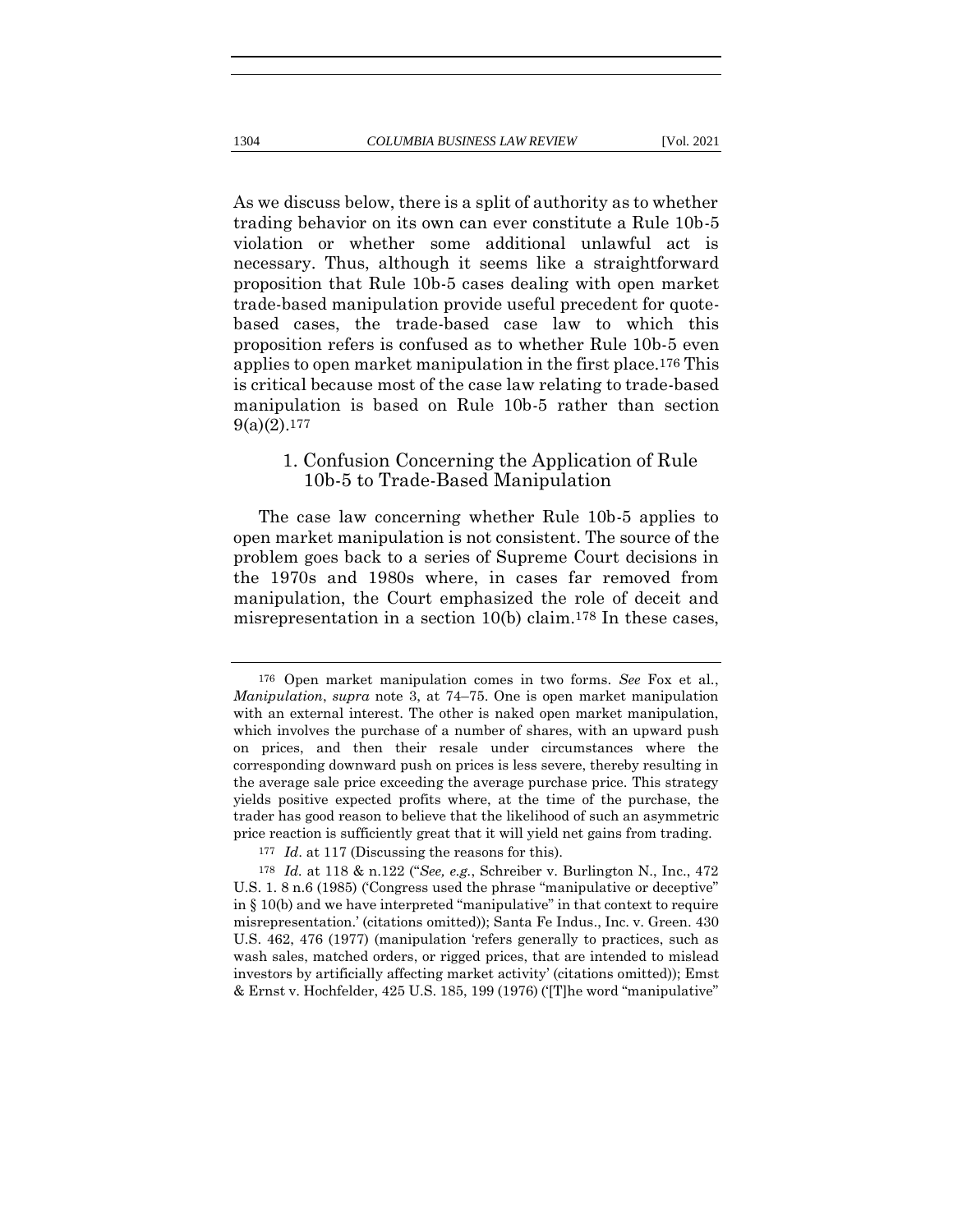the Court almost transformed section 10(b) into a statute that only caught fraud and fraud-like claims within its ambit.179 This culminated in statements by the Court, such as, "Section 10(b) is aptly described as a catchall provision, but what it catches must be fraud."180 The Court's language has resulted in a sharp circuit split regarding whether open market manipulation, without an additional act that is unlawful by itself, is ever prohibited under section 10(b).

Against this background, the key question in applying Rule 10b-5 to both trading and quoting is what constitutes a "manipulative act." With regards to trading, on one side, there is a series of court opinions that have been read to assert that actual trading behavior on its own cannot constitute a manipulation; some additional unlawful act is necessary as well. In essence, this would mean that open market manipulation per se is not illegal under Rule 10b-5. The Third Circuit, for example, has held that because "the essential element of the [manipulation] claim is that *inaccurate* information is being injected into the marketplace," trading for the sole purpose of moving a securities price is not sufficient to be considered an injection of inaccurate information into the market place.181 The court reasoned that because the trades themselves were lawful, they could not be creating inaccurate information and therefore did not constitute deceptive trading behavior.182 If this is correct, it is

<sup>.</sup> . . is and was virtually a term of art when used in connection with securities markets. It connotes intentional or willful conduct designed to deceive or defraud investors by controlling or artificially affecting the price of securities.' (citations omitted))).

<sup>179</sup> These developments are discussed in *id*. at 118–19.

<sup>180</sup> Chiarella v. United States, 445 U.S. 222, 234–35 (1980).

<sup>181</sup> GFL Advantage Fund, Ltd. v. Colkitt, 272 F.3d 189, 205 (3d Cir. 2001) (quoting *In re* Olympia Brewing Co. Sec. Litig., 613 F. Supp. 1286, 1292 (N.D. Ill. 1985)).

<sup>182</sup> *Id*. at 207. In *Foss v. Bear, Stearns & Co.*, the Seventh Circuit stated, in response to a plaintiff who wanted to "call the [alleged] conduct 'manipulation' rather than 'fraud,'" that "this is a distinction without a difference" because in "securities law, manipulation is a kind of fraud; deceit remains essential." 394 F.3d 540, 542 (7th Cir. 2005) (emphasis omitted). It should be noted, however, that this is dicta.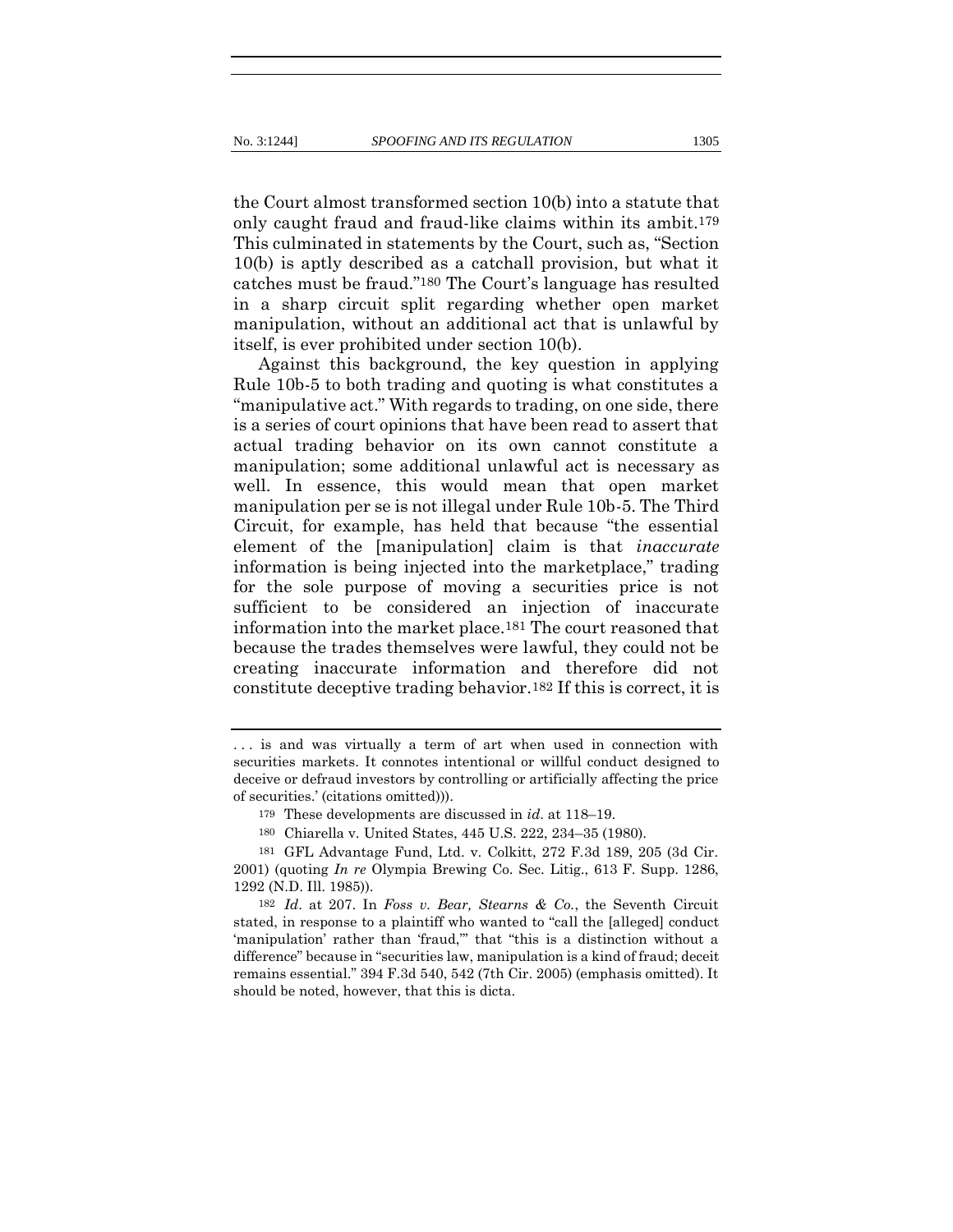hard to see how spoofing violates Rule 10b-5 since both spoofing and open market manipulation involve what are otherwise legal activities, quoting and trading respectively, with no further illegal act. In each case, it is only the purpose

for which the otherwise legal activity is undertaken—to make a profit solely from the activity's influence on prices—that makes it a manipulation. Indeed, the case for requiring the additional illegal act may be stronger with quoting than with trading because every bid or offer risks execution and thus actually adds to liquidity. A manipulator's intent to cancel prior to execution is no guarantee against execution.

Other circuits, however, have come to the opposite conclusion from the Third Circuit, at least under certain circumstances. In *Markowski v. SEC*,183 a case involving open market manipulation with an external interest, the D.C. Circuit found that the defendants' activities violated section 10(b) and Rule 10b-5, holding that these provisions proscribe manipulations involving trades based "solely because of the actor's purpose" when that purpose was improper, without necessitating any further unlawful act.184 The Second Circuit, has recently stated in dictum that manipulation under section 10(b) does *not* require "reliance by a victim on direct oral or written communications by a defendant"<sup>185</sup> and that "a

<sup>183</sup> 274 F.3d 525 (D.C. Cir. 2001).

<sup>184</sup> *Id*. at 529.

<sup>185</sup> *See* Fezzani v. Bear, Stearns & Co., 777 F.3d 566, 571 (2d Cir. 2015). The case involved a broker-dealer that was accused of prompting its customers to purchase certain stocks and then later maintaining the price of these stocks by buying shares in the secondary market, presumably to increase its clients' appetites for its next round of recommendations. The case involves a defendant, who, rather than being the broker-dealer itself, was someone accused of allowing the broker-dealer to "park" these shares in his account (i.e., allowing the broker-dealer to sell him the shares it had purchased but with an understanding that he would be protected against any drop in price). *Id*. at 572. The language quoted in the text is dictum because the court dismissed the complaint against the defendant. According to the court, the plaintiff failed "to allege acts by [the defendant] that amounted to more than knowingly participating in, or facilitating," the broker-dealer's fraud. *Id*. at 25. To be liable in a private damages action, the court concluded that the defendant would have needed to make the false communication himself. *Id.* The fact that this language is dictum is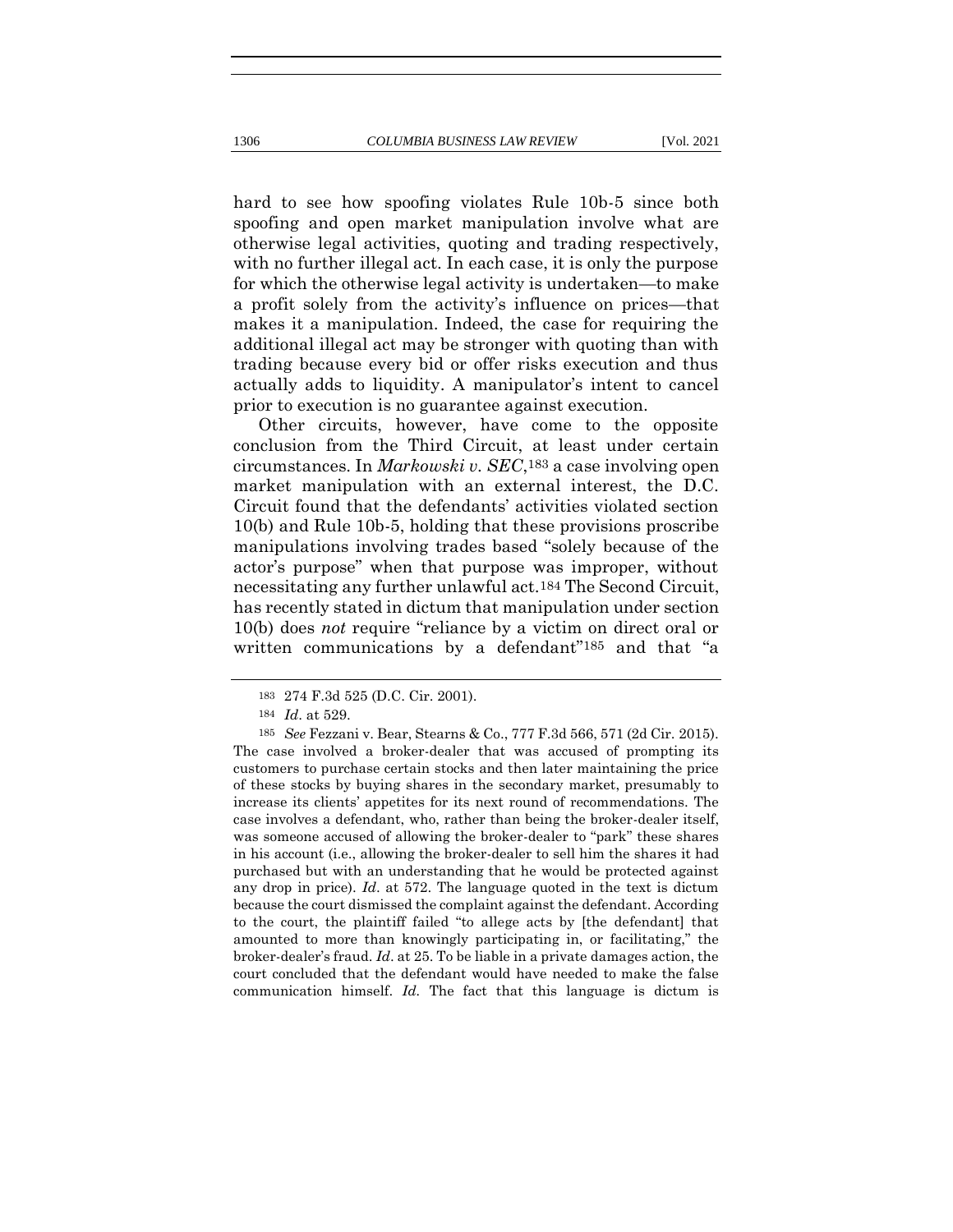showing of reliance may be based on 'market activity' intended to mislead investors by sending 'a false pricing signal to the market,' upon which victims of the manipulation rely."<sup>186</sup>

## 2. Rule 10b-5 Spoofing Cases

We have already considered the *Lek* case in connection with section  $9(a)(2)$ , 187 but the court's pronouncements concerning that section of the statute are dicta because the SEC's claim was that the defendant's quoting activity violated section 10(b) and Rule 10b-5. The court concludes that a violation of section 10(b) and Rule 10b-5 has been adequately pled under a theory that under the alleged circumstances, the bids and offers involved constituted "false" pricing information.188 In doing so, however, the court does not provide helpful or critical analysis beyond a recitation of trade-based manipulation case law. The court assumed the bids or offers in question to have been non-bona fide, irrespective of whether they were executed against.189

In another case, *CP Stone Fort Holdings, LLC v. Doe(s)*, the court determined that all elements of Rule 10b-5 other than loss causation had been adequately pled in plaintiff's

To the extent that the Lek Defendants argue that the entry of an order in the open market may never constitute manipulative conduct, they are wrong. Moreover, this argument largely misses the mark. It ignores the thrust of the SEC's claim, which concerns coordinated *patterns of trading*, indeed voluminous trading, designed to mislead the market. *Id*. at 64 (emphasis added).

important because, although the Circuit appeared to moving in this direction, there is earlier precedent going the other way. For a review of this history, see Fox et al., *Manipulation*, *supra* note 3, at 120–21.

<sup>186</sup> *Fezzani*, 777 F.3d at 571–72.

<sup>187</sup> *See supra* notes 148–151.

<sup>188</sup> SEC v. Lek Sec. Corp., 276 F. Supp. 3d 49, 58–60 (S.D.N.Y. 2017).

<sup>189</sup> *Id*. at 55. The court in *Lek* does state the following, again focused on a pattern of quoting, in dicta in response to Lek's argument that their "orders were 'live, real, and actionable' orders that were subject to market risk and therefore could not create a false impression of supply and demand or send a false pricing signal":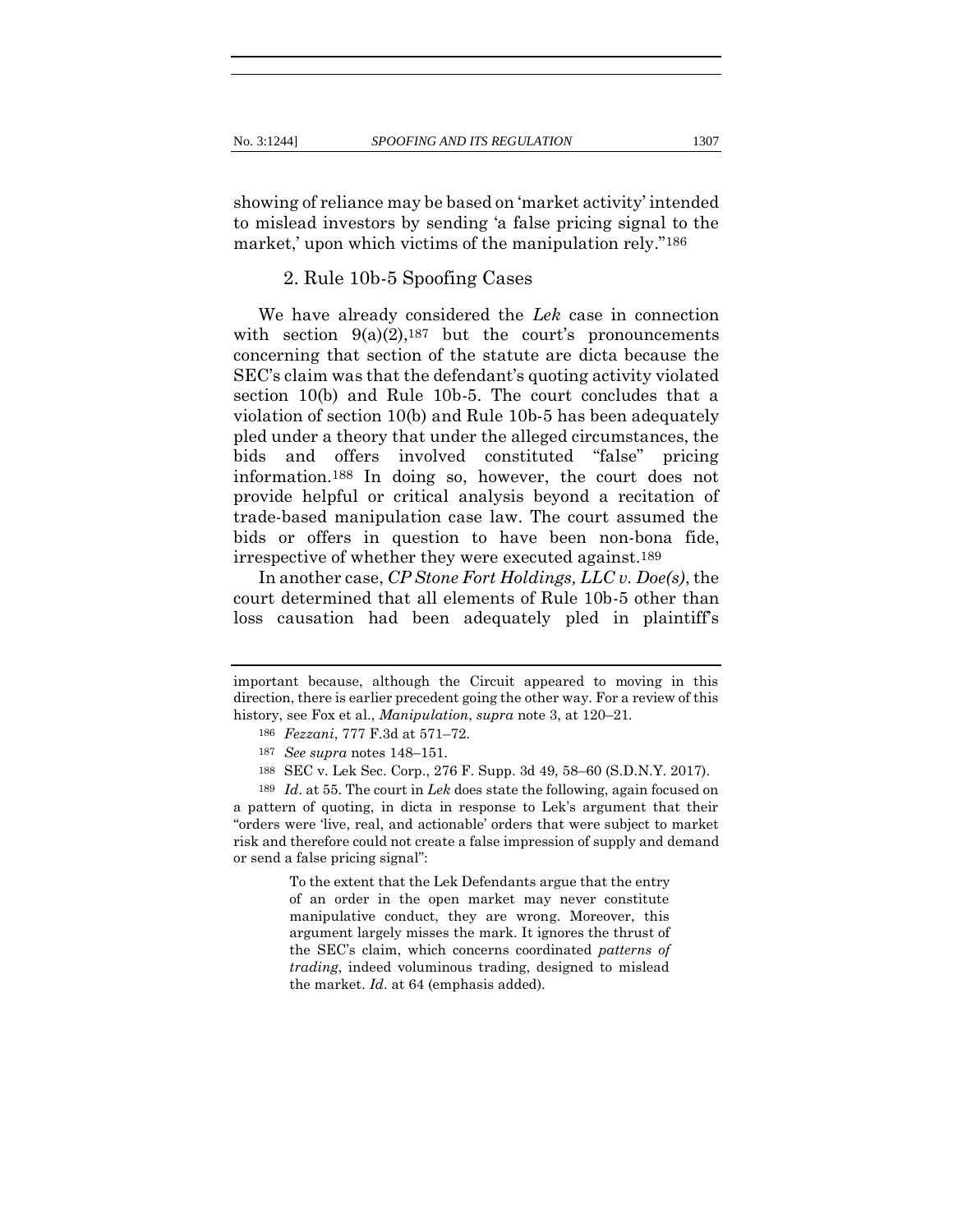complaint.190 Although the complaint is somewhat confusing, the alleged manipulative scheme had the hallmarks of spoofing and appears to have been very similar to the Atlee example: The defendant added size at the NBO, put in a marketable order going in the opposite direction, and after that order executed, very quickly cancelled the added size at the NBO, and then engaged in a mirror set of transactions going the other way.191 In adjudicating defendant's motion to dismiss the amended complaint, the court "agrees with plaintiff that *by alleging a pattern* . . . it has sufficiently alleged that defendants have both injected inaccurate information into the market, created a false impression of market activity, and had an illegal intent."192 Nearly all the other law that has developed around quote manipulation under section 10(b) and Rule 10b-5 has developed in the context of SEC administrative proceedings. The SEC has entered into multiple settlements with firms pursuant to section 10(b) and Rule 10b-5 concerning a variety of kinds of quote manipulation.193 Such manipulation has been described

<sup>190</sup> CP Stone Fort Holdings v. Doe(s), No. 16-cv-4991, 2017 WL 1093166 (N.D. Ill. Mar. 22, 2017).

<sup>191</sup> Second Amended Complaint at 6–7, CP Stone Fort Holdings v. Doe(s), No. 16-cv-4991, 2017 WL 1093166 (N.D. Ill. Mar. 22, 2017).

<sup>192</sup> *CP Stone Fort Holdings*, 2017 WL 1093166, at \*4 (emphasis added). Interestingly, the court originally dismissed the case because plaintiff's theory amounted to one equating cancellation with the intention to never execute. CP Stone Fort Holdings v. Doe(s), No. 16-cv-4991, 2016 WL 5934096, at \*6 (N.D. Ill. Oct 11, 2016). The court is of course correct to this extent: there are many reasons—many of which perfectly legitimate—for cancelling an order prior to execution. Without "any allegation of how many orders were executed, how long the ultimately cancelled orders had remained resting and available for execution prior to cancellation, or whether the platform rules required the orders to be exposed further[,]" the court originally agreed with defendant "that plaintiff's theory boils down to an allegation that 'if a subset of orders was ultimately cancelled, those orders, in hindsight, must never have been intended to be executed.'" *Id*. Nevertheless, the court, in its ruling on the subsequent amended complaint, seemed to endorse plaintiff's theory of wrongdoing under Rule 10b-5, though it again dismissed the complaint but this time on the grounds that plaintiff did not adequately allege loss causation*. Id*. at \*4, 6–7.

<sup>193</sup> *See infra* note 194–195.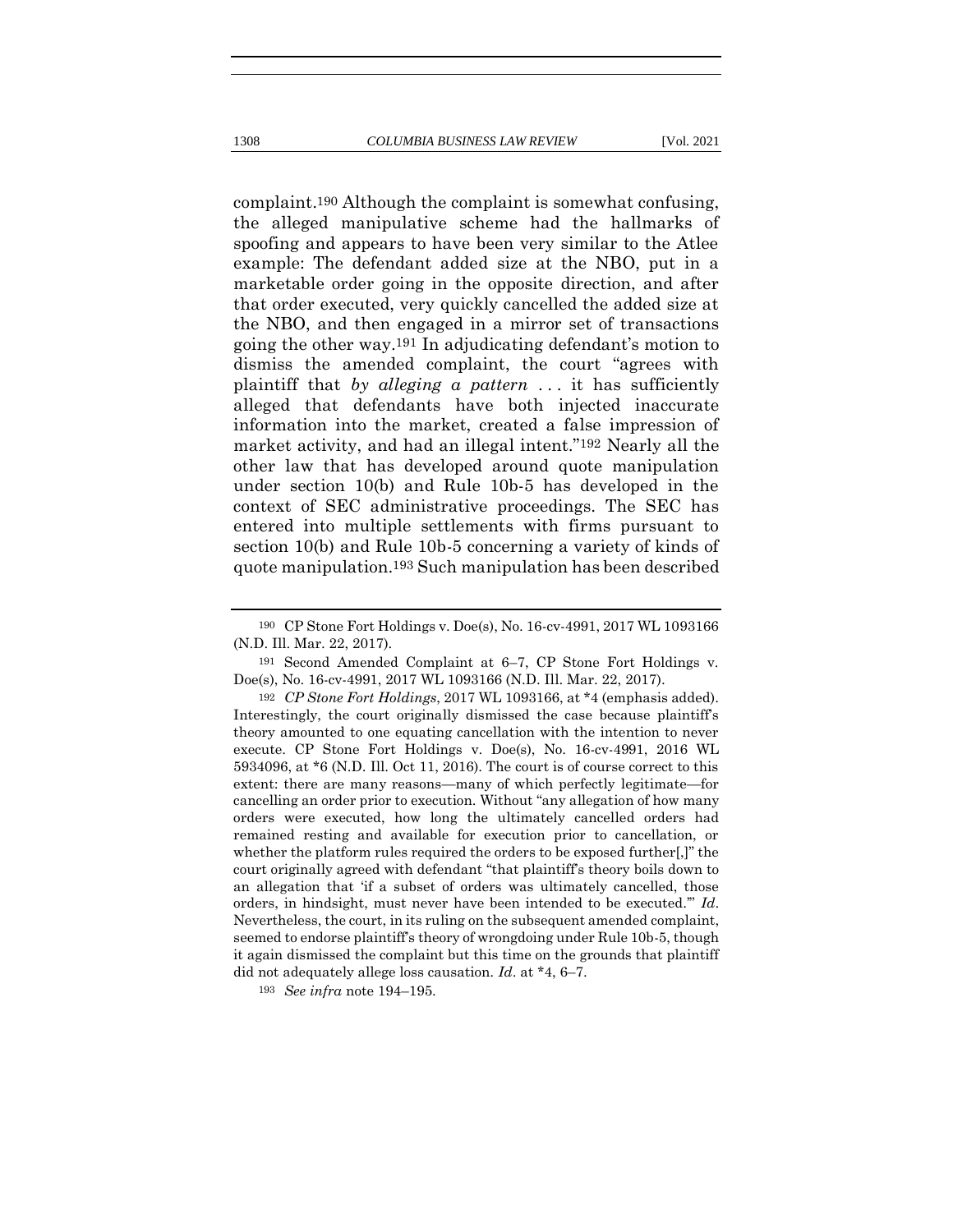in one representative settlement as the submission of "nonbona fide orders, or orders that the trader does not intend to have executed, to induce others to buy or sell the security at a price not representative of actual supply and demand."194 More broadly, in an administrative proceeding concerning auto-execution manipulation, the SEC took the position that "manipulation is intentional interference with the free forces of supply and demand.195 The defendant, Terrance Yoshikawa, had allegedly "engaged in a manipulative scheme by artificially moving the NBBO in the specified securities and thereby fraudulently affected the nature of the market for these securities."196 Specifically, Yoshikawa had repeatedly placed a small limit order in one direction that reset the NBO or NBB and then placed a much larger order in the opposite direction that he had good reason to believe would be executed in a venue that used the NBO and NBB as reference prices even when the order it received was larger than the amount

<sup>194</sup> Hold Bros. On-Line Inv. Servs., Exchange Act Release No. 67,924, Investment Company Act Release No. 30,213, 104 SEC Docket 2686 (Sept. 25, 2012) (inside the spread manipulation) ("Layering concerns the use of non-bona fide orders, or orders that the trader does not intend to have executed, to induce others to buy or sell the security at a price not representative of actual supply and demand."). There are a number of SEC settlements for quote manipulation in violation of Rule 10b-5, which offer little in the way of specific guidance in assessing violations of the law and do little to distinguish among the types of quote manipulation we have identified in this article. *See, e.g.*, Behruz Afshar, Securities Act Release No. 10,094, Exchange Act Release No. 78,043, Investment Company Act Release No. 32,144, 114 SEC Docket 1731 (June 13, 2016) (inside the spread manipulation) ("Market participants were deceived when they interpreted the small-lot orders as reflecting genuine demand or supply and joined those orders with hopes of offering liquidity and earning rebates."); Briargate Trading, Securities Act Release No. 9,959, Exchange Act Release No. 76,104, 112 SEC Docket 3263, 3265 (Oct. 8, 2015) (open market manipulation) ("The non-bona fide buy or sell orders create a false appearance of buy or sell interest in the security, which often results in a price change.").

<sup>195</sup> Application of Terrance Yoshikawa for Review of Disciplinary Action Taken by NASD, Exchange Act Release No. 53,731, 87 SEC Docket 2580, at 8 (Apr. 26, 2006).

<sup>196</sup> *Id*. at 11*.*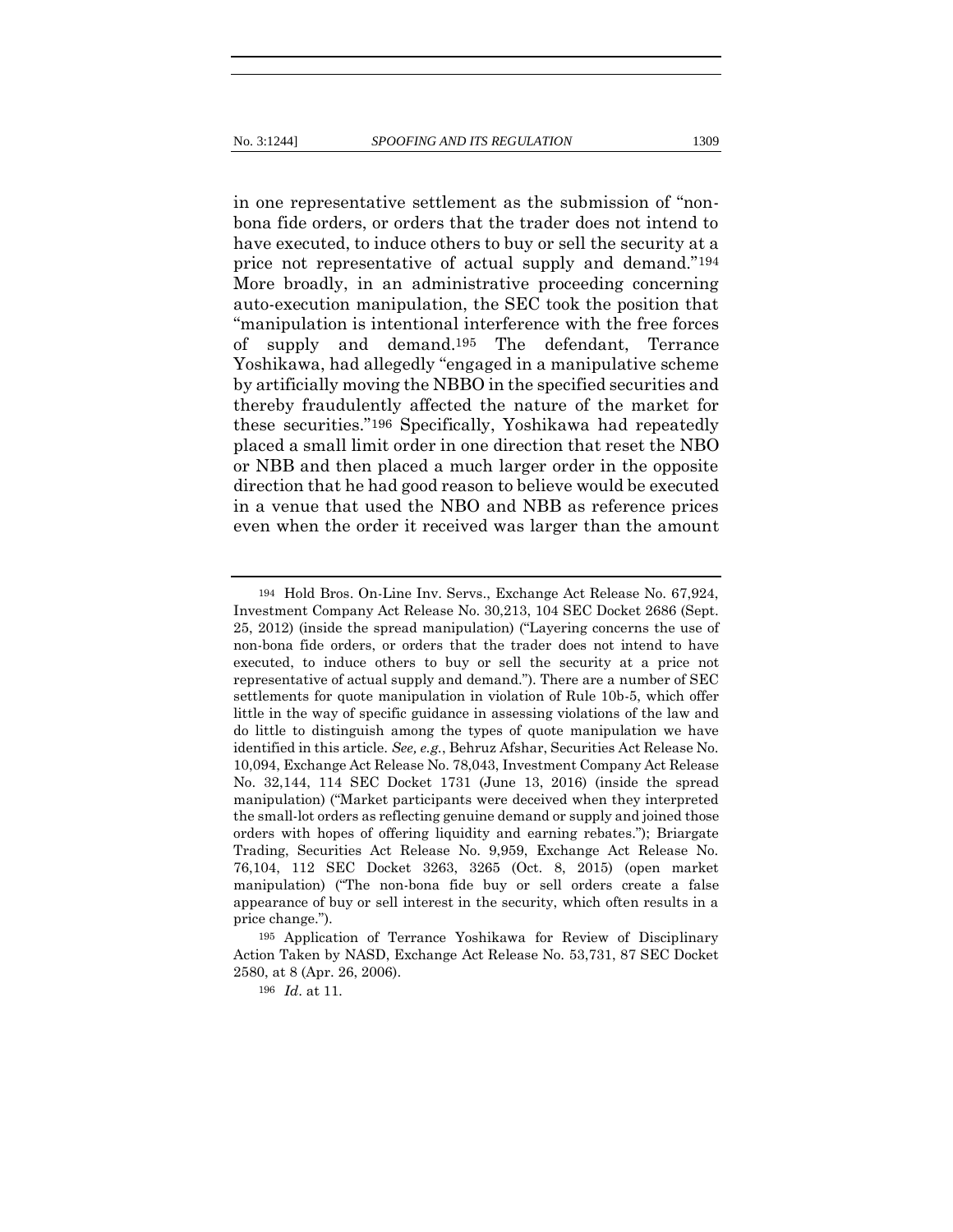available in the market at the NBO or NBB.197 This case is one of many auto-execution manipulation cases that enabled a manipulator "to buy or sell a security at a price that otherwise would not have been available in the market," as "the investing public and other market participants, including broker-dealers who rely on the integrity of the NBBO, were unaware that the NBBO quotes altered as result of [the manipulator's] orders, reflected not genuine market activity, but the [manipulator's] coordinated actions."198

### VII. ASSESSING THE LAW OF SPOOFING

In our view, spoofing—submitting to an exchange one or more quotes, each for a large number of shares at a price equal to, or less favorable than, the preexisting best quote in the market, and then taking advantage of the resulting change in the market's view of the value of the security by trading in the opposite direction—should be considered illegal. In Part I we posed a four-question test for when a quoting strategy should be condemned. First, is the strategy, purely as a conceptual matter, distinguishable from other, clearly acceptable quote-

<sup>197</sup> *Id*. at 2–3.

<sup>198</sup> Ian Fishman, Securities Act Release No. 7547, Exchange Act Release No. 40,115, 67 SEC Docket 783 (June 24, 1998). *see also*, *e.g.*, Jason T. Frazee, Securities Act Release No. 8,209, Exchange Act Release No. 47,522, 79 SEC Docket 2361 (Mar. 18, 2003) (violating section 10(b) and Rule 10b-5, "Frazee repeatedly engaged in a pattern of conduct that affected the NBBO and permitted the execution of orders at prices that would not otherwise have been available in the market. Frazee's actions interfered with the free forces of supply and demand and undermined the integrity of the NBBO."); Leonard Sheehan, Securities Act Release No. 8208, Exchange Act Release No. 47,521, 79 SEC Docket 2359 (Mar. 18, 2003) (violating section 10(b) and Rule 10b-5, "Sheehan repeatedly engaged in a pattern of conduct that affected the NBBO and permitted the execution of orders at prices that would not otherwise have been available in the market. Sheehan's actions interfered with the free forces of supply and demand and undermined the integrity of the NBBO."); Joseph R. Blackwell, Securities Act Release No. 8030, Exchange Act Release No. 45,018, 76 SEC Docket 502 (Nov. 5, 2001) (same); Israel M. Shenker, Securities Act Release No. 8029, Exchange Act Release No. 45,017, 76 SEC Docket 501 (Nov. 5, 2001) (same); Robert J. Monski, Securities Act Release No. 7,975, Exchange Act Release No. 44,250, 74 SEC Docket 1815 (May 3, 2001) (same).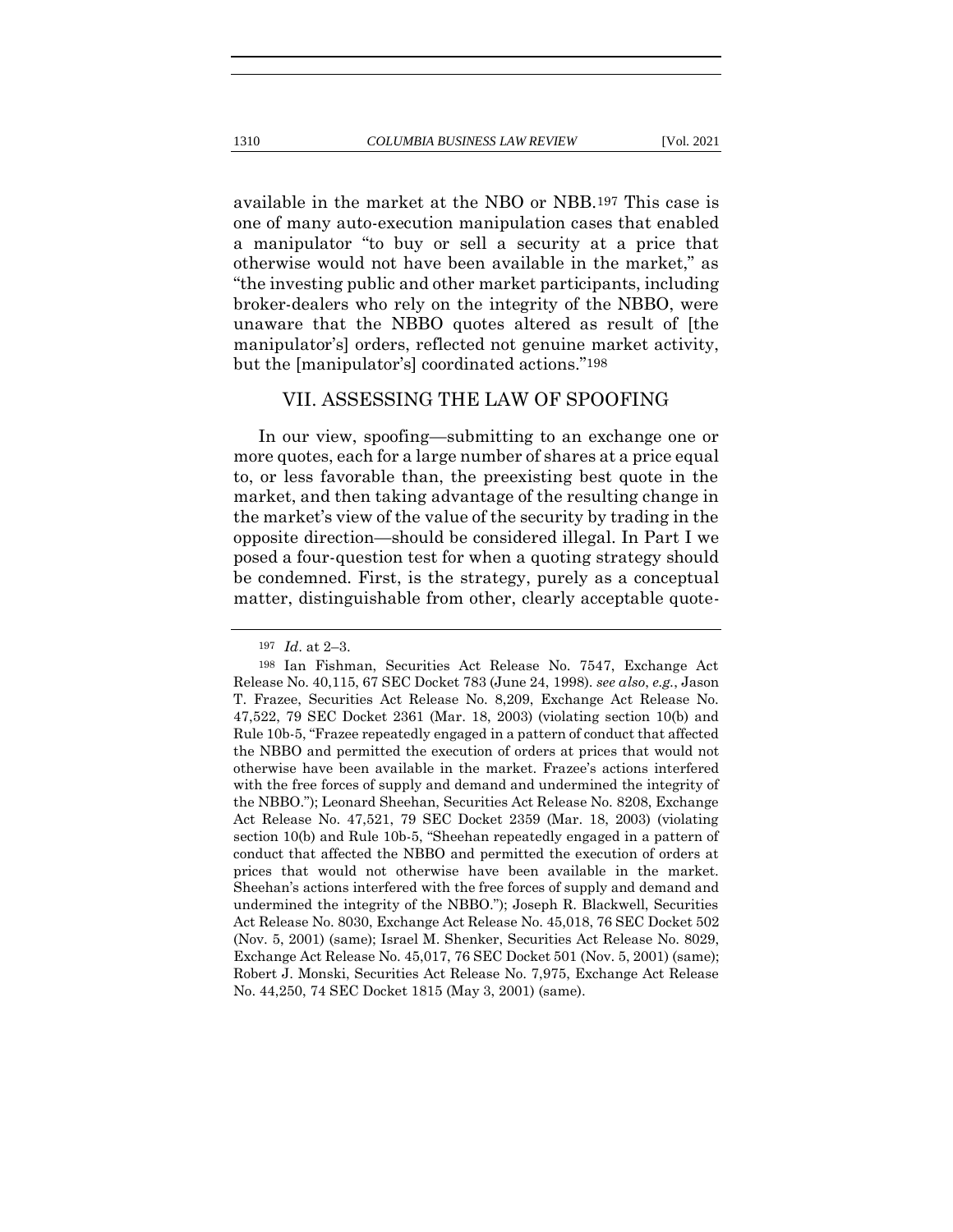driven strategies, and does the strategy under examination cause social harm? Second, does the strategy plausibly fit under the broad dictionary meaning of the term "manipulation"? Third, are there circumstances under which the strategy can yield positive expected profits, and do they occur frequently enough to cause concern? Fourth, are there practical procedures for implementing a ban on the strategy whereby the social gains from its reduction or elimination exceed the social costs of doing so, including deterring socially valuable activity that might be erroneously identified as examples of the practice? With spoofing, as discussed below, all four questions can be answered affirmatively. The existing case law roughly accomplishes the goal of making the practice illegal, but it lacks clarity and makes errors in its reach.

#### A. Optimal Regulation

The analysis in this Article easily shows affirmative answers to the first, third and fourth questions. As for the first question, we established in Part V that the strategy is distinguishable from clearly acceptable quote-driven activities and causes social harm. Spoofing, directly, or indirectly through the market anticipating its occurrence, lessens both liquidity and price accuracy, wastes productive resources by supporting a socially useless activity, and lessens market confidence.199 We have also seen that the practice can yield positive expected profits.200 The instances of enforcement against spoofers and the sizes of their alleged profits suggest that instances of it occur frequently enough to cause concern.201 And we have identified objectively observable factors that can serve as a condition for imposing legal sanctions on undesirable trades, while minimizing prosecution of socially desirable trades.

The answer to the second question requires a bit more explication. We do not have any trouble concluding that spoofing fits within the dictionary definition of

<sup>199</sup> *See supra* Section V.B.4.

<sup>200</sup> *See supra* Section V.A.

<sup>201</sup> *See supra* Part VI.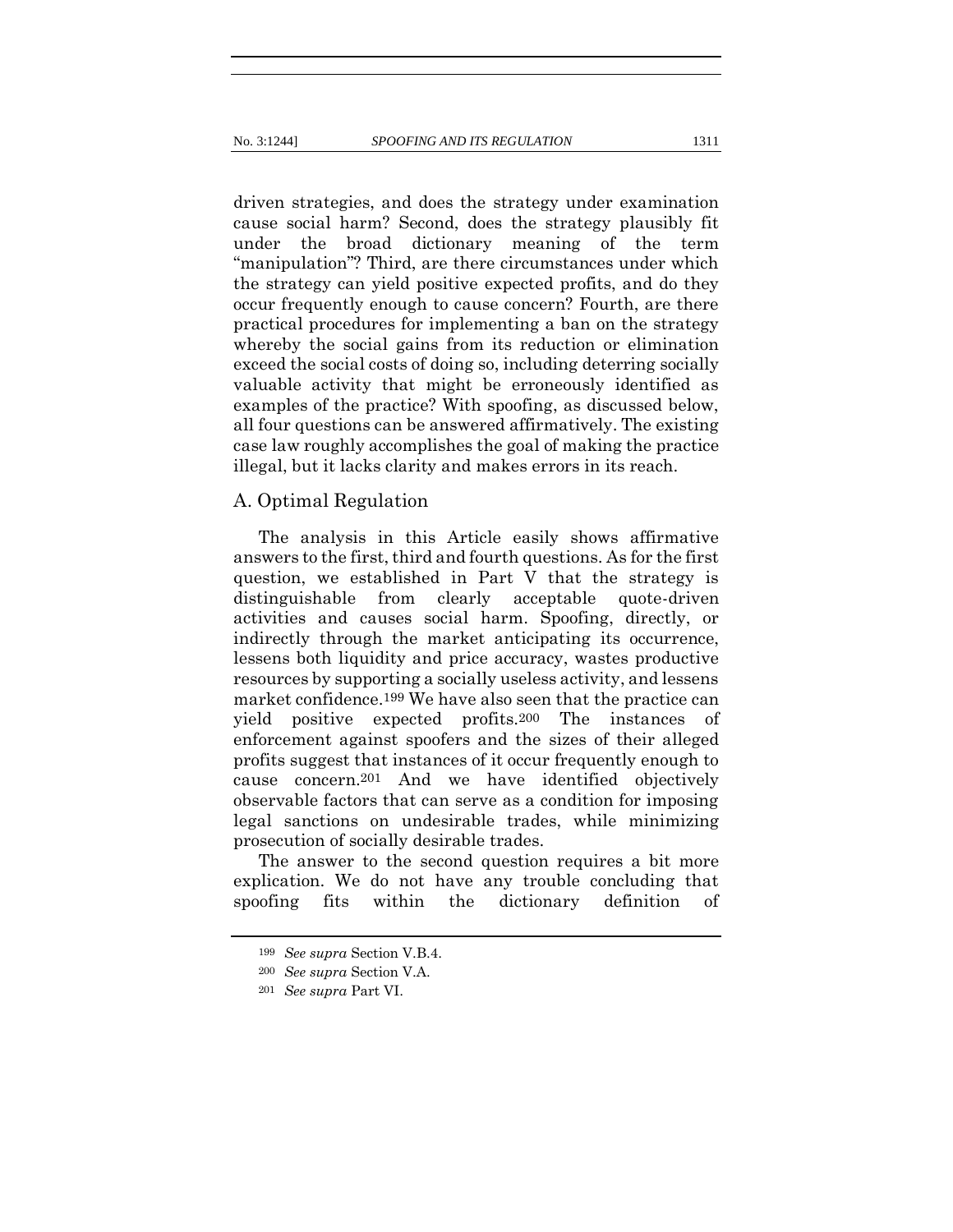"manipulation."202 The problem is that neither Exchange Act section  $9(a)(2)^{203}$  nor section  $10(b)^{204}$  and Rule  $10b-5^{205}$ directly outlaw anything that could be termed "manipulation."

Section 9(a)(2) outlaws "a series of transactions" that in effect have as their purpose manipulation.206 It may be too great a stretch, however, to argue that quoting involves engaging in "transactions." As we have seen, the district courts that have found quoting activity to violate section 9(a)(2) have either largely ignored this difficulty or dealt with it in an unconvincing fashion.207 If a federal court of appeals or the Supreme Court took a serious look at the issue, we are not fully confident that they would find quotes to be transactions.

Section 10(b) and Rule 10b-5 constitute a more solid route to finding a doctrinal basis for implementing our approach to outlawing spoofing. Our analysis in preceding parts leads to the conclusion that quote-based manipulation can be analogized to misstatement manipulation.208 This is because the manipulators, by placing bids and offers that other market participants believe contain information about the future prospects of the issuer, profit off of the market's reaction. As two of us have analyzed elsewhere, misstatement manipulation can be thought of as a subset of informed trading, where the manipulator is privately informed that the information that the market believes to be true is in fact false.209

<sup>202</sup> In its definition of "manipulate," the Merriam-Webster dictionary includes "to change by artful or unfair means so as to serve one's purpose[.]" *Manipulate,* MERRIAM-WEBSTER, https://www.merriamwebster.com/dictionary/manipulate [https://perma.cc/5VM5-QNAX] (last visited Dec. 24, 2021).

<sup>203</sup> 15 U.S.C. § 78i(a)(2) (2018).

<sup>204</sup> *Id.* § 78j(b).

<sup>205</sup> Employment of Manipulative and Deceptive Devices, 17 C.F.R. § 240.10b-5 (2021).

<sup>206</sup> *See* 15 U.S.C. § 78i(a)(2).

<sup>207</sup> *See supra* Section VI.A.

<sup>208</sup> *See supra* Section VI.B.

<sup>209</sup> *See* Fox et al., *Manipulation*, *supra* note 3, at 112.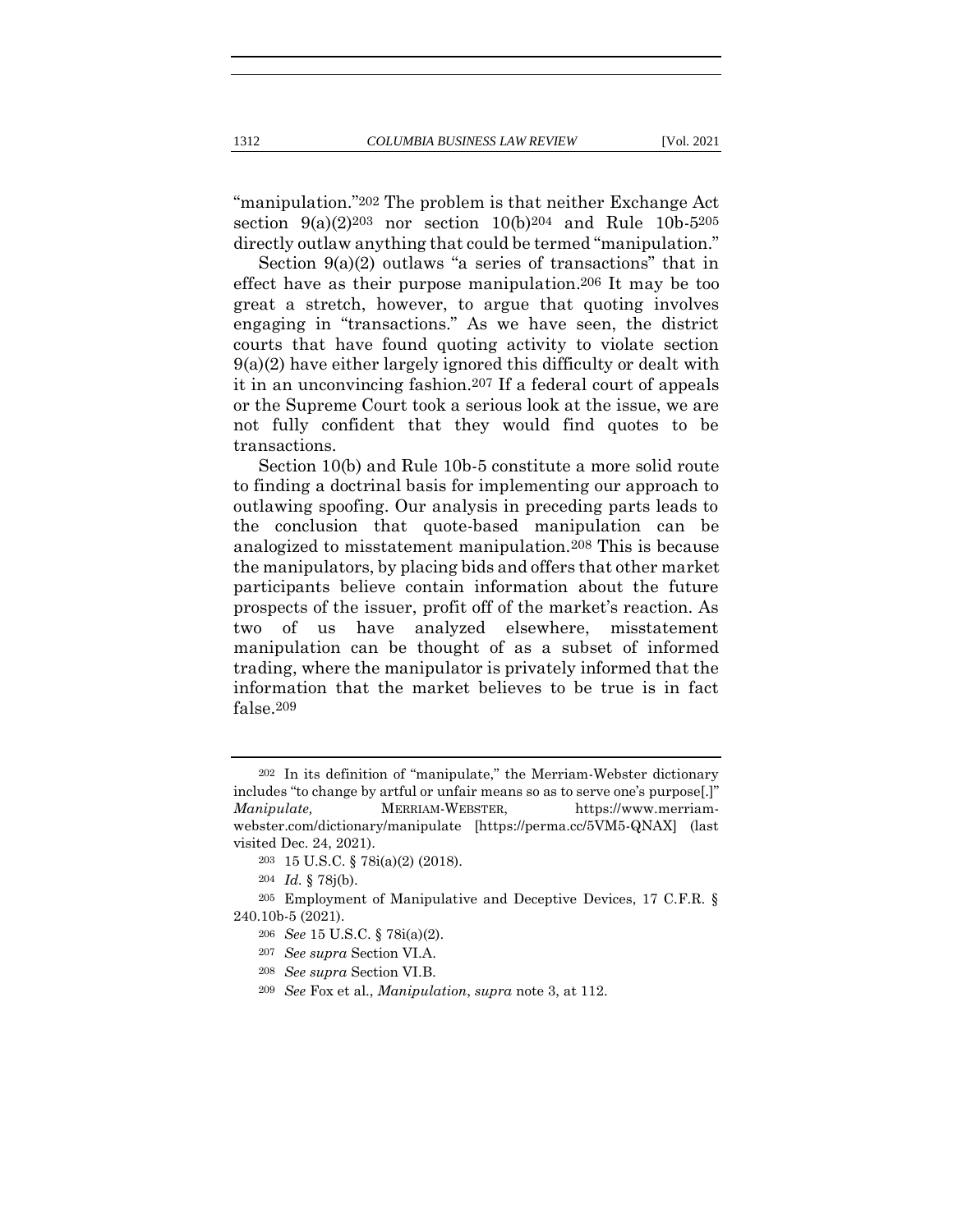Rule 10b-5(b) makes it unlawful for any person "to make any untrue statement of a material fact or to omit to state a material fact necessary in order to make the statements made, in light of the circumstances under which they were made, not misleading . . . in connection with the purchase or sale of a security."210 When, in our spoofing example, Atlee has his broker submit a quote to an exchange on his behalf, he is in essence making the following statement: "I am prepared, unless and until I cancel, to be legally bound to buy or sell x amount of securities at y price." This statement is communicated to the market by the posting of the quote on an exchange. Though literally true, it is at least arguably misleading. Others would reasonably assume that submitter of the quote in fact wants someone to execute against the bid or offer, when the opposite is the case. Atlee would have to say he does not want anyone to execute against his quote to make

the statement not misleading.211

VanCook's arrangement allowed the hedge funds to take advantage of post-4:00 p.m. developments that indicated expected profits from a purchase or redemption that could be made given the NAV that was set at 4:00 p.m. Id. The way the arrangement worked was to take advantage of the mutual fund's clearing bank's procedure that permitted persons who had submitted orders prior to 4:00 p.m. to correct errors in those orders after 4:00 p.m. *Id.* at 134. VanCook assisted his customers to take advantage of this procedure by submitting orders prior to 4:00 p.m. that did not really reflect how many shares they wanted to buy or redeem, but rather were simply a place holder that they would alter, using the error-cleaning-up procedure, after 4:00 p.m. based on post-4:00 p.m. determinations of how many shares to redeem or purchase. *Id*. In other words, they regularly submitted to VanCook orders prior to 4:00 p.m. which were time-stamped as such, and then, after 4:00

<sup>210</sup> 17 C.F.R. § 240.10b-5.

<sup>211</sup> At least one precedent exists that the submission of an order can, under particular circumstances, be a misleading statement in violation of Rule 10b-5. *VanCook v. SEC*, 653 F.3d 130 (2d Cir. 2011) is a case arising out of the mutual fund "late trading" scandals of the early 2000s. The defendant VanCook, a broker, aided his mutual-fund-specialized hedge fund customers in an arrangement that regularly allowed them to determine after 4:00 p.m. their orders for amount of mutual fund shares to buy or redeem for the day. *Id*. at 133. 4:00 p.m. was the time at which each mutual fund set its net asset value (NAV), the price at which it would redeem or sell its shares for the day. *Id*. This NAV was based on the closing prices of the securities that the mutual fund held in its portfolio. *Id*.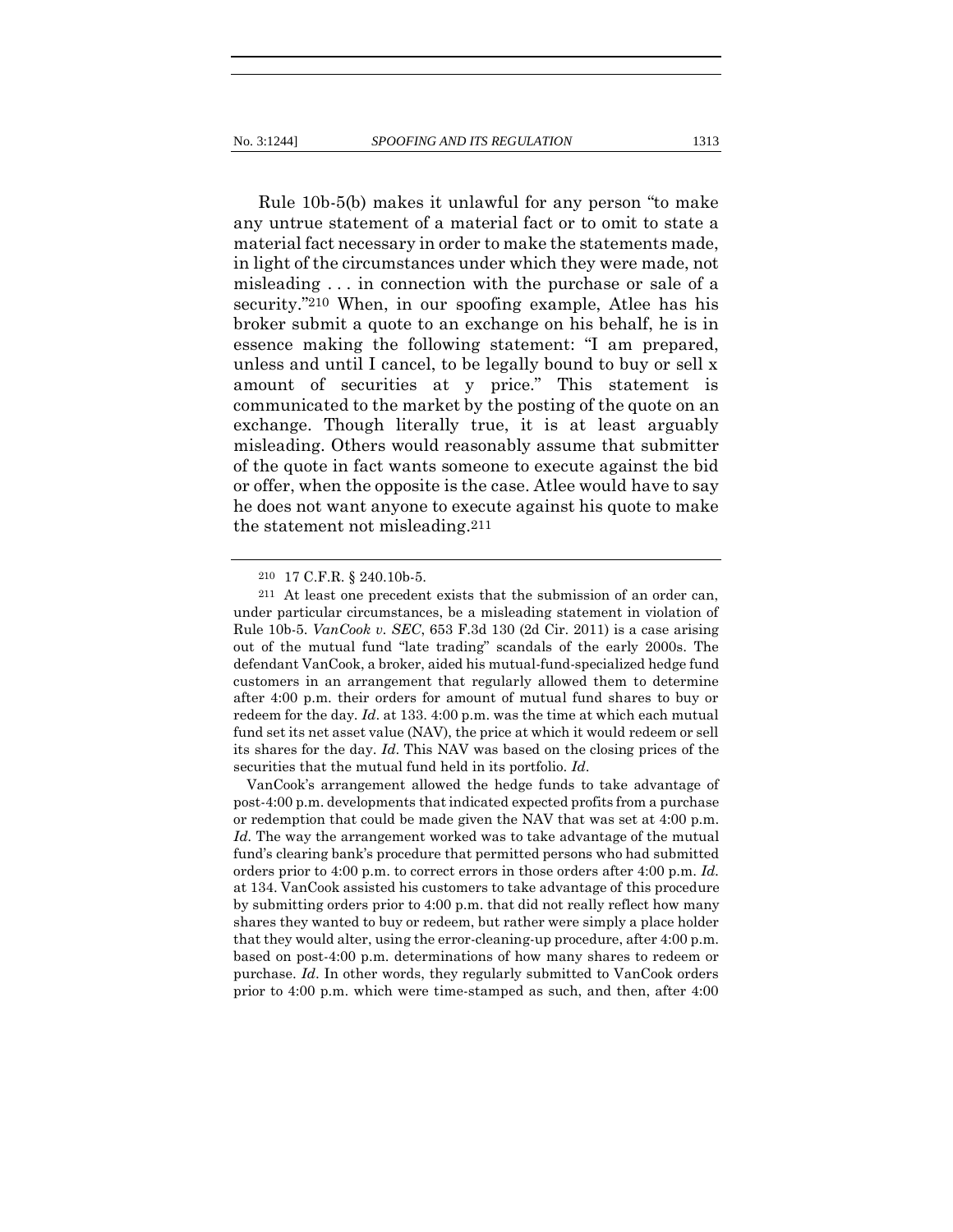There has long been a basis in court-made law for imposing sanctions for making misstatements related to securities trading. As far back as 1968, the Second Circuit ruled in *SEC v. Texas Gulf Sulphur* that whenever an issuer makes a statement that is "reasonably calculated to influence the investing public," such a statement satisfies Rule 10b-5's requirement that it be "in connection with the purchase or sale of a security," even if neither the issuer nor its managers buy or sell shares themselves.212 This interpretation of the "in connection with" requirement has subsequently been expanded to reach other persons besides the issuer and its officials, and to include the statements of these other persons

212 SEC v. Tex. Gulf Sulphur Co., 401 F.2d 833, 859–62 (2d Cir. 1968).

p.m., sent in "corrected" orders that were really represented post-4:00 p.m. purchase or redemption determinations. VanCook then passed on to the clearing bank these "corrections." Investment Company Act Rule 22c-1, 17 C.F.R § 270.22c-1, requires that orders submitted by customers to their brokers after the determination of the day's NAV must be executed at the next day's NAV. *Id*. at 135. The Second Circuit found that VanCook was aiding a violation of Rule 10b-5(b) by his hedge fund customers. *Id*. at 138. The idea was that the mutual funds reasonably assumed that the submission of an order for execution at the current day's NAV was in an amount determined prior to the setting of the day's NAV since Rule 22c-1 would prohibit execution, at that day's NAV, of post-4:00 p.m. determined orders. *Id*.

While this precedent establishes that a purchase or sale order can be a misleading statement, it is admittedly not a perfect analogy to spoofing. In the late-trading case, it violated an SEC rule for the mutual funds to execute the orders passed on by VanCook at the current day's NAV and so the court was saying in essence that it is reasonable for the mutual fund to assume that the orders it received would be in compliance with Rule 22c-1 when executed. In contrast, whether it is reasonable for the market to assume that quotes are not the product of spoofing cannot depend on whether spoofing violates Rule 10b-5(b): We are asking the question concerning reasonable market expectations to determine whether spoofing violates Rule 10b-5 in the first place. That said, we have shown that spoofing fits the dictionary definition of manipulation and answers our three other questions in the affirmative. So, the fact that section10(b), under which Rule 10b-5 was promulgated, authorizes rules against "manipulative" as well "deceptive" "device[s]" argues in favor of a reading of Rule 10b-5(b) to include, as a misleading statement, a spoofer's quotes intended to move market prices. *See* 15 U.S.C. § 78j(b); 17 C.F.R. § 240.10b-5.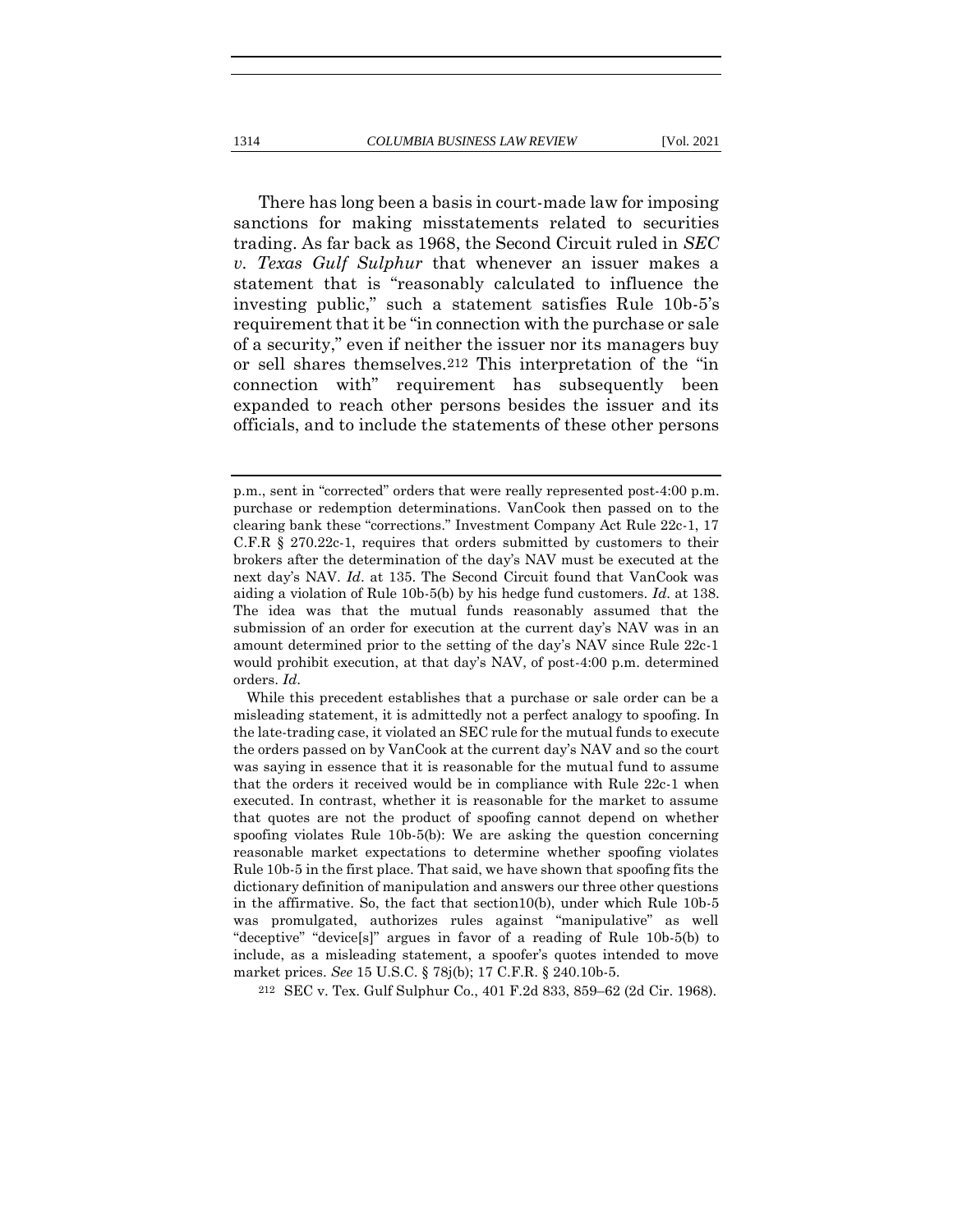when they would predictably affect investors' judgments.<sup>213</sup> Moreover, the courts have made clear that in governmentbased actions, there need not be a showing of reliance by the particular purchasers or sellers of shares.214

## B. Comparing Existing Case Law to Optimal Regulation

Let us now compare our description of existing case law to what we have just described as optimal regulation. First, section  $9(a)(2)$  is an insecure basis for outlawing spoofing in the manner we recommend, because by its terms, its trigger is a series of "transactions."215 Although district courts and the SEC have found quotes to be "transactions,"216 their rationales for doing so are not fully convincing and it is certainly possible that an appellate court would not agree with them.217 Second, section 10(b) and Rule 10b-5 provide a doctrinally sounder basis. Section 10(b) unambiguously authorizes the SEC to promulgate rules against manipulation. The language of Rule 10b-5 is not obviously the rule to do this, but, as we have argued, spoofing can be viewed as a kind of misleading statement in violation of Rule 10b-5(b).218 The existing case law, however, is rather confused and suggests that the statute and the rule can be interpreted both under inclusively and over inclusively.

If, as we argue, a spoofer's submission of quotes solely to move price is a violation of Rule 10b-5's prohibition against making misleading statements, how in the absence of documentary evidence can it be determined that this was the sole purpose for submitting the quotes? We have suggested that an established pattern of repeated sequences of large quotes on one side followed almost immediately by a smaller

<sup>213</sup> *See* Adam C. Pritchard & Robert B. Thompson, *Texas Gulf Sulphur and the Genesis of Corporate Liability Under Rule 10b-5*, 71 *SMU L. REV*. 927, 939–42 (2018).

<sup>214</sup> *Id.*

<sup>215</sup> *See* 15 U.S.C. § 78i(a)(2).

<sup>216</sup> *See supra* Section VI.A.

<sup>217</sup> *See supra* Section VII.B.

<sup>218</sup> *See id.*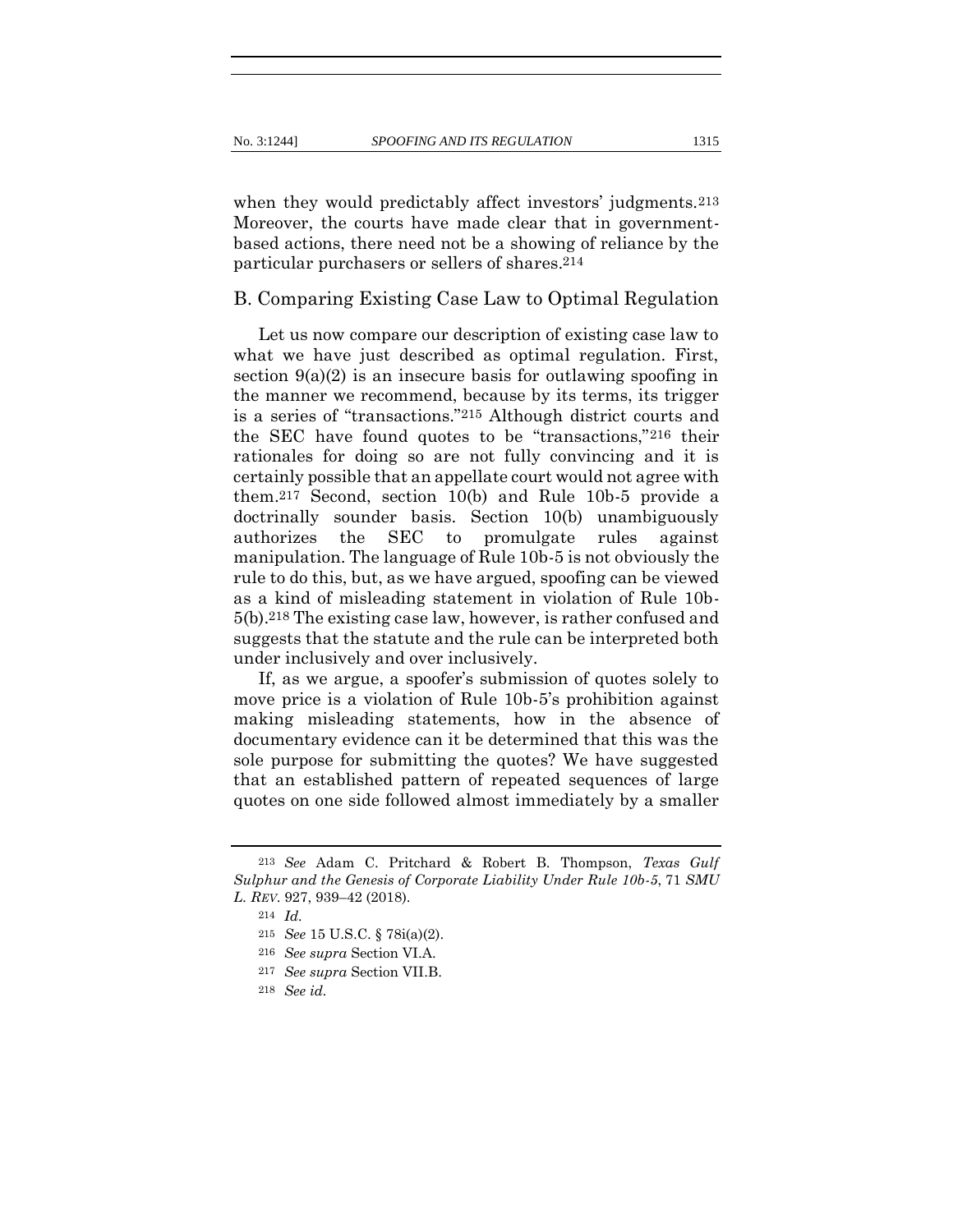marketable quote on the other side and then, upon execution of this smaller quote, the cancellation of the initial large quote, is sufficient circumstantial evidence to conclude that at least in some of the instances of this pattern, the sole intent to use the first quote was to get a more advantageous price for the transaction going the other way. This is even more clear

when this pattern in most instances is followed by a mirror set of actions going the other way. Those courts that find Rule 10b-5 violations in such cases, analogizing the quoting activity to trade-based open market transactions, are doing the right thing.

As we have seen, however, there are courts that have held that actual trading behavior on its own cannot constitute a manipulation and that some additional unlawful act is necessary—in essence that open market manipulation is per se not illegal under Rule 10b-5.219 These courts, by misinterpreting earlier Supreme Court opinions relating to matters far removed from manipulation, are doing the wrong thing with regard to trade-based manipulation. And derivatively, they would likely do the wrong thing as well if they were faced with a spoofing case. The logic they use in trade-based open market cases—that trading by itself is perfectly legal and therefore something independently illegal is necessary for the manipulative trades to violate Rule 10b-5—would seem equally applicable with regard to spoofing: just substitute "quoting" for "trading." What is missed in this logic when it comes to spoofing is that a perfectly legal activity generally quoting—can be used in an anti-social way if its only purpose is to change prices by sending a misleading signal. Evidence that a person repeatedly engaged in spoofing's pattern of behaviors can often be persuasive evidence that this is exactly what is going on.

On the other hand, because quote manipulation has been under theorized both economically and legally, courts can also be too quick to include some quoting behavior as a basis for Rule 10b-5 liability. It makes little sense, in our view, to apply a fraud-on-the market theory to a spoofing case, as was done

<sup>219</sup> *See supra* Section VI.B.1.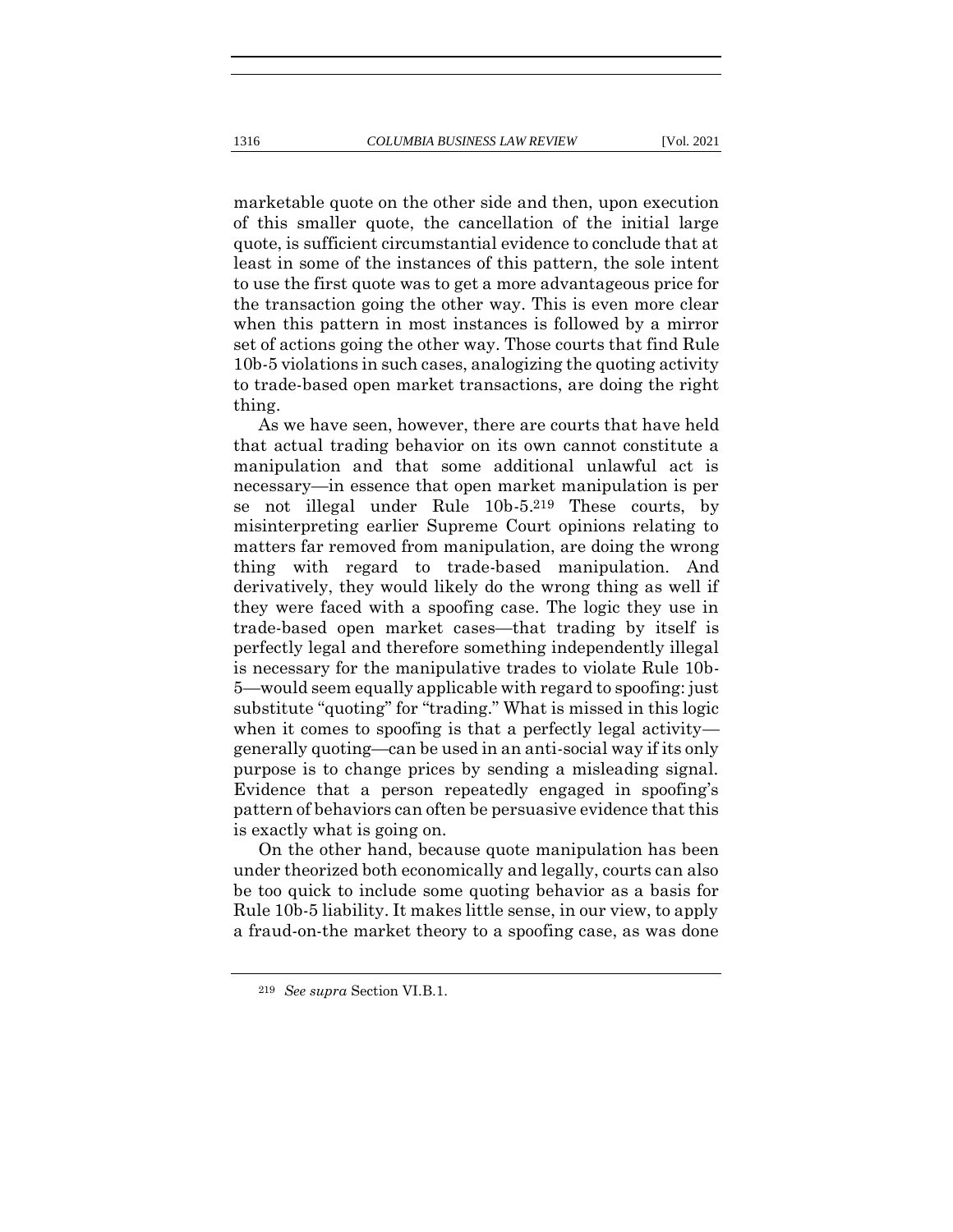in the *CP Stone Fort Holdings*220 case discussed earlier. There, the court ultimately granted the defendant's motion to dismiss. It did so on the basis of an erroneous understanding of what needs to be shown to establish loss causation in a fraud-on-the-market case221 rather than rejecting the application of the fraud-on-the-market theory to a spoofing case in the first place.

The first step in understanding why it is inappropriate to apply the fraud-on-the-market theory to spoofing cases is to note, as shown in Part V, that it is liquidity suppliers who are induced into loss-resulting action by the quotes introduced by a spoofer. In essence, they relied on these quotes as being statements by their submitter that it genuinely wanted the quote—unless and until cancelled—to be executed against. If a liquidity supplier can offer convincing evidence that it acted because of the spoofer's quotes, it would be able to bring a traditional reliance-based action for damages against the spoofer. The idea consistent with the traditional reliancebased Rule 10b-5 private damages action,222 is that the Rule

222 *See* Merritt B. Fox, *After* Dura*: Causation in Fraud-on-the-Market Actions*, 31 J. CORP. L. 829, 832 (2006) (exploring the difference in the causal connection between the Rule 10b-5 violation and the plaintiff's loss in a

<sup>220</sup> No. 16-cv-4991, 2017 WL 1093166 at \*5 (N.D.III. Mar. 22, 2017).

<sup>221</sup> *Id.* at \*5–6. The court found that the plaintiff failed to demonstrate loss causation because it "has not tied those purchases or sales [that it connects to the alleged manipulation] to any loss because the complaint fails to allege the reversal of each transaction[,]" *id*. at \*6, citing the Supreme Court's decision in Dura Pharmaceuticals, Inc. v. Broudo, 544 U.S. 336, 342–43 (2005). In *Dura*, the Court did not hold that the plaintiff needed to reverse its transaction to demonstrates loss causation, rather it held that only showing that the purchase price was inflated due to the defendant's misstatement is not by itself enough to demonstrate loss causation. *Id.* at 346. The key to showing loss causation is not resale at a loss, but rather a drop in price due to the Rule 10b-5 violation no longer inflating price at a time when the plaintiff still holds her shares. Thus, the Court in *Dura* notes that "the Restatement of Torts . . . set[s] forth the judicial consensus, say[ing] that a person who 'misrepresents the financial condition of a corporation in order to sell its stock' becomes liable to a relying purchaser 'for the loss' the purchaser sustains 'when the facts . . . become generally known' and 'as a result' share value 'depreciate[s].' § 548A, Comment *b,* at 107." *Id*. at 344.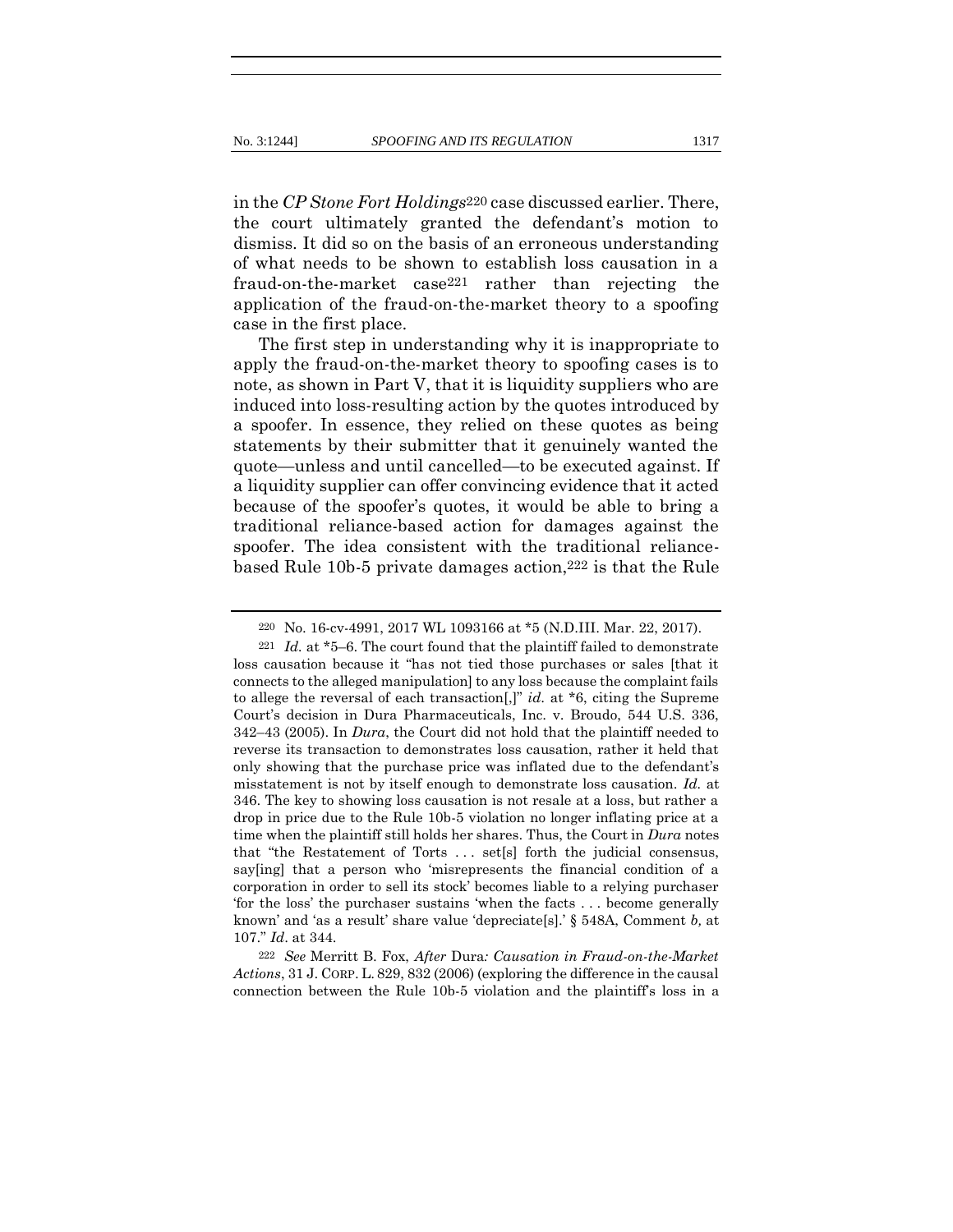10b-5 violation—the spoofer's quotes—caused the plaintiff to *act* to its disadvantage.

The fraud-on-the-market theory is an alternative Rule 10b-5 private damages cause of action. It is based on the theory that the Rule 10b-5 violation *changed the price* at which the plaintiff traded, even though she might have traded even if the misstatement had not been made.223 As we saw earlier, in the Atlee example, only the liquidity suppliers, no one else, were hurt by the spoof. As a result, there would be no basis for a damages action by anyone under either cause of action other than by these liquidity suppliers, who can use the traditional reliance-based cause of action.224Spoofing in alternative configurations, however, could, with an initial submission of quotes at or above the NBO, result in a slight lowering of both the NBB and NBO. However, this dip would last for only a very, very brief time because the spoofer will cancel these quotes as soon as his sell order executes.225 Therefore in any given instance of a spoof with such alternative configuration, a few ordinary trader sellers might lose by a small amount and a few ordinary trader buyers would win by an equivalently small amount. With the spoofer's subsequent mirror set of actions, the opposite effects will occur. Ex ante, an ordinary investor is as likely to be a buyer as a seller, making herself as likely to gain as to lose if she transacted in either of these two stages of the spoof. Moreover, the trader who suffers a loss from one iteration of a spoofer's spoof quite possibly may be the gainer from another. Such a small change in price, because of its brevity affects only a small number of traders in any given instance of spoofing. It may also work the other way for these traders in another instance. Thus, it is not a good justification for bringing the

traditional reliance based private damages action versus this causal connection in a fraud-on-the-market one).

<sup>223</sup> *See id*. at 855.

<sup>224</sup> *See supra* Part VII*.*

<sup>225</sup> *See supra* note 38 and accompanying text*.*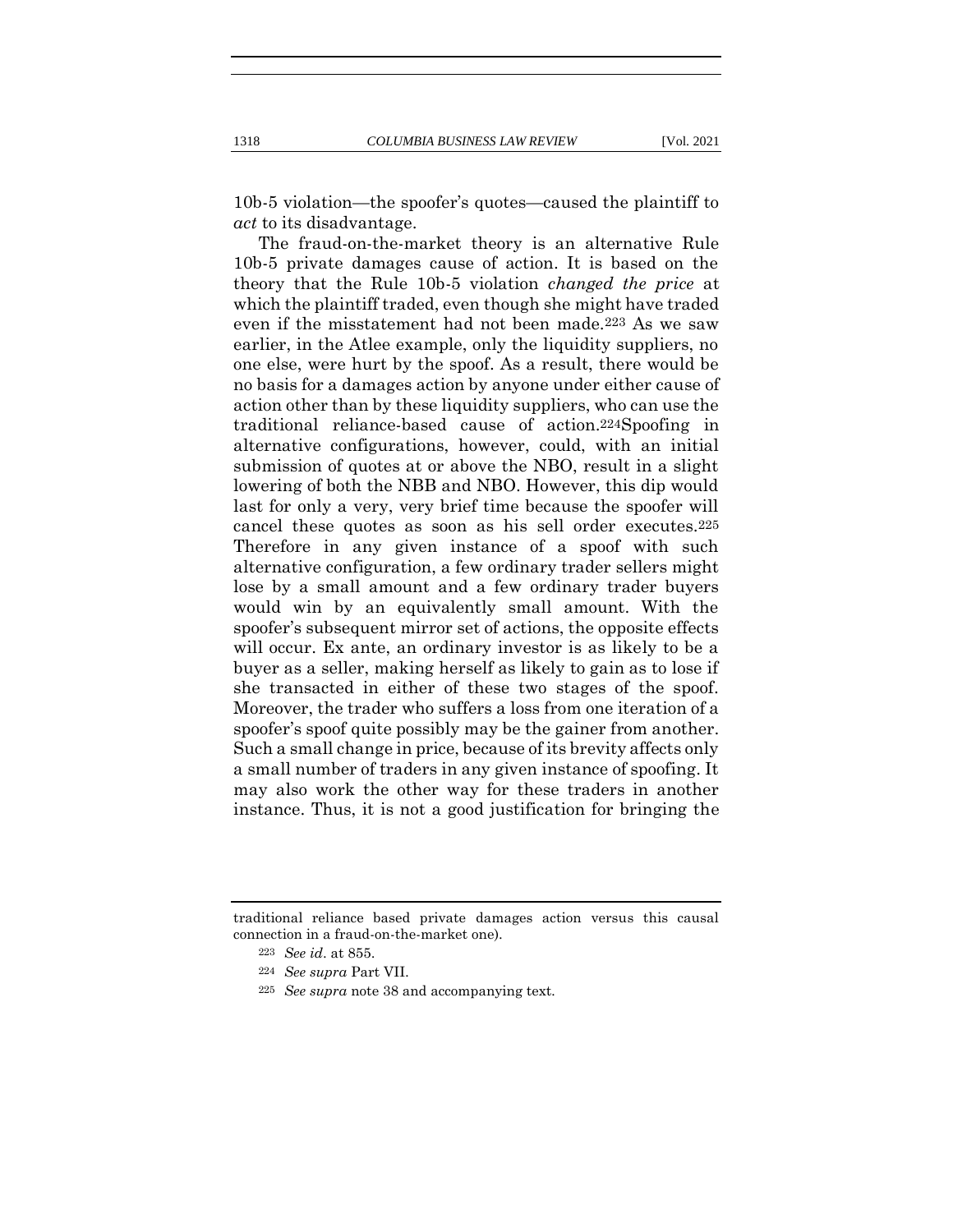socially expensive fraud-on-the-market class action type of litigation.226

In the final analysis, it is likely that the main deterrent to spoofing will need to be government enforcement, not private damages litigation. This is because, as argued above, a fraudon-the-market suit is not appropriate. It is also because a traditional reliance-based action by the adversely affected liquidity suppliers, while perfectly appropriate from a doctrinal and policy point of view, may be difficult for these suppliers to bring successfully. The problem for the liquidity suppliers is that it may be hard for them to present convincing evidence that their actions were in response to the spoofers' quotes even when that was in fact the case.

## VIII. CONCLUSION

The precise reach of federal securities manipulation law has long eluded critical consensus. Spoofing is no exception despite the spate of recent enforcement actions against those accused of the practice. In response, this Article has sought to clarify the understanding of spoofing through the lens of microstructure economics. It has also sought to answer essential normative and practical questions around the scope of illegal manipulation. By elucidating the mechanisms of spoofing, assessing who is hurt and helped by the practice and its impact on social welfare, and evaluating optimal legal

<sup>226</sup> Total settlements for the years 2009-2018 have averaged about \$3.55 billion per year; CORNERSTONE RSCH., SECURITIES CLASS ACTION SETTLEMENTS: 2018 REVIEW AND ANALYSIS 3 (2018). Available data suggests that contingent-fee awards to plaintiffs' lawyers in securities class-action lawsuits average around 25 percent. Lynn A. Baker, Michael A. Perino & Charles Silver, *Is the Price Right? An Empirical Study of Fee-Setting in Securities Class Actions*, 115 COLUM. L. REV. 1371, 1394 (2015). If we assume that defendants' lawyers are paid fees comparable to this amount, this would suggest that the total annual legal expenses in recent years for the two sides associated with securities class actions (the defense's legal fees ultimately being paid by shareholders and the plaintiff's legal fees coming out of the recovery) totaled about \$1.8 billion  $((0.25 + 0.25) \times $3.55$  billion). This figure on legal expenses does not include the additional social costs associated with the time consumed by the officials of the parties to the litigation and by the judiciary.